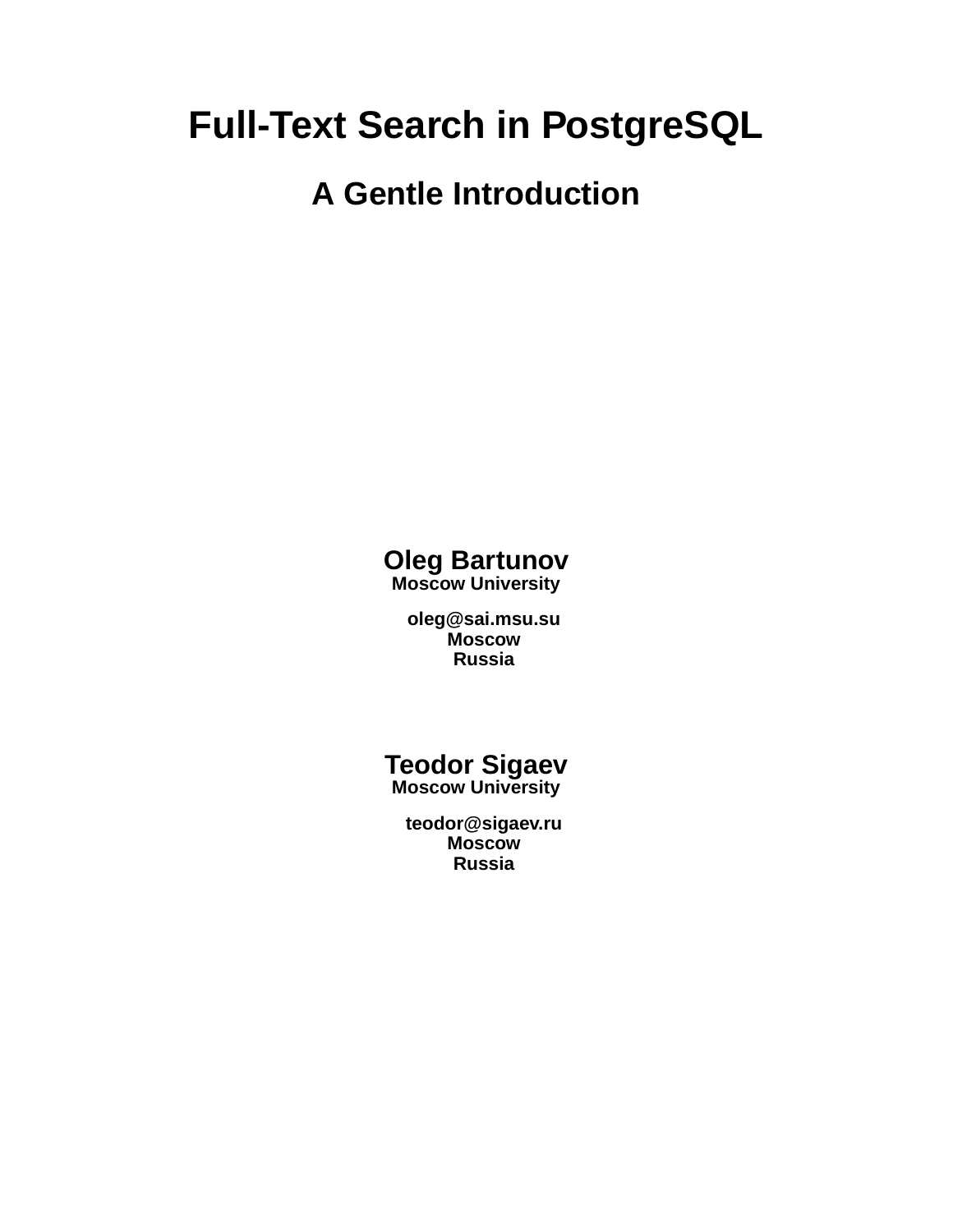#### **Full-Text Search in PostgreSQL: A Gentle Introduction**

by Oleg Bartunov and Teodor Sigaev

Copyright © 2001-2007 Oleg Bartunov, Teodor Sigaev

Attention: Patch is under development, so the syntax of SQL commands will changed. Please, wait for the final release !

This document is a gentle introduction to the full-text search in ORDBMS PostgreSQL (version 8.3+). It covers basic features and contains reference of SQL commands, related to the FTS.

Brave and smart can play with the new FTS - patch for the CVS HEAD is available tsearch\_core-0.52.gz<sup>1</sup>.

Permission is granted to copy, distribute and/or modify this document under the terms of the GNU Free Documentation License, Version 1.1 or any later version published by the Free Software Foundation; with no Invariant Sections, with no Front-Cover texts, and with no Back-Cover Texts. A copy of the license is included in the section entitled "GNU Free Documentation License".

<sup>1.</sup> http://www.sigaev.ru/misc/tsearch\_core-0.52.gz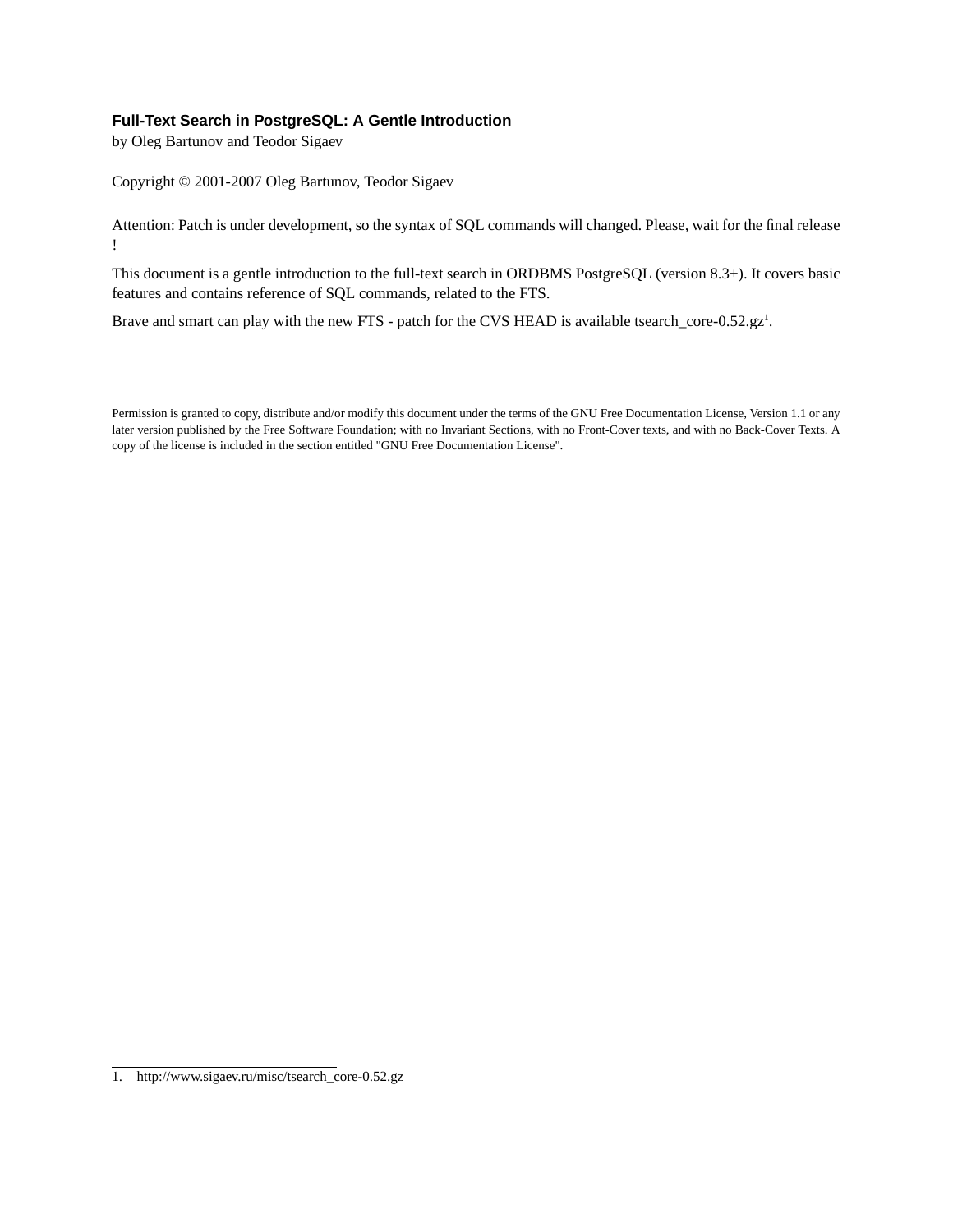# **Table of Contents**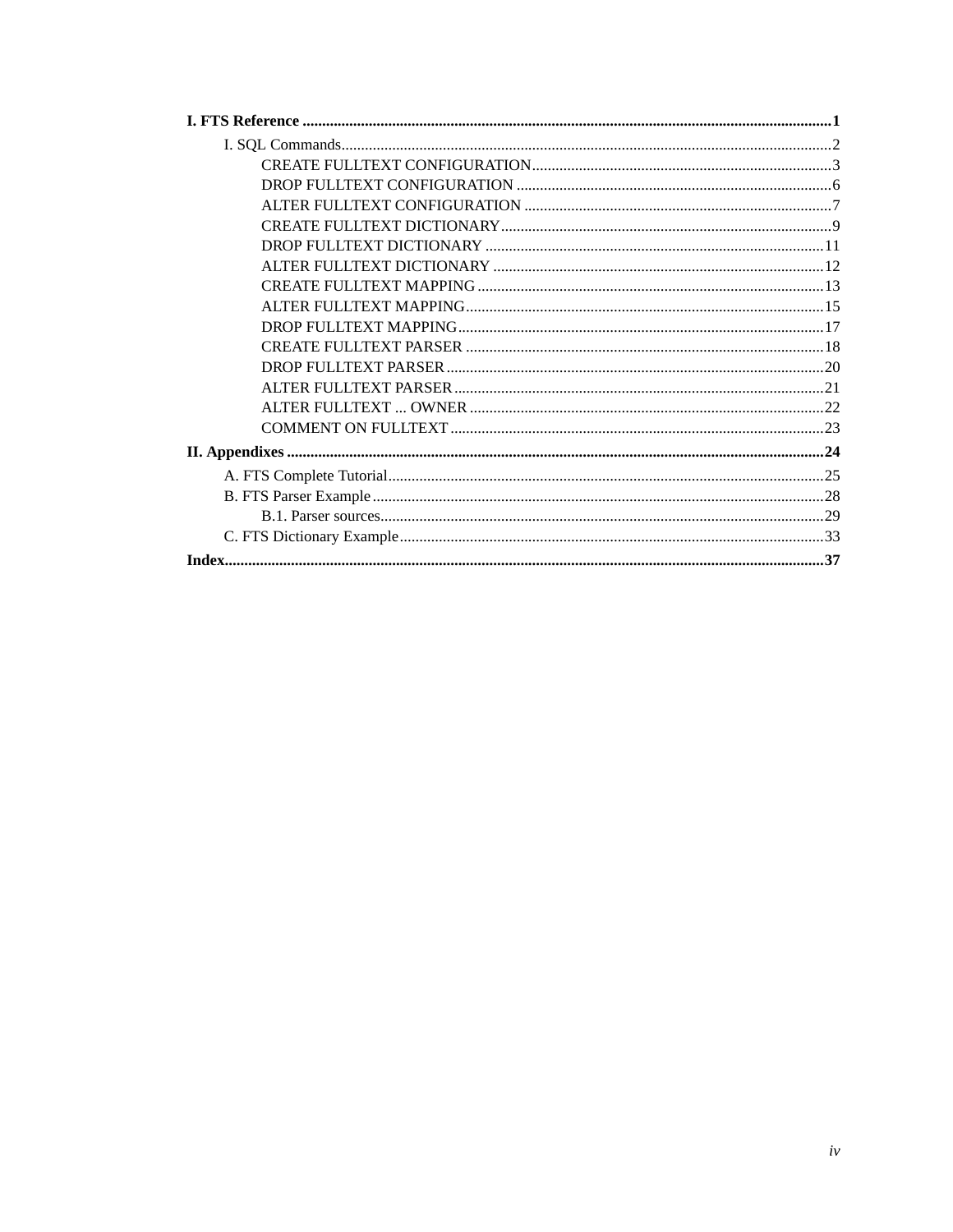# <span id="page-4-1"></span><span id="page-4-0"></span>**Chapter 1. FTS Introduction**

### **1.1. Full Text Search in databases**

Full-Text Search ( *FTS* ) is a search for the documents, which satisfy query and, optionally, return them in some order. Most usual case is to find documents containing all query terms and return them in order of their similarity to the query. Notions of query and similarity are very flexible and depend on specific applications. The simplest search machine considers query as a set of words and similarity as how frequent are query words in the document.

Ordinary full text search engines operate with collection of documents where document is considered as a "bag of words", i.e., there is a minimal knowledge about the document structure and its metadata. Big search machines make use of sophisticated heuristics to get some metadata, such as title, author(s), modification date, but their knowledge is limited by web site owner policy. But, even if you have a full access to the documents, very often, document itself, as it shown to the visitor, depends on many factors, which makes indexing of such dynamical documents practically impossible and actually, search engines fail here (*"The Hidden Web"* phenomena). Moreover, modern information systems are all database driven and there is a need in IR (Information Retrieval) style full text search inside database with *full conformance* to the database principles (ACID). That's why, many databases have built-in full text search engines, which allow to combine text searching and additional metadata, stored in various tables and available through powerful and standard SQL language.

#### <span id="page-4-2"></span>**1.1.1. What is a document?**

Document, in usual meaning, is a text file, that one could open, read and modify. Search machines parse text files and store associations of lexemes (words) with their parent document. Later, these associations used to search documents, which contain query words. In databases, notion of document is much complex, it could be any textual attribute or their combination ( concatenation ), which in turn may be stored in various tables or obtained on-fly. In other words, document looks as it were constructed from different pieces (of various importance) for a moment of indexing and it might be not existed as a whole. For example,

```
SELECT title || ' ' || author || ' ' || abstract || ' ' || body as document
FROM messages
WHERE mid = 12;
SELECT m.title || ' ' || m.author || ' ' || m.abstract || ' ' || d.body as document
FROM messages m, docs d
WHERE mid = did and mid = 12;
```
Document can be ordinary file, stored in filesystem, but accessible through database. In that case, database used as a storage for full text index and executor for searches. Document processed outside of database using external programs. In any cases, it's important, that document must be somehow *uniquely* identified.

<span id="page-4-3"></span>Actually, in previous examples we should use coalesce function to prevent document to be NULL if some of its part is NULL.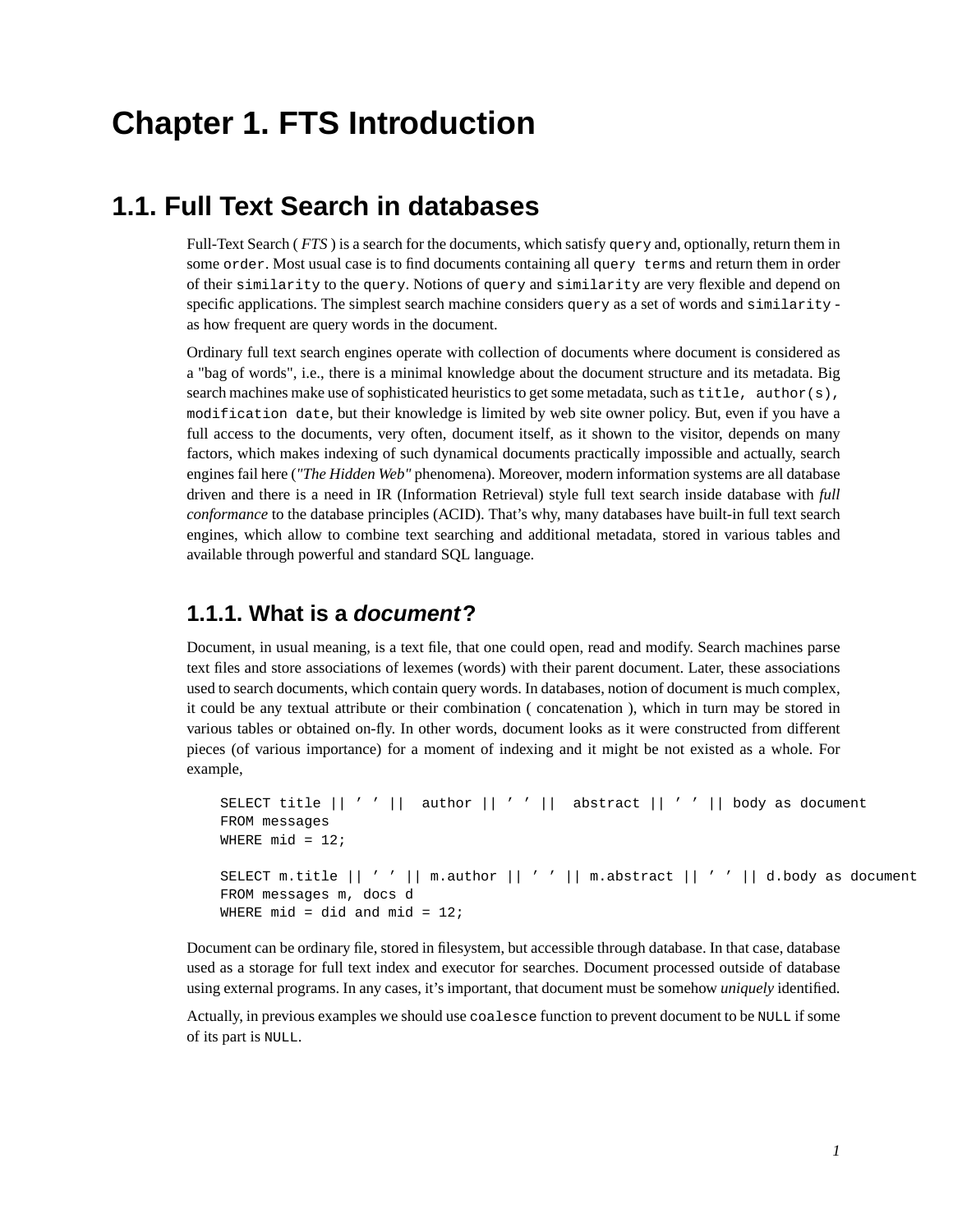### **1.2. FTS Overview**

Text search operators in database existed for years. PostgreSQL has  $\sim$ , $\sim$ \*, LIKE, ILIKE operators for textual datatypes, but they lack many essential properties required for modern information system:

- there is no linguistic support, even in english, regular expressions are not enough satisfies -> satisfy, for example. You may miss documents, which contains word satisfies, although certainly would love to find them when search for satisfy. It is possible to use OR to search *any* of them, but it's boring and ineffective (some words could have several thousands of derivatives).
- they provide no ordering (ranking) of search results, which makes them a bit useless, unless there are only a few documents found.
- they tends to be slow, since they process all documents every time and there is no index support.

The *improvements* to the FTS came from the idea to *preprocess* document at index time to save time later, at a search stage. Preprocessing includes:

*Parsing document to lexemes*. It's useful to distinguish various kinds of lexemes, for example, digits, words, complex words, email address, since different types of lexemes can be processed different. It's useless to attempt normalize email address using morphological dictionary of russian language, but looks reasonable to pick out domain name and be able to search for domain name. In principle, actual types of lexemes depend on specific applications, but for plain search it's desirable to have predefined common types of lexemes.

*Applying linguistic rules* to normalize lexeme to their *infinitive form*, so one should not bother entering search word in specific form. Taking into account type of lexeme obtained before provides rich possibilities for normalization.

*Store* preprocessed document in a way, optimized for searching, for example, represent document as a sorted array of lexemes. Along with lexemes itself it's desirable to store positional information to use it for proximity ranking, so that document which contains more "dense" region with query words assigned a higher rank than one with query words scattered all over.

PostgreSQL is an extendable database, so it's natural to introduce a new data types ([Section 1.2.1\)](#page-5-0) tsvector for storing preprocessed document and tsquery for textual queries. Also, full-text search operator (FTS) @@ is defined for these data types [\(Section 1.2.2\)](#page-7-0). FTS operator can be accelerated using indices ([Section 2.7](#page-25-1)).

### <span id="page-5-0"></span>**1.2.1. Tsquery and tsvector**

#### *tsvector*

tsvector is a data type, which represents document, and optimized for FTS. In simple phrase, tsvector is a sorted list of lexemes, so even without index support full text search should performs better than standard  $\sim$ , LIKE operators.

=# select 'a fat cat sat on a mat and ate a fat rat'::tsvector; tsvector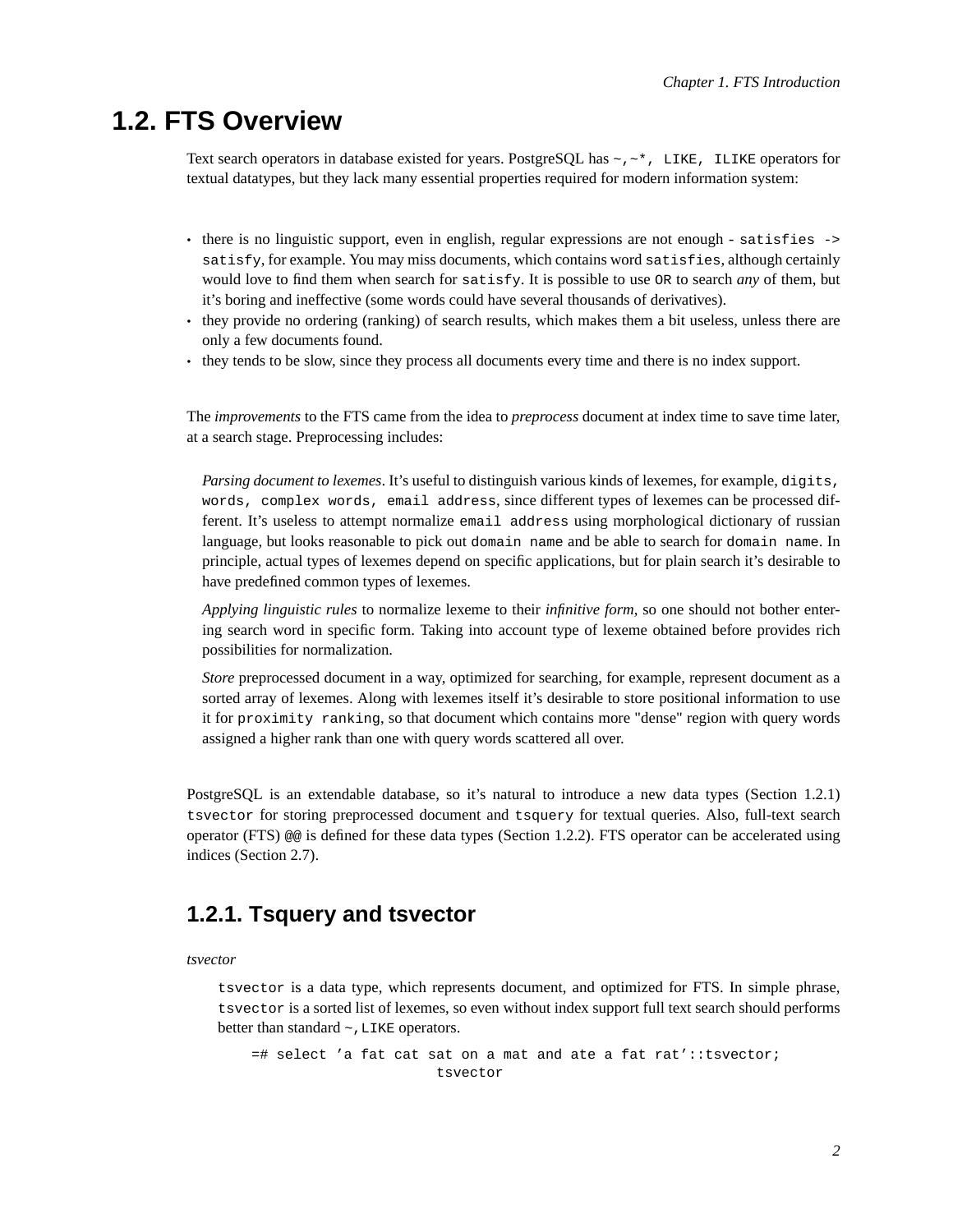```
----------------------------------------------------
'a' 'on' 'and' 'ate' 'cat' 'fat' 'mat' 'rat' 'sat'
```
Notice, that space is also lexeme !

```
=# select 'space " " is a lexeme'::tsvector;
             tsvector
       ----------------------------------
 'a' 'is' ' ' ' ' ' ' space' ' lexeme'
```
Each lexeme, optionally, could have positional information, which used for proximity ranking.

 $=$ # select 'a:1 fat:2 cat:3 sat:4 on:5 a:6 mat:7 and:8 ate:9 a:10 fat:11 rat:12'::tsv tsvector -------------------------------------------------------------------------------

```
'a':1,6,10 'on':5 'and':8 'ate':9 'cat':3 'fat':2,11 'mat':7 'rat':12 'sat':4
```
Each position of a lexeme can be labeled by one of 'A','B','C','D', where 'D' is default. These labels can be used to indicate group membership of lexeme with different *importance* or *rank*, for example, reflect document structure. Actually, labels are just a way to differentiate lexemes. Actual values will be assigned at search time and used for calculation of document rank. This is very convenient to control and tune search machine.

Concatenation operator - tsvector || tsvector "constructs" document from several parts. The order is important if tsvector contains positional information. Of course, using SQL join operator, it is possible to "build" document using different tables.

```
=# select 'fat:1 cat:2'::tsvector || 'fat:1 rat:2'::tsvector;
        ?column?
---------------------------
'cat':2 'fat':1,3 'rat':4
=# select 'fat:1 rat:2'::tsvector || 'fat:1 cat:2'::tsvector;
        ?column?
---------------------------
 'cat':4 'fat':1,3 'rat':2
```
*tsquery*

Tsquery is a data type for textual queries with support of boolean operators -  $\&$  (AND),  $\mid$  (OR), parenthesis. Tsquery consists of lexemes (optionally labeled by letter[s]) with boolean operators between.

```
=# select 'fat & cat'::tsquery;
   tsquery
---------------
'fat' & 'cat'
=# select 'fat:ab & cat'::tsquery;
tsquery
------------------
 'fat':AB & 'cat'
```
Labels could be used to restrict search region, which allows to develop different search engines using the same full text index.

tsqueries could be concatenated using  $&& (AND-ed)$  and  $|| (OR-ed)$  operators.

```
test=# select 'a & b'::tsquery && 'c|d'::tsquery;
        ?column?
---------------------------
```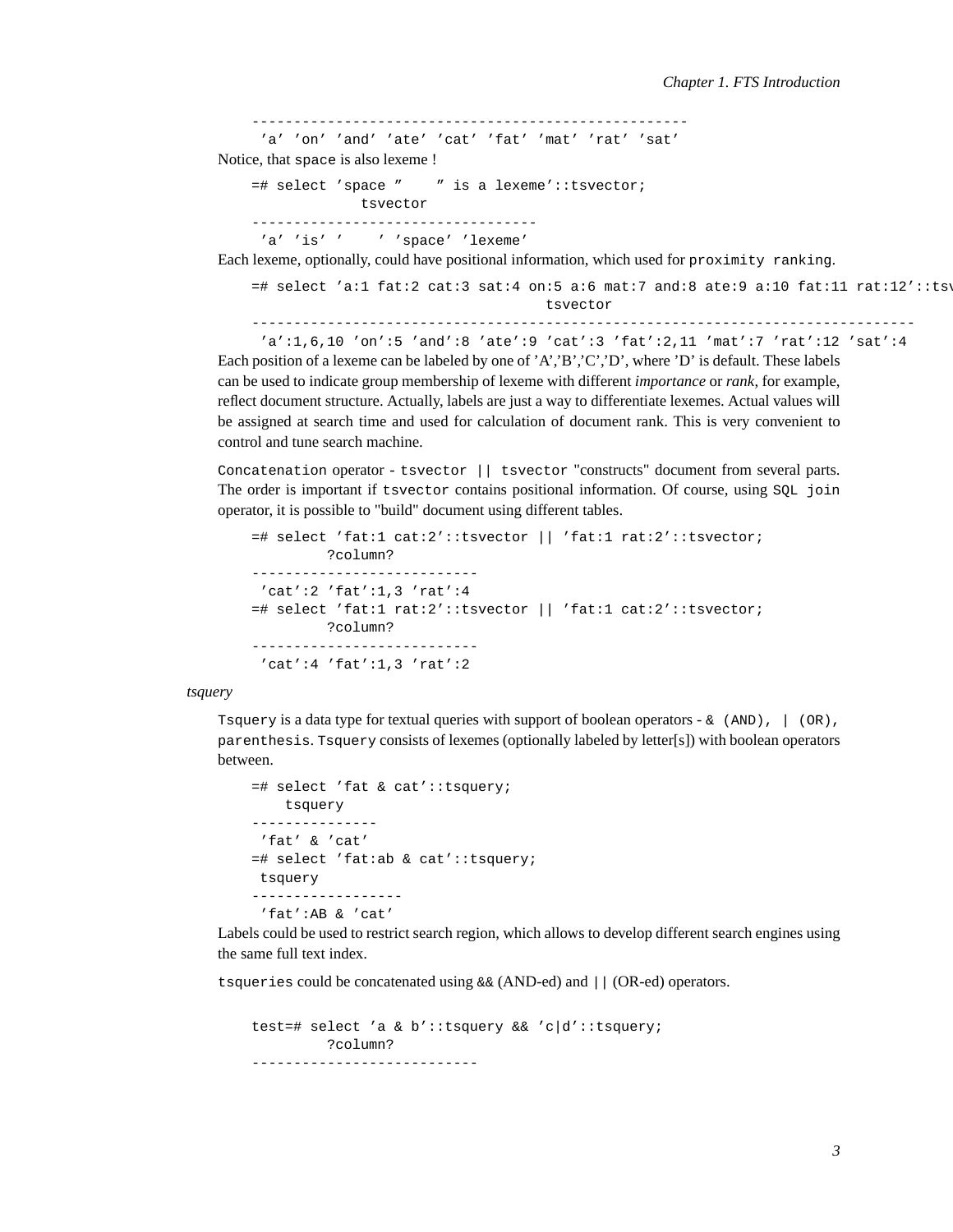```
'a' & 'b' & ( 'c' | 'd' )
test=# select 'a & b'::tsquery || 'c|d'::tsquery;
        ?column?
---------------------------
'a' \& 'b' | ( 'c' | 'd' )
```
### <span id="page-7-0"></span>**1.2.2. FTS operator**

FTS in PostgreSQL provides operator @@ for the two data types - tsquery and tsvector, which represents, correspondingly, document and query. Also, FTS operator has support of TEXT,VARCHAR data types, which allows to setup simple full-text search, but without ranking support.

```
tsvector @@ tsquery
tsquery @@ tsvector
text|varchar @@ text|tsquery
```
Full text search operator @@ returns TRUE if tsvector contains tsquery.

```
=# select 'cat & rat':: tsquery @@ 'a fat cat sat on a mat and ate a fat rat'::tsvector;
?column?
----------
\pm=# select 'fat & cow':: tsquery @@ 'a fat cat sat on a mat and ate a fat rat'::tsvector;
?column?
----------
 f
```
### <span id="page-7-1"></span>**1.3. Basic operations**

To implement full-text search engine we need some functions to obtain tsvector from a document and tsquery from user's query. Also, we need to return results in some order, i.e., we need a function which compare documents in respect to their relevance to the tsquery. FTS in PostgreSQL provides support of all of these functions, introduced in this section.

#### <span id="page-7-2"></span>**1.3.1. Obtaining tsvector**

FTS in PostgreSQL provides function to\_tsvector, which transforms document to tsvector data type. More details is available in [Section 2.2](#page-18-0), but for now we consider a simple example.

=# select to\_tsvector('english', 'a fat cat sat on a mat - it ate a fat rats'); to\_tsvector ----------------------------------------------------- 'ate':9 'cat':3 'fat':2,11 'mat':7 'rat':12 'sat':4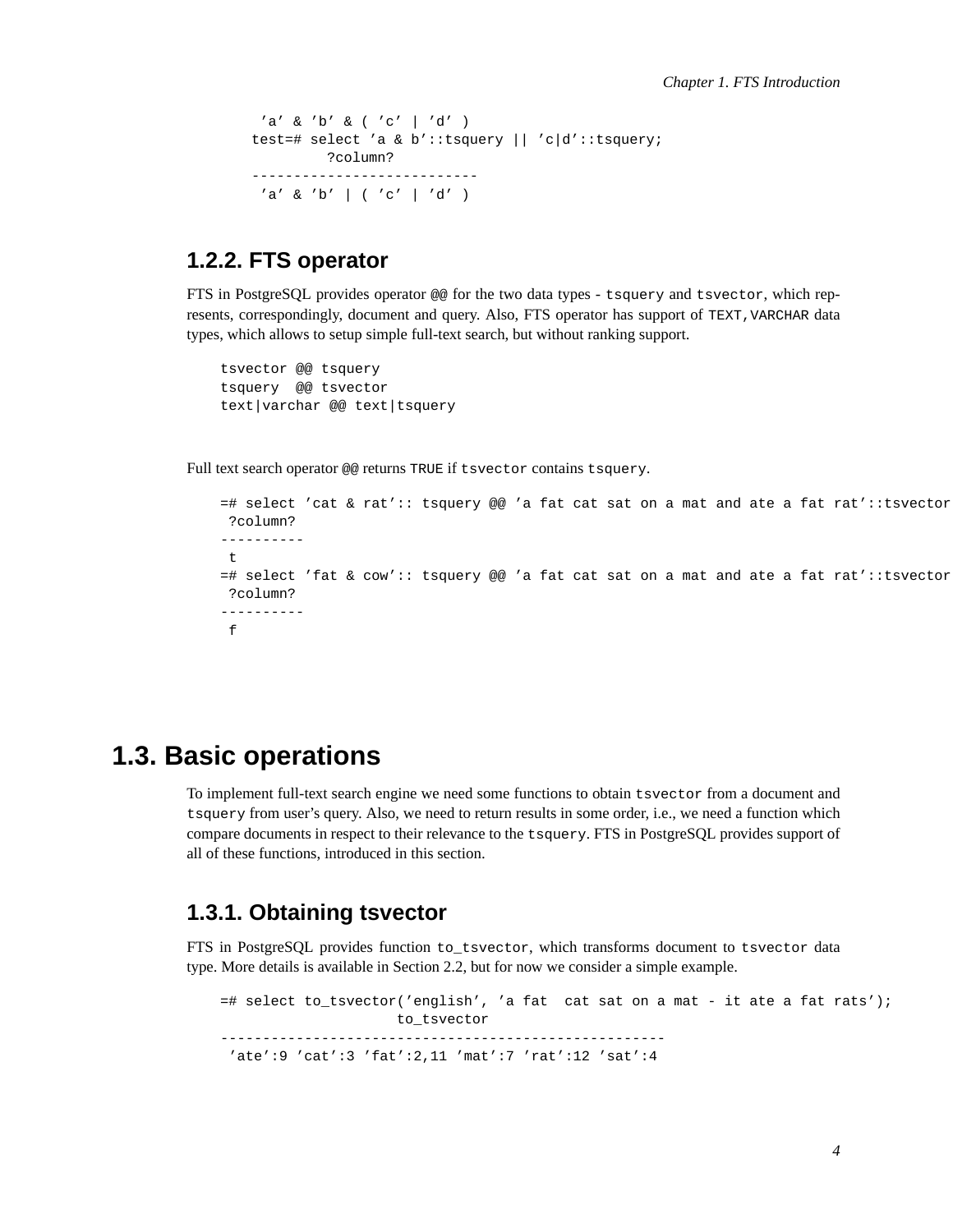In the example above we see, that resulted tsvector does not contains a, on, it, word rats became rat and punctuation sign - was ignored.

to tsvector function internally calls parser function which breaks document (a fat cat sat on a mat - it ate a fat rats) on words and corresponding type. Default parser recognizes 23 types, see [Section 2.4](#page-23-1) for details. Each word, depending on its type, comes through a stack of dictionaries [\(Section](#page-11-1) [1.3.5](#page-11-1)). At the end of this step we obtain what we call a *lexeme*. For example, rats became rat, because one of the dictionaries recognized that word rats is a plural form of rat. Some words are treated as a "stop-word" [\(Section 1.3.6\)](#page-12-0) and ignored, since they are too frequent and have no informational value. In our example these are a,on,it. Punctuation sign - was also ignored, because it's type (Space symbols) was forbidden for indexing. All information about the parser, dictionaries and what types of lexemes to index contains in the full-text configuration ([Section 2.9](#page-33-0)). It's possible to have many configurations and actually, many predefined system configurations are available for different languages. In our example we used default configuration english for english language.

To make things clear, below is an output from ts\_debug function ( [Section 2.10](#page-34-0) ), which show all details of FTS machinery.

|                     |                     |      | =# select * from ts_debug('english','a fat cat sat on a mat - it ate a fat rats'); |                            |  |
|---------------------|---------------------|------|------------------------------------------------------------------------------------|----------------------------|--|
| Alias               | Description   Token |      | Dicts list                                                                         | Lexized token              |  |
| lword               | Latin word          | a    | ${pg\_catalog .en\_stem}$   $pg\_catalog .en\_stem:$ $\}$                          |                            |  |
| blank               | Space symbols       |      |                                                                                    |                            |  |
| lword               | Latin word          | fat  | $\{pg\_catalog. en\_stem\}$   $pg\_catalog. en\_stem:$ $\{fat\}$                   |                            |  |
| blank               | Space symbols       |      |                                                                                    |                            |  |
| lword               | Latin word          | cat  | {pg_catalog.en_stem}                                                               | pg_catalog.en_stem: {cat}  |  |
| blank               | Space symbols       |      |                                                                                    |                            |  |
| lword               | Latin word          | sat  | {pg_catalog.en_stem}                                                               | pg_catalog.en_stem: {sat}  |  |
| blank               | Space symbols       |      |                                                                                    |                            |  |
| lword               | Latin word          | on   | {pg_catalog.en_stem}                                                               | $pg\_catalog,en\_stem: {}$ |  |
| blank               | Space symbols       |      |                                                                                    |                            |  |
| lword               | Latin word          | a    | {pg_catalog.en_stem}                                                               | $pg\_catalog,en\_stem: {}$ |  |
| blank               | Space symbols       |      |                                                                                    |                            |  |
| lword               | Latin word          | mat  | pq_catalog.en_stem}                                                                | pq_catalog.en_stem: {mat}  |  |
| blank               | Space symbols       |      |                                                                                    |                            |  |
| blank               | Space symbols       |      |                                                                                    |                            |  |
| lword               | Latin word          | it   | ${pg\_catalog .en\_stem}$   $pg\_catalog .en\_stem:$ $\}$                          |                            |  |
| blank               | Space symbols       |      |                                                                                    |                            |  |
| lword               | Latin word          | ate  | {pg_catalog.en_stem}                                                               | pg_catalog.en_stem: {ate}  |  |
| blank               | Space symbols       |      |                                                                                    |                            |  |
| lword               | Latin word          | a    | ${pq_cataloq/en stem}$                                                             | $pg\_catalog,en\_stem: {}$ |  |
| blank               | Space symbols       |      |                                                                                    |                            |  |
| lword               | Latin word          | fat  | $\{pg\_catalog . en\_stem\}$                                                       | pg_catalog.en_stem: {fat}  |  |
| blank               | Space symbols       |      |                                                                                    |                            |  |
| lword               | Latin word          | rats | {pg_catalog.en_stem}                                                               | pg_catalog.en_stem: {rat}  |  |
| $(24 \text{ rows})$ |                     |      |                                                                                    |                            |  |

Function setweight() is used to label tsvector. The typical usage of this is to mark out the different parts of document (say, importance). Later, this can be used for ranking of search results in addition to the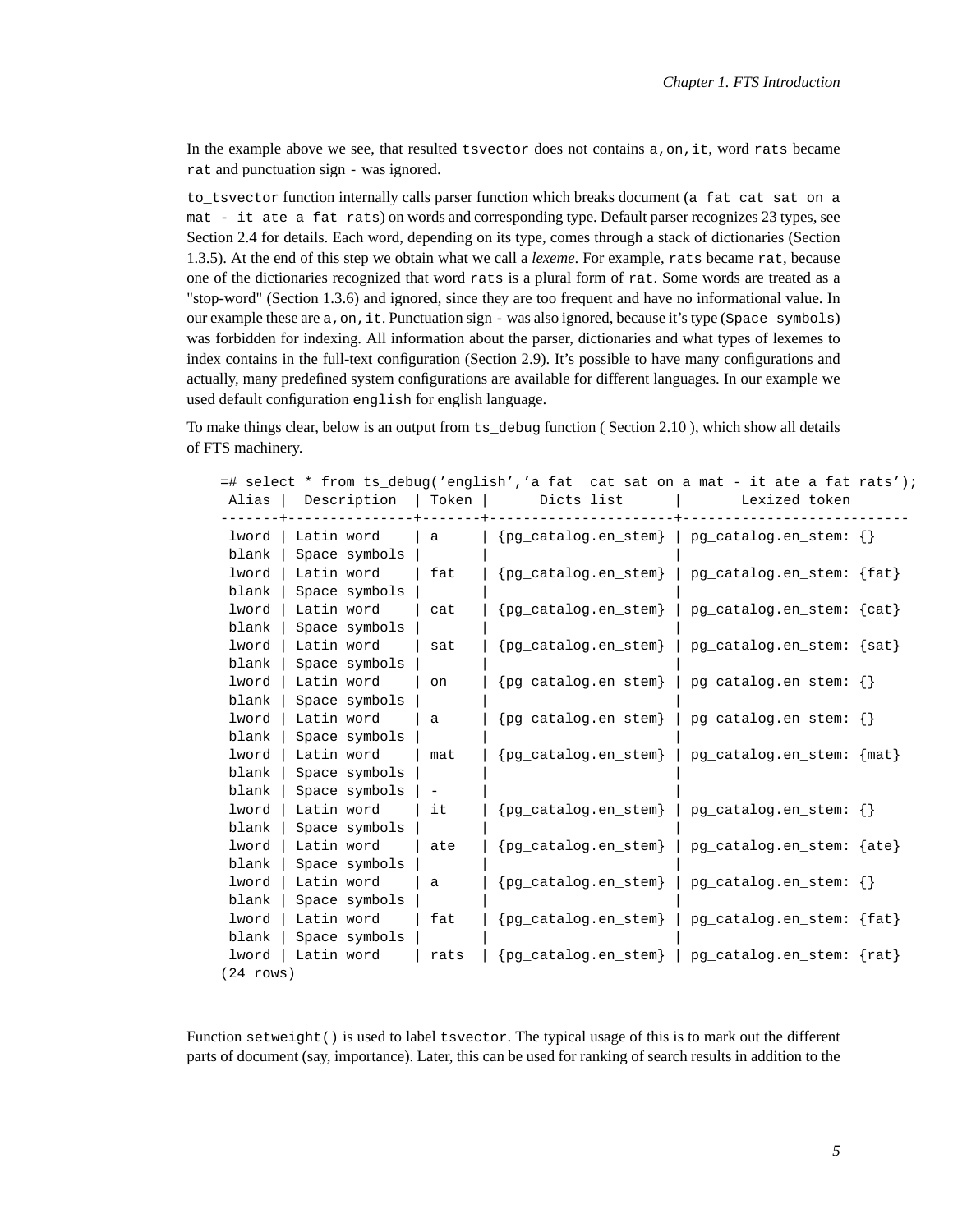positional information (distance between query terms). If no ranking is required, positional information can be removed from tsvector using strip() function to save some space.

Since to tsvector(NULL) produces NULL, it is recomended to use coalesce to avoid unexpected results. Here is the safe method of obtaining tsvector of structured document.

```
test=# update tt set ti=\
test=# setweight( to_tsvector(coalesce(title,")), 'A' ) || ' ' ||\
test=# setweight( to_tsvector(coalesce(keyword,")), 'B' ) || ' ' ||\
test=# setweight( to_tsvector(coalesce(abstract,")), 'C' ) || ' ' ||\
test=# setweight( to tsvector(coalesce(body,")), 'D' );
```
### <span id="page-9-0"></span>**1.3.2. Obtaining tsquery**

FTS provides two functions for obtaining tsquery - to\_tsquery and plainto\_tsquery ( [Section](#page-22-0) [2.3.2](#page-22-0) ).

```
=# select to_tsquery('english', 'fat & rats');
 to_tsquery
---------------
 'fat' & 'rat'
=# select plainto_tsquery('english', 'fat rats');
plainto_tsquery
-----------------
 'fat' & 'rat'
```
Tsquery data type obtained at search time and the same way as tsvector ( [Section 1.3.1](#page-7-2) ).

There is a powerful technique to rewrite query online, called Ouery Rewriting ([Section 2.3.1](#page-21-0)). It allows to manage searches on the assumption of application semantics. Typical usage is a synonym extension or changing query to direct search in the necessary direction. The nice feature of Query Rewriting is that it doesn't require reindexing in contrast of using thesaurus dictionary [\(Section 2.8.5](#page-31-0)). Also, Query Rewriting is table-driven, so it can be configured online.

#### <span id="page-9-1"></span>**1.3.3. Ranking search results**

Ranking of search results is de-facto standard feature of all search engines and PostgreSQL FTS provides two predefined ranking functions, which attempt to produce a measure of how a document is relevant to the query. In spite of that the concept of relevancy is vague and is very application specific, these functions try to take into account lexical, proximity and structural information. Detailed description is available ([Section 2.5\)](#page-24-0). Different application may require an additional information to rank, for example, document modification time.

Lexical part of ranking reflects how often are query terms in the document, proximity - how close in document query terms are and structural - in what part of document they occur.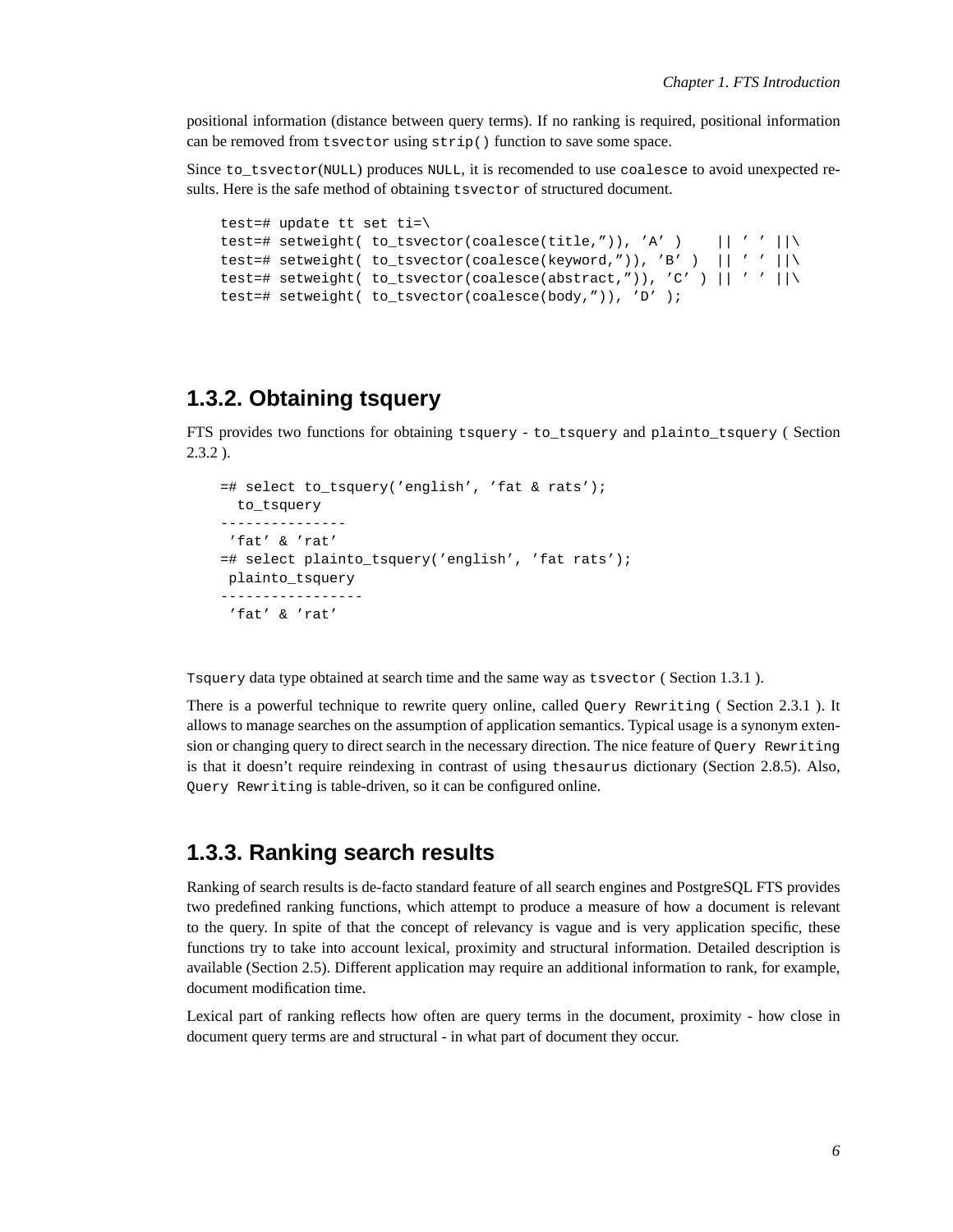Since longer document has a bigger chance to contain a query, it is reasonable to take into account the document size. FTS provides several options for that.

It is important to notice, that ranking functions does not use any global information, so, it is impossible to produce a fair normalization to 1 or 100%, as sometimes required. However, a simple technique, like rank/(rank+1) can be applied. Of course, this is just a cosmetic change, i.e., ordering of search results will not changed.

Several examples are shown below. Notice, that second example used normalized rank.

 $=$ # select title, rank\_cd('{0.1, 0.2, 0.4, 1.0}',fts, query) as rnk from apod, to\_tsquery('neutrino|(dark & matter)') query where query @@ fts order by rnk desc limit 10; title | rnk -----------------------------------------------+---------- Neutrinos in the Sun  $\vert$  3.1<br>The Sudbury Neutrino Detector  $\vert$  3.4 The Sudbury Neutrino Detector | 2.4 A MACHO View of Galactic Dark Matter | 2.01317 Hot Gas and Dark Matter | 1.91171 The Virgo Cluster: Hot Plasma and Dark Matter | 1.90953 Rafting for Solar Neutrinos | 1.9 NGC 4650A: Strange Galaxy and Dark Matter | 1.85774<br>Hot Gas and Dark Matter | 1.6123 Hot Gas and Dark Matter Ice Fishing for Cosmic Neutrinos | 1.6 Weak Lensing Distorts the Universe | 0.818218 =# select title, rank  $cd('{0.1, 0.2, 0.4, 1.0}'', fts, query)/$ (rank\_cd('{0.1, 0.2, 0.4, 1.0}',fts, query) + 1) as rnk from apod, to\_tsquery('neutrino|(dark & matter)') query where query @@ fts order by rnk desc limit 10; title  $|$  rnk -----------------------------------------------+------------------- Neutrinos in the Sun | 0.756097569485493 The Sudbury Neutrino Detector  $| 0.705882361190954$ A MACHO View of Galactic Dark Matter | 0.668123210574724 Hot Gas and Dark Matter | 0.65655958650282 The Virgo Cluster: Hot Plasma and Dark Matter | 0.656301290640973 Rafting for Solar Neutrinos | 0.655172410958162 NGC 4650A: Strange Galaxy and Dark Matter | 0.650072921219637 Hot Gas and Dark Matter | 0.617195790024749 Ice Fishing for Cosmic Neutrinos | 0.615384618911517 Weak Lensing Distorts the Universe 1988 1989 10.450010798361481

First argument in rank\_cd ( $\frac{1}{10.1}$ , 0.2, 0.4, 1.0}') is an optional parameter, which specifies actual weights for labels  $D, C, B, A$ , used in function setweight. These default values show that lexemes labeled as A are 10 times important than one with label D.

Ranking could be expensive, since it requires consulting tsvector of all found documents, which is IO bound and slow. Unfortunately, it is almost impossible to avoid, since FTS in databases should works without index, moreover, index could be lossy (GiST index, for example), so it requires to check documents to avoid false hits. External search engines doesn't suffer from this, because ranking information usually contain in the index itself and it is not needed to read documents.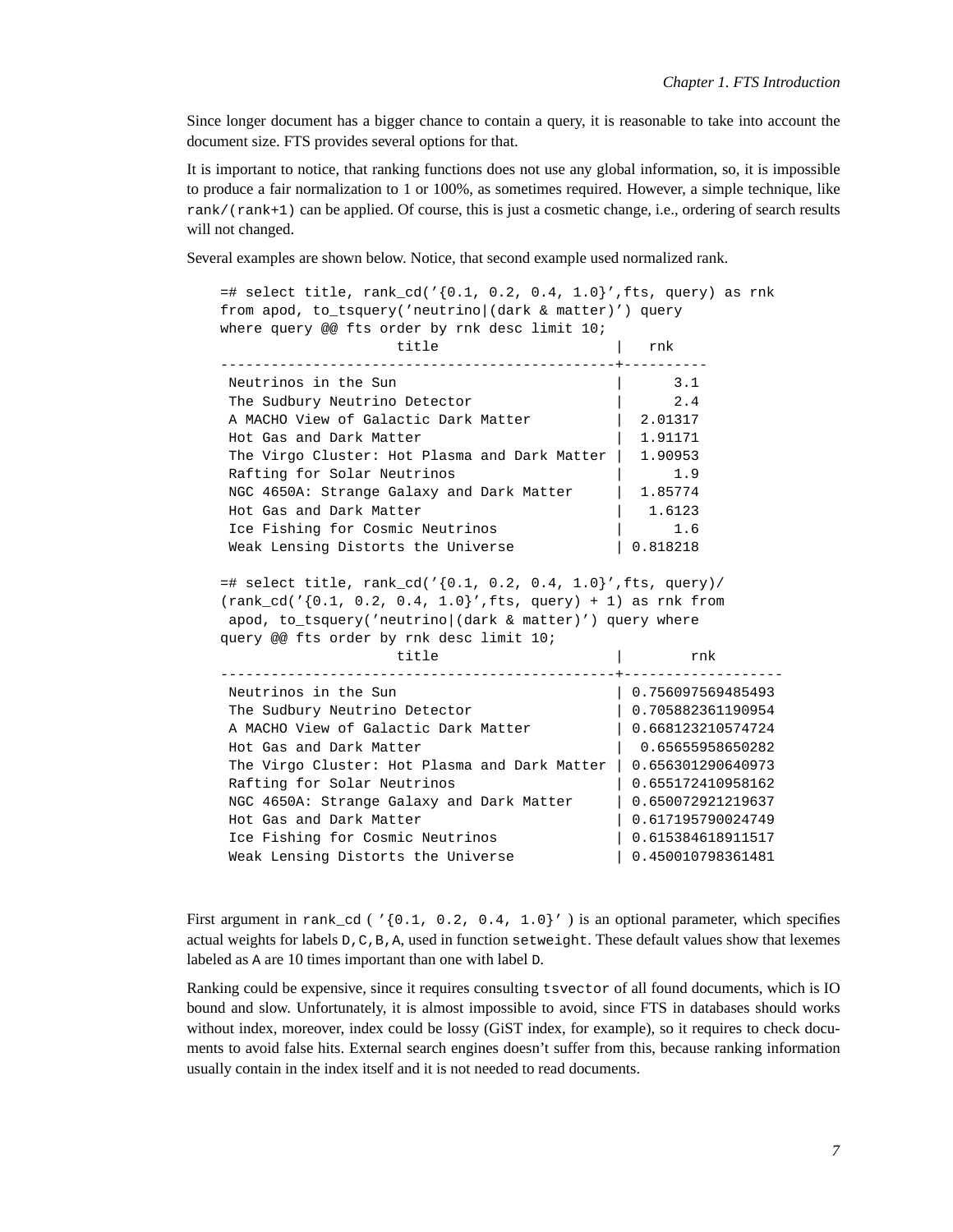#### <span id="page-11-0"></span>**1.3.4. Getting results**

To present search results it is desirable to show part(s) of documents which somehow identify its context and how it is related to the query. Usually, search engines show fragments of documents with marked search terms. FTS provides function headline() (see details in [Section 2.6\)](#page-25-0) for this. It uses original document, not tsvector, so it is rather slow and should be used with care. Typical mistake is to call headline() for *all* found documents, while usually one need only 10 or so documents to show. SQL subselects help here. Below is an example of that.

SELECT id,headline(body,q),rank FROM ( SELECT id,body,q, rank\_cd (ti,q) AS rank FROM apod, to\_tsquery('stars') q WHERE ti @@ q ORDER BY rank DESC LIMIT 10) AS foo;

#### <span id="page-11-1"></span>**1.3.5. Dictionaries**

Dictionary is a *program*, which accepts lexeme(s) on input and returns:

- array of lexeme(s) if input lexeme is known to the dictionary
- void array dictionary knows lexeme, but it's stop word.
- NULL dictionary doesn't recognized input lexeme

*WARNING*: Data files, used by dictionaries, should be in server\_encoding to avoid possible problems !

Usually, dictionaries used for normalization of words and allows user to not bother which word form use in query. Also, normalization can reduce a size of tsvector. Normalization not always has linguistic meaning and usually depends on application semantics.

Some examples of normalization:

- Linguistic ispell dictionaries try to reduce input word to its infinitive, stemmer dictionaries remove word ending.
- All URL-s are equivalent to the http server:
	- http://www.pgsql.ru/db/mw/index.html
	- http://www.pgsql.ru/db/mw/
	- http://www.pgsql.ru/db/../db/mw/index.html
- Colour names substituted by their hexadecimal values red,green,blue, magenta -> FF0000, 00FF00, 0000FF, FF00FF
- Cut fractional part to reduce the number of possible numbers, so *3.14*159265359, *3.14*15926, *3.14* will be the same after normalization, if leave only two numbers after period. See dictionary for integers ([Appendix C](#page-71-0)) for more details.

FTS provides several predefined dictionaries ([Section 2.8\)](#page-27-0), available for many languages, and SQL commands to manipulate them online ([Part I](#page-39-0)). Besides this, it is possible to develop custom dictionaries using API, see dictionary for integers [Appendix C](#page-71-0), for example.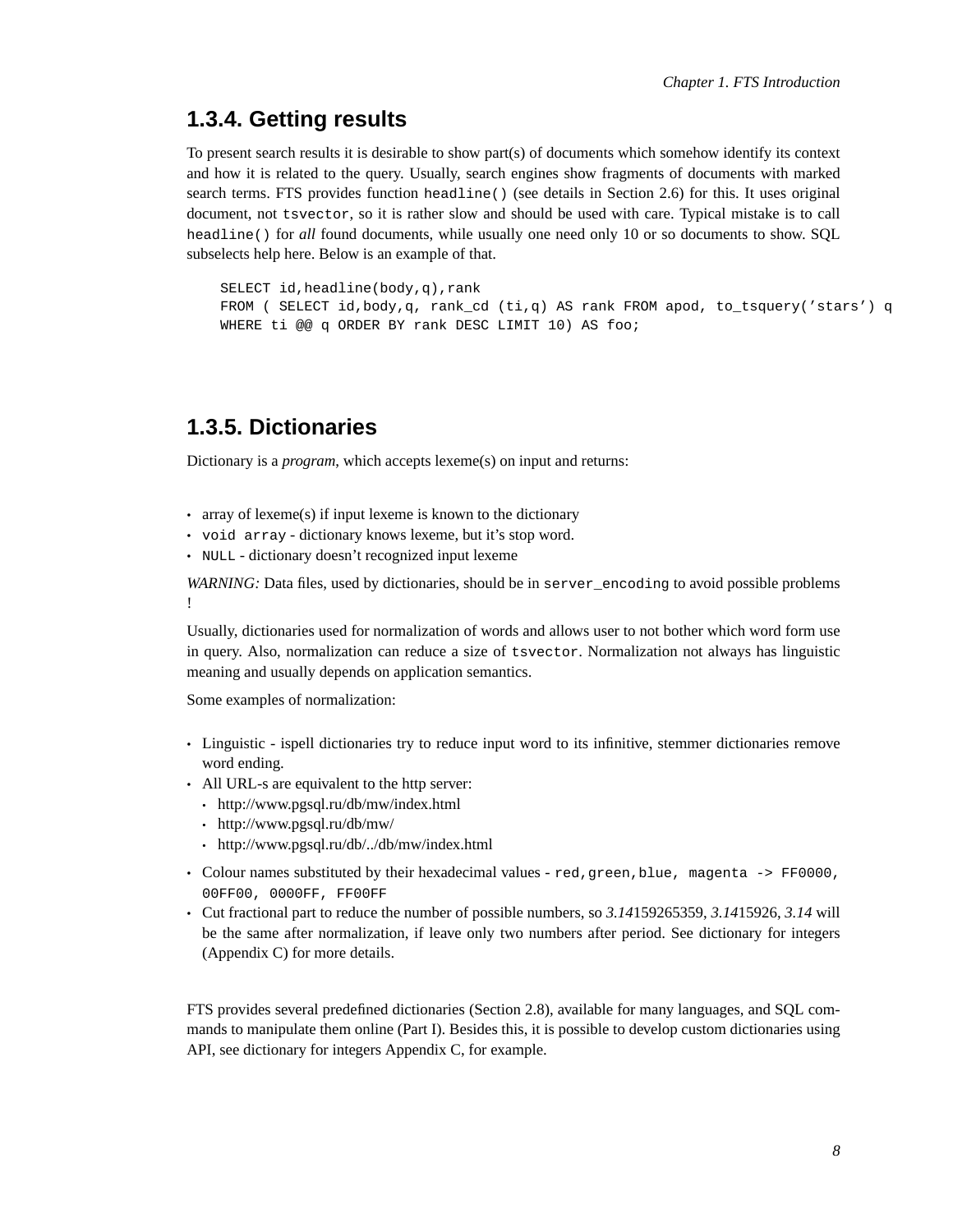CREATE FULLTEXT MAPPING command ( [CREATE FULLTEXT MAPPING](#page-51-0) ) binds specific type of lexeme and a set of dictionaries to process it. Lexeme come through a stack of dictionaries until some dictionary identify it as a known word or found it is a stop-word. If no dictionary will recognize a lexeme, than it will be discarded and not indexed. A general rule for configuring stack of dictionaries is to place at first place the most narrow, most specific dictionary, then more general dictionary and finish it with very general dictionary, like snowball stemmer or simple, which recognize everything. For example, for astronomy specific search (astro\_en configuration) one could bind lword (latin word) with synonym dictionary of astronomical terms, general english dictionary and snowball english stemmer.

=# CREATE FULLTEXT MAPPING ON astro\_en FOR lword WITH astrosyn, en\_ispell, en\_stem;

Function lexize can be used to test dictionary, for example:

```
=# select lexize('en_stem', 'stars');
lexize
--------
 {star}
(1 row)
```
<span id="page-12-0"></span>Also, ts\_debug function ( [Section 2.10](#page-34-0) ) is very useful.

#### **1.3.6. Stop words**

Stop words are the words, which are too popular and appear almost in every document and have no discrimination value, so they could be ignored in full-text index. For example, every english text contains word a and it is useless to have it in index. However, stop words does affect to the positions in tsvector, which in turn, does affect ranking.

```
=# select to_tsvector('english','in the list of stop words');
       to_tsvector
----------------------------
 'list':3 'stop':5 'word':6
```
The gaps between positions 1-3 and 3-5 are because of stop words, so ranks, calculated for document with/without stop words, are quite different !

```
=# select rank_cd ('{1,1,1,1}'', to_t$ vector('english','in the list of stop words'), to_trank_cd
---------
     0.5
postgres=# select rank_cd ('{1,1,1,1}',, to_tsvector('english','list stop words'), to_ts
rank_cd
---------
       1
```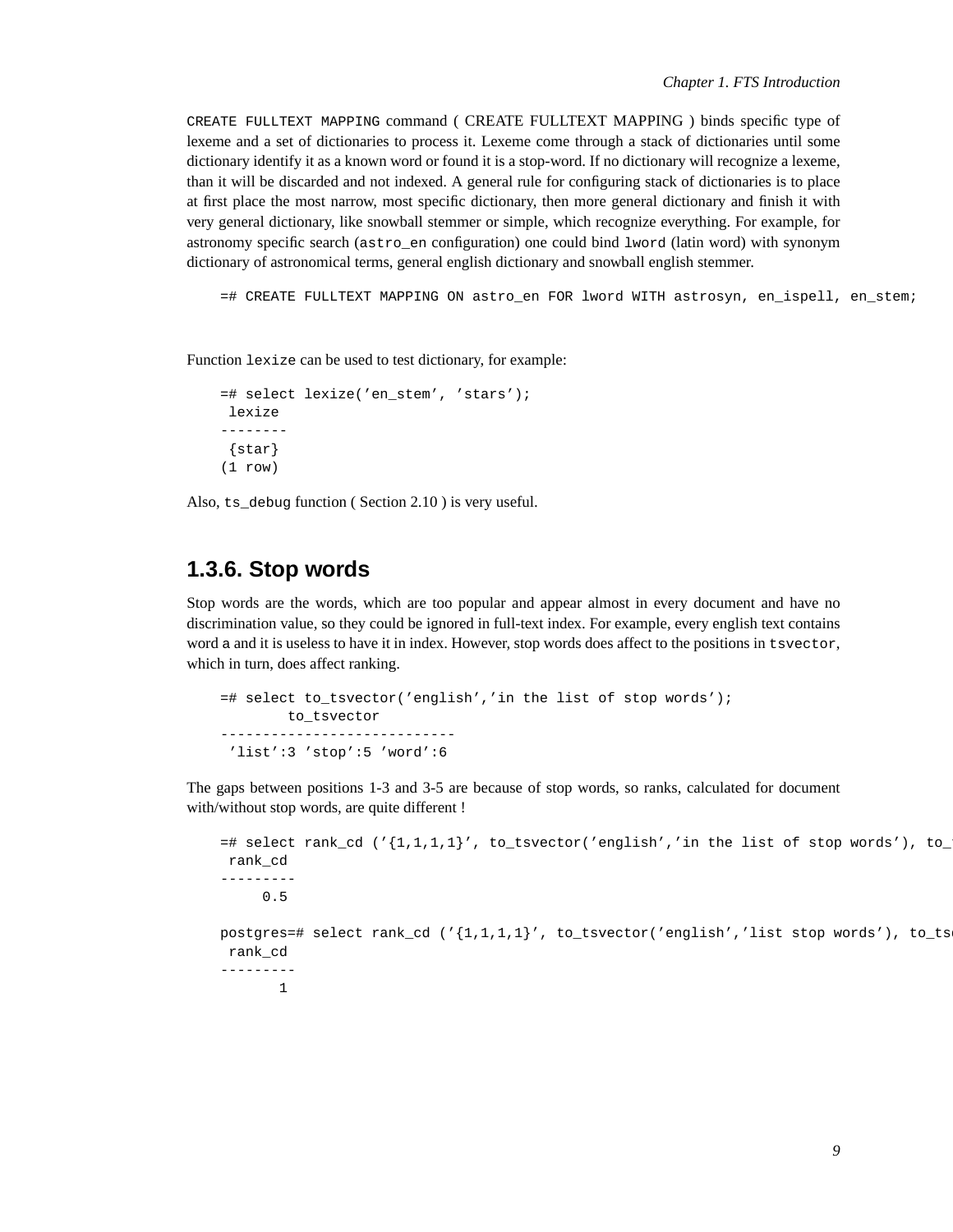It is up to the specific dictionary, how to treat stop-words. For example, ispell dictionaries first normalized word and then lookups it in the list of stop words, while stemmers first lookups input word in stop words. The reason for such different behaviour is an attempt to decrease a possible noise.

## <span id="page-13-0"></span>**1.4. FTS features**

Full text search engine in PostgreSQL is fully integrated into the database core. Its main features are:

- It is mature, more than 5 years of development
- Supports multiple configurations, which could be managed using a set of SQL commands.
- Flexible and rich linguistic support using pluggable user-defined dictionaries with stop words supports. Several predefined templates, including ispell, snowball, Thesaurus and synonym dictionaries, are supplied.
- Full multibyte support, UTF-8 as well
- Sophisticated ranking functions with support of proximity and structure information allow ordering of search results according their similarity to the query.
- Index support with *concurrency* and *recovery* support
- Rich query language with query rewriting support

## <span id="page-13-1"></span>**1.5. FTS Limitations**

Current implementation of FTS has some limitations.

- Length of lexeme < 2K
- Length of tsvector (lexemes + positions)  $< 1Mb$
- The number of lexemes  $\lt 4^{32}$
- 0< Positional information  $<$  16383
- No more than 256 positions per lexeme
- The number of nodes (lexemes + operations) in tsquery <  $32768$

For comparison, PostgreSQL 8.1 documentation consists of 10441 unique words, total 335420 words and most frequent word 'postgresql' mentioned 6127 times in 655 documents.

<span id="page-13-2"></span>Another example - PostgreSQL mailing list archive consists of 910989 unique words, total 57,491,343 lexemes in 461020 messages.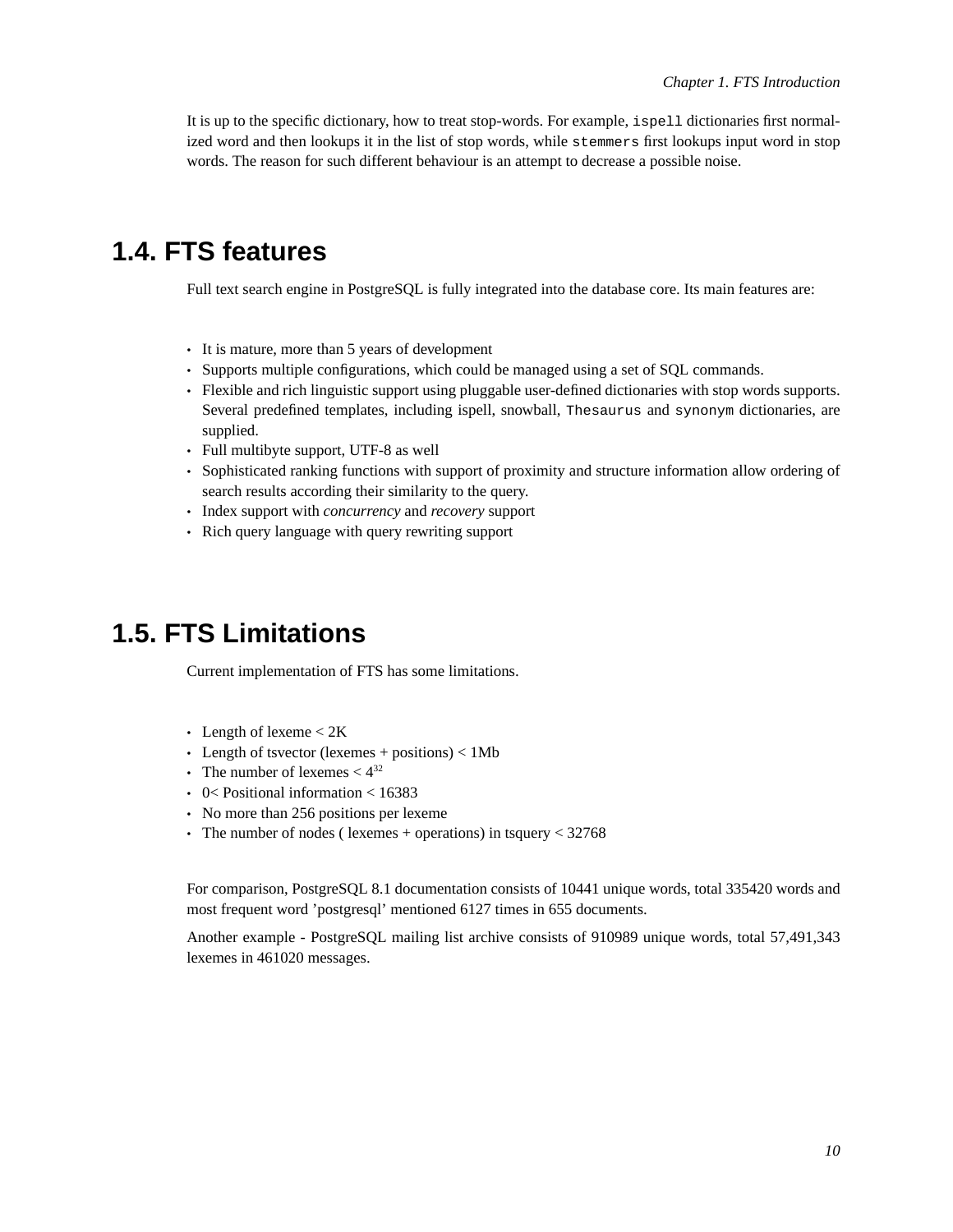## <span id="page-14-0"></span>**1.6. A Brief History of FTS in PostgreSQL**

This is a historical notes about full-text search in PostgreSQL by authors of FTS Oleg Bartunov and Teodor Sigaev.

### **1.6.1. Pre-tsearch**

Development of full-text search in PostgreSQL began from OpenFTS $^{\rm l}$  in 2000 after realizing that we need a search engine optimized for *online updates with access to metadata from the database*. This is essential for online news agencies, web portals, digital libraries, etc. Most search engines available at that time utilize an inverted index which is very fast for searching but very slow for online updates. Incremental updates of an inverted index is a complex engineering task while we needed something light, free and with the ability to access metadata from the database. The last requirement was very important because in a real life search application should always consult metadata ( topic, permissions, date range, version, etc.).

We extensively use PostgreSQL as a database backend and have no intention to move from it, so the problem was to find a data structure and a fast way to access it. PostgreSQL has rather unique data type for storing sets (think about words) - arrays, but lacks index access to them. During our research we found a paper of Joseph Hellerstein, who introduced an interesting data structure suitable for sets - RD-tree (Russian Doll tree). Further research lead us to the idea to use GiST for implementing RD-tree, but at that time the GiST code was untouched for a long time and contained several bugs. After work on improving GiST for version 7.0.3 of PostgreSQL was done, we were able to implement RD-Tree and use it for index access to arrays of integers. This implementation was ideally suited for small arrays and eliminated complex joins, but was practically useless for indexing large arrays. The next improvement came from an idea to represent a document by a single bit-signature, a so-called superimposed signature (see "Index Structures for Databases Containing Data Items with Set-valued Attributes", 1997, Sven Helmer for details). We developed the contrib/intarray module and used it for full text indexing.

### <span id="page-14-1"></span>**1.6.2. Tsearch v1**

It was inconvenient to use integer id's instead of words, so we introduced a new data type txtidx - a searchable data type (textual) with indexed access. This was a first step of our work on an implementation of a built-in PostgreSQL full-text search engine. Even though tsearch v1 had many features of a search engine it lacked configuration support and relevance ranking. People were encouraged to use OpenFTS, which provided relevance ranking based on positional information and flexible configuration. OpenFTS v.0.34 was the last version based on tsearch v1.

### <span id="page-14-2"></span>**1.6.3. Tsearch v2**

People recognized tsearch as a powerful tool for full text searching and insisted on adding ranking support, better configurability, etc. We already thought about moving most of the features of OpenFTS to tsearch, and in the early 2003 we decided to work on a new version of tsearch. We abandoned auxiliary index tables,used by OpenFTS to store positional information, and modified the txtidx type to store them

<sup>1.</sup> http://openfts.sourceforge.net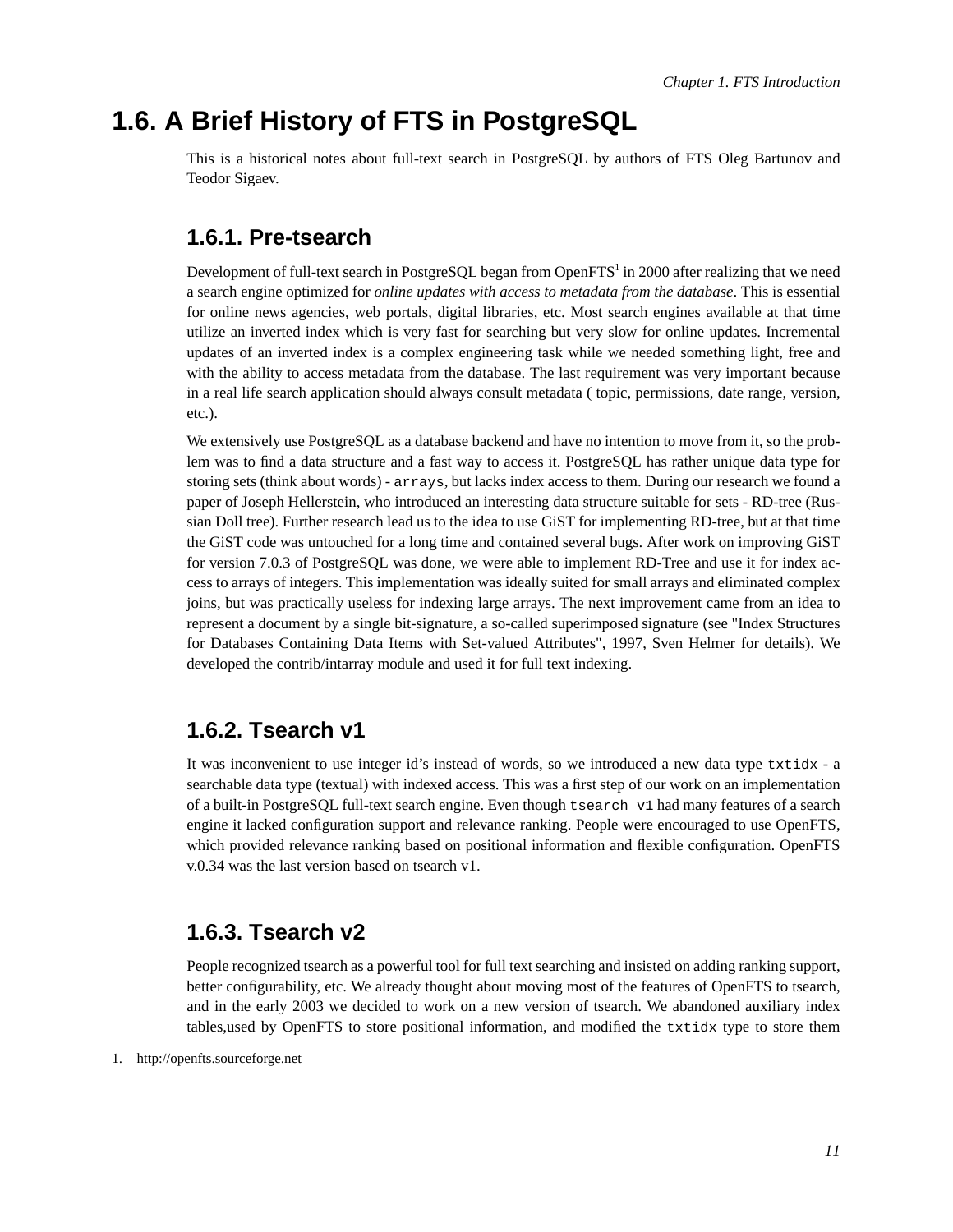<span id="page-15-3"></span>internally. We added table-driven configuration, support of ispell dictionaries, snowball stemmers and the ability to specify which types of lexemes to index. Now, it's possible to generate headlines of documents with highlighted search terms. These changes make tsearch user friendly and turn it into a really powerful full text search engine. For consistency, tsearch functions were renamed, txtidx type became tsvector. To allow users of tsearch v1 smooth upgrade, we named the module as tsearch2. Since version 0.35 OpenFTS uses tsearch2.

PostgreSQL version 8.2 contains a major upgrade of tsearch v2 - multibyte and GIN (A Generalized Inverted Index) support. Multibyte support provides full UTF-8 support and GIN scales tsearch v2 to millions of documents. Both indices (GiST and GiN) are concurrent and recoverable. All these improvements bring out FTS to enterprise level.

#### <span id="page-15-0"></span>**1.6.4. FTS current**

Since PostgreSQL 8.3 release, there is no need to compile and install contrib/tsearch2 module, it's already installed in your system with PostgreSQL. Most important new features are:

- A set of SQL commands, which controls creation, modification and dropping of FTS objects. This allow to keep dependencies and correct dumping and dropping.
- Many FTS configurations already predefined for different languages with snowball stemmers are available.
- FTS objects now have ownership and namespace support like other postgresql's objects.
- Current FTS configuration could be defined using GUC variable tsearch\_conf\_name.
- Default FTS configuration is now schema specific.

## <span id="page-15-1"></span>**1.7. Links**

Tsearch<sup>22</sup>

An Official Home page of Tsearch2.

Tsearch Wiki<sup>3</sup>

Tsearch2 Wiki contains many informations, work in progress.

OpenFTS<sup>4</sup>

OpenFTS search engine

OpenFTS mailing list<sup>5</sup>

OpenFTS-general mailing list used for discussion about OpenFTS itself and FTS in PostgreSQL.

<span id="page-15-2"></span><sup>2.</sup> http://wwww.sai.msu.su/~megera/postgres/gist/tsearch/V2<br>3. http://www.sai.msu.su/~megera/wiki/Tsearch2

<sup>3.</sup> http://www.sai.msu.su/~megera/wiki/Tsearch2<br>4. http://openfts.sourceforge.net

<sup>4.</sup> http://openfts.sourceforge.net<br>5. http://lists.sourceforge.net/list

<sup>5.</sup> http://lists.sourceforge.net/lists/listinfo/openfts-general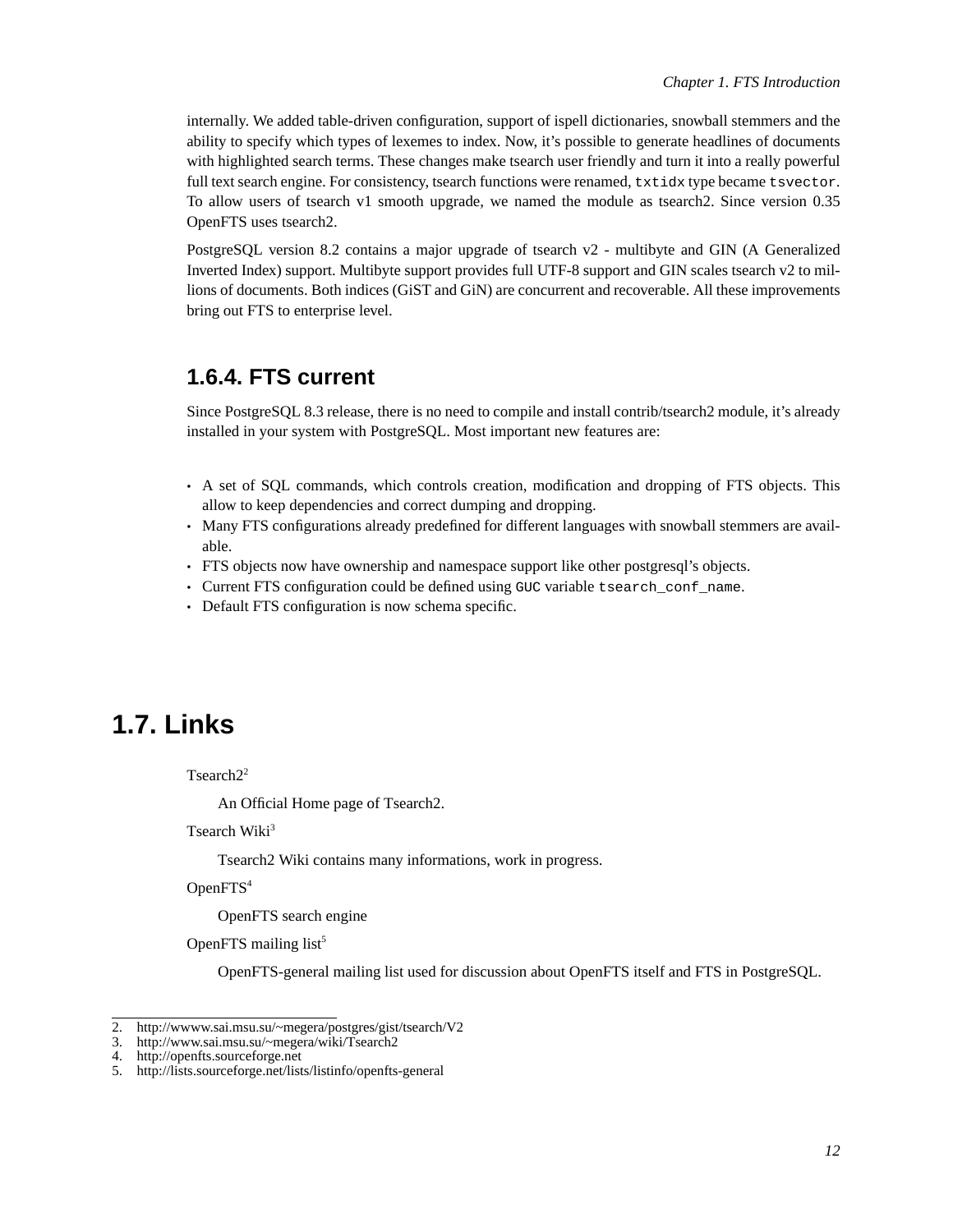## **1.8. FTS Todo**

This place reserved for FTS development plan.

## **1.9. Acknowledgements**

The work on developing of FTS in PostgreSQL was supported by several companies and authors are glad to express their gratitude to the University of Mannheim, jfg:networks, Georgia Public Library Service and LibLime Inc., Enterprisedb PostgreSQL Development Fund, Russian Foundation for Basic Research, Rambler Internet Holding.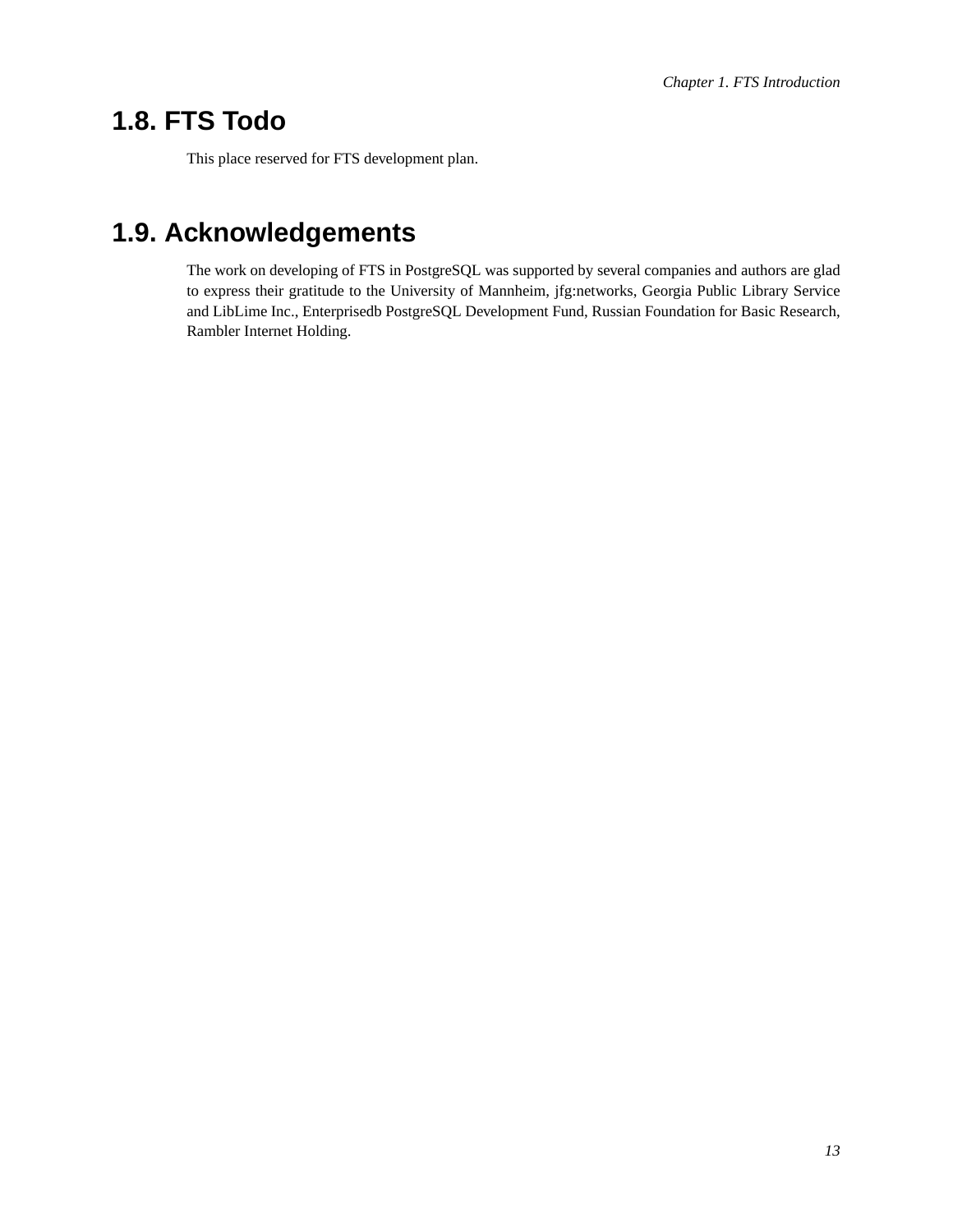## <span id="page-17-0"></span>**Chapter 2. FTS Operators and Functions**

Vectors and queries both store lexemes, but for different purposes. A tsvector stores the lexemes of the words that are parsed out of a document, and can also remember the position of each word. A tsquery specifies a boolean condition among lexemes.

Any of the following functions with a configuration argument can use either an integer id or textual ts\_name to select a configuration; if the option is omitted, then the current configuration is used. For more information on the current configuration, read the next section on [Section 2.9.](#page-33-0)

## <span id="page-17-1"></span>**2.1. FTS operator**

```
TSQUERY @@ TSVECTOR
TSVECTOR @@ TSQUERY
```
Returns TRUE if TSQUERY contained in TSVECTOR and FALSE otherwise.

```
=# select 'cat & rat':: tsquery @@ 'a fat cat sat on a mat and ate a fat rat'::tsvee
?column?
 ----------
 t
=# select 'fat & cow':: tsquery @@ 'a fat cat sat on a mat and ate a fat rat'::tsvee
?column?
 ----------
 f
```
TEXT @@ TSQUERY VARCHAR @@ TSQUERY

Returns TRUE if TSQUERY contained in TEXT/VARCHAR and FALSE otherwise.

```
=# select 'a fat cat sat on a mat and ate a fat rat'::text @@ 'cat & rat':: tsquery;
    ?column?
    ----------
     \ddot{\phantom{1}}=# select 'a fat cat sat on a mat and ate a fat rat'::text @@ 'cat & cow':: tsquery;
    ?column?
    ----------
     f
TEXT @@ TEXT
VARCHAR @@ TEXT
```
Returns TRUE if TEXT contained in TEXT/VARCHAR and FALSE otherwise.

```
postgres=# select 'a fat cat sat on a mat and ate a fat rat' @@ 'cat rat';
?column?
----------
\pmpostgres=# select 'a fat cat sat on a mat and ate a fat rat' @@ 'cat cow';
?column?
----------
```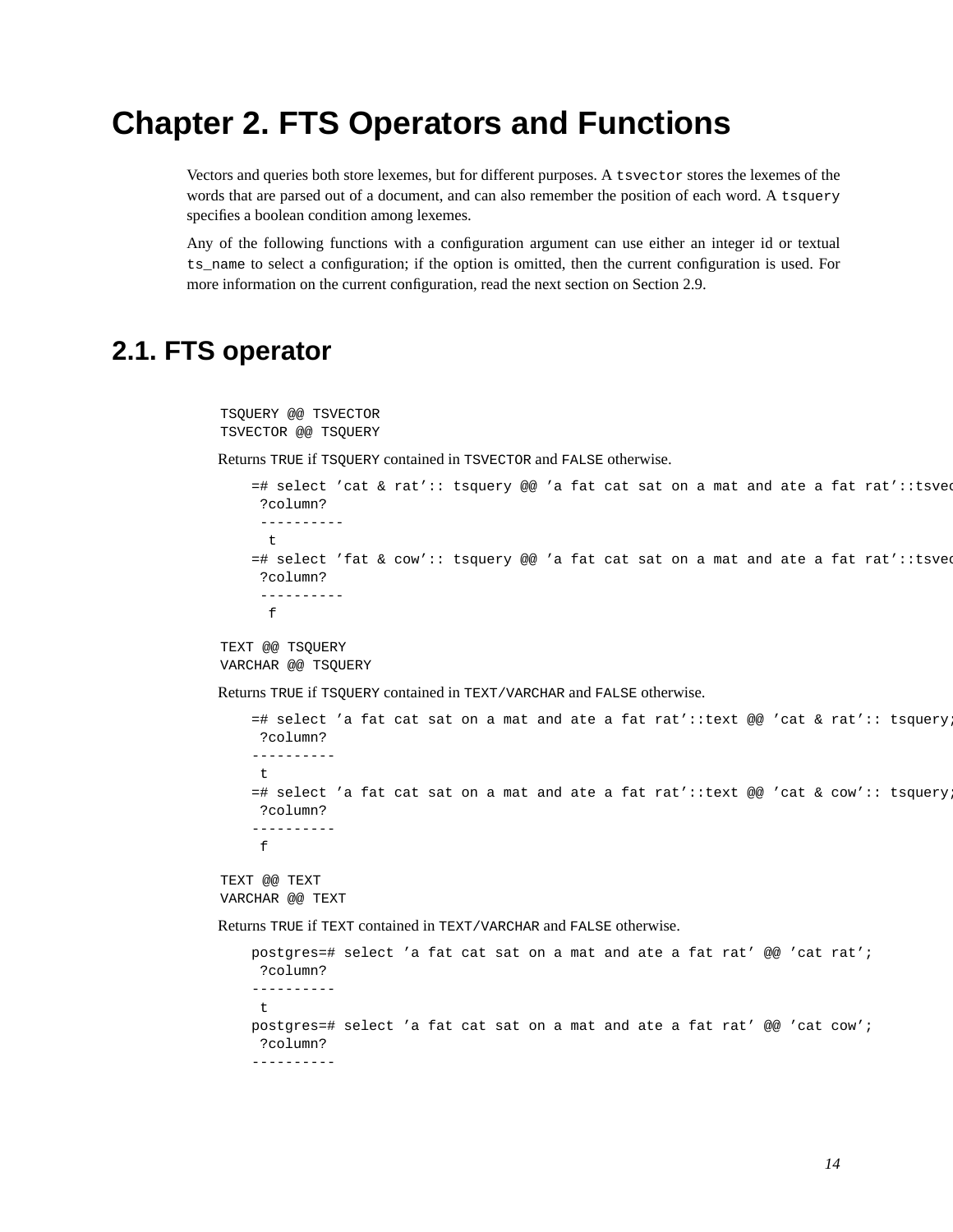f

For index support of FTS operator consult [Section 2.7.](#page-25-1)

### <span id="page-18-0"></span>**2.2. Vector Operations**

to\_tsvector( [configuration,] document TEXT) RETURNS TSVECTOR

Parses a document into tokens, reduces the tokens to lexemes, and returns a tsvector which lists the lexemes together with their positions in the document in lexicographic order.

strip(vector TSVECTOR) RETURNS TSVECTOR

Return a vector which lists the same lexemes as the given vector, but which lacks any information about where in the document each lexeme appeared. While the returned vector is thus useless for relevance ranking, it will usually be much smaller.

setweight(vector TSVECTOR, letter) RETURNS TSVECTOR

This function returns a copy of the input vector in which every location has been labeled with either the letter 'A', 'B', or 'C', or the default label 'D' (which is the default with which new vectors are created, and as such is usually not displayed). These labels are retained when vectors are concatenated, allowing words from different parts of a document to be weighted differently by ranking functions.

vector1 || vector2 concat(vector1 TSVECTOR, vector2 TSVECTOR) RETURNS TSVECTOR

Returns a vector which combines the lexemes and position information in the two vectors given as arguments. Position weight labels (described in the previous paragraph) are retained intact during the concatenation. This has at least two uses. First, if some sections of your document need be parsed with different configurations than others, you can parse them separately and concatenate the resulting vectors into one. Second, you can weight words from some sections of you document more heavily than those from others by: parsing the sections into separate vectors; assigning the vectors different position labels with the setweight() function; concatenating them into a single vector; and then providing a weights argument to the rank() function that assigns different weights to positions with different labels.

length(vector TSVECTOR) RETURNS INT4

Returns the number of lexemes stored in the vector.

text::TSVECTOR RETURNS TSVECTOR

Directly casting text to a tsvector allows you to directly inject lexemes into a vector, with whatever positions and position weights you choose to specify. The text should be formatted like the vector would be printed by the output of a SELECT.

tsearch(vector\_column\_name[, (my\_filter\_name | text\_column\_name1) [...] ], text\_column\_nameN)

tsearch() trigger used to automatically update vector column name,  $my\_filter$  name is the function name to preprocess text\_column\_name. There are can be many functions and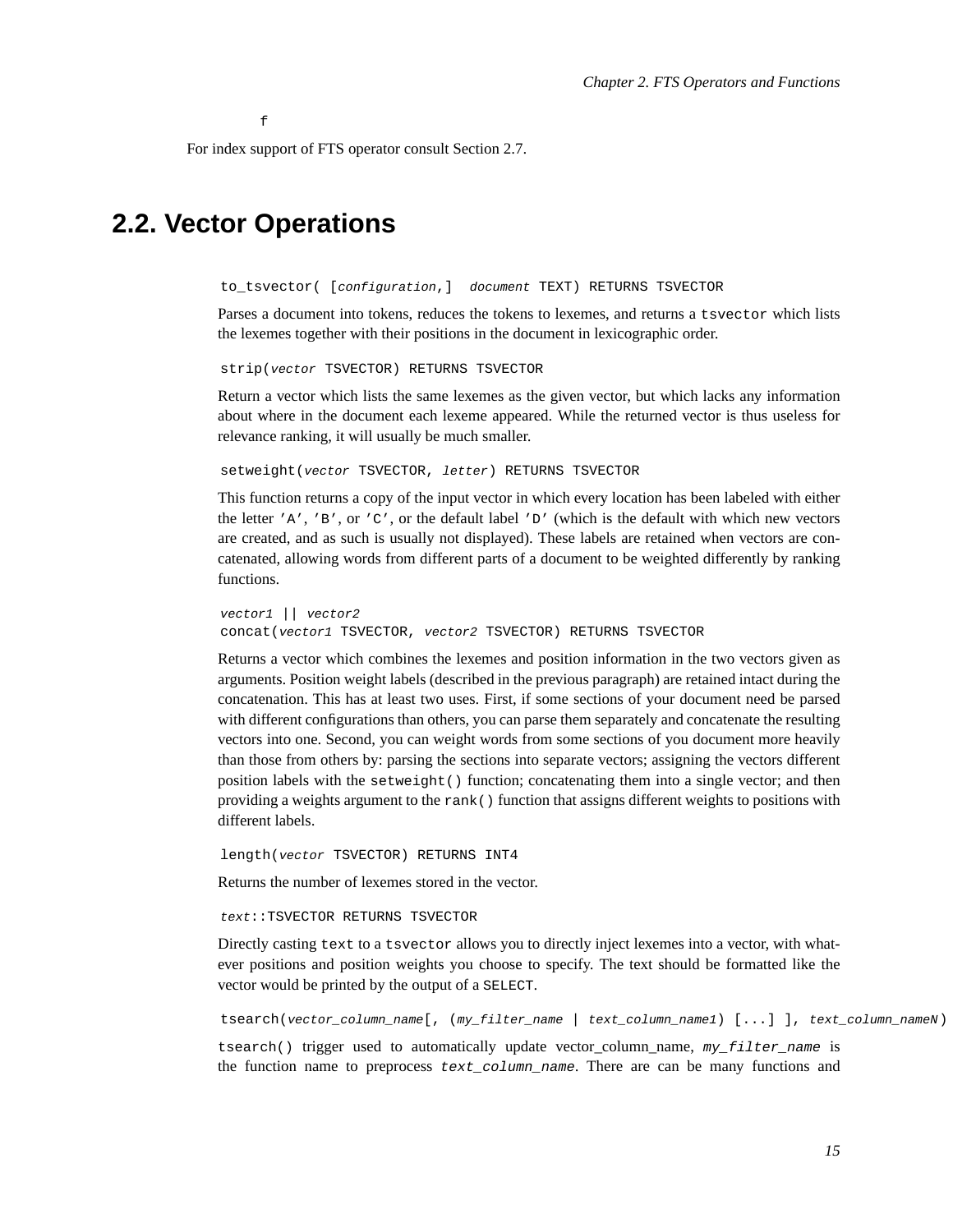text columns specified in tsearch() trigger. The following rule used: function applied to all subsequent text columns until next function occurs. Example, function dropatsymbol replaces all entries of @ sign by space.

```
CREATE FUNCTION dropatsymbol(text) RETURNS text
   AS 'select replace($1, "@", " ");'
   LANGUAGE SQL;
   CREATE TRIGGER tsvectorupdate BEFORE UPDATE OR INSERT
   ON tblMessages FOR EACH ROW EXECUTE PROCEDURE
   tsearch(tsvector_column,dropatsymbol, strMessage);
stat(sqlquery text [, weight text ]) RETURNS SETOF statinfo
```
Here statinfo is a type, defined as

CREATE TYPE statinfo as (word text, ndoc int4, nentry int4); and sqlquery is a query, which returns column tsvector. This returns statistics (the number of documents ndoc and total number nentry of word in the collection) about column vectortsvector. Useful to check how good is your configuration and to find stop-words candidates.For example, find top 10 most frequent words:

=# select \* from stat('select vector from apod') order by ndoc desc, nentry desc,wo: Optionally, one can specify  $weight$  to obtain statistics about words with specific  $weight$ .

=# select \* from stat('select vector from apod','a') order by ndoc desc, nentry dese

```
TSVECTOR < TSVECTOR
TSVECTOR <= TSVECTOR
TSVECTOR = TSVECTOR
TSVECTOR >= TSVECTOR
TSVECTOR > TSVECTOR
```
All btree operations defined for tsvector type. tsvectors compares with each other using *lexicographical* order.

### <span id="page-19-0"></span>**2.3. Query Operations**

to\_tsquery( [configuration,] querytext text) RETURNS TSQUERY

Accepts querytext, which should be a single tokens separated by the boolean operators  $\&$  and,  $\vert$ or, and ! not, which can be grouped using parenthesis. In other words, to\_tsquery expects already parsed text. Each token is reduced to a lexeme using the current or specified configuration. Weight class can be assigned to each lexeme entry to restrict search region (see setweight for explanation), for example

```
'fat:a & rats'
```
to\_tsquery function could accept text string. In this case querytext should be quoted. This may be useful, for example, to use with thesaurus dictionary. In example below, thesaurus contains rule supernovae stars : sn.

```
=# select to_tsquery("'supernovae stars" & !crab');
  to_tsquery
```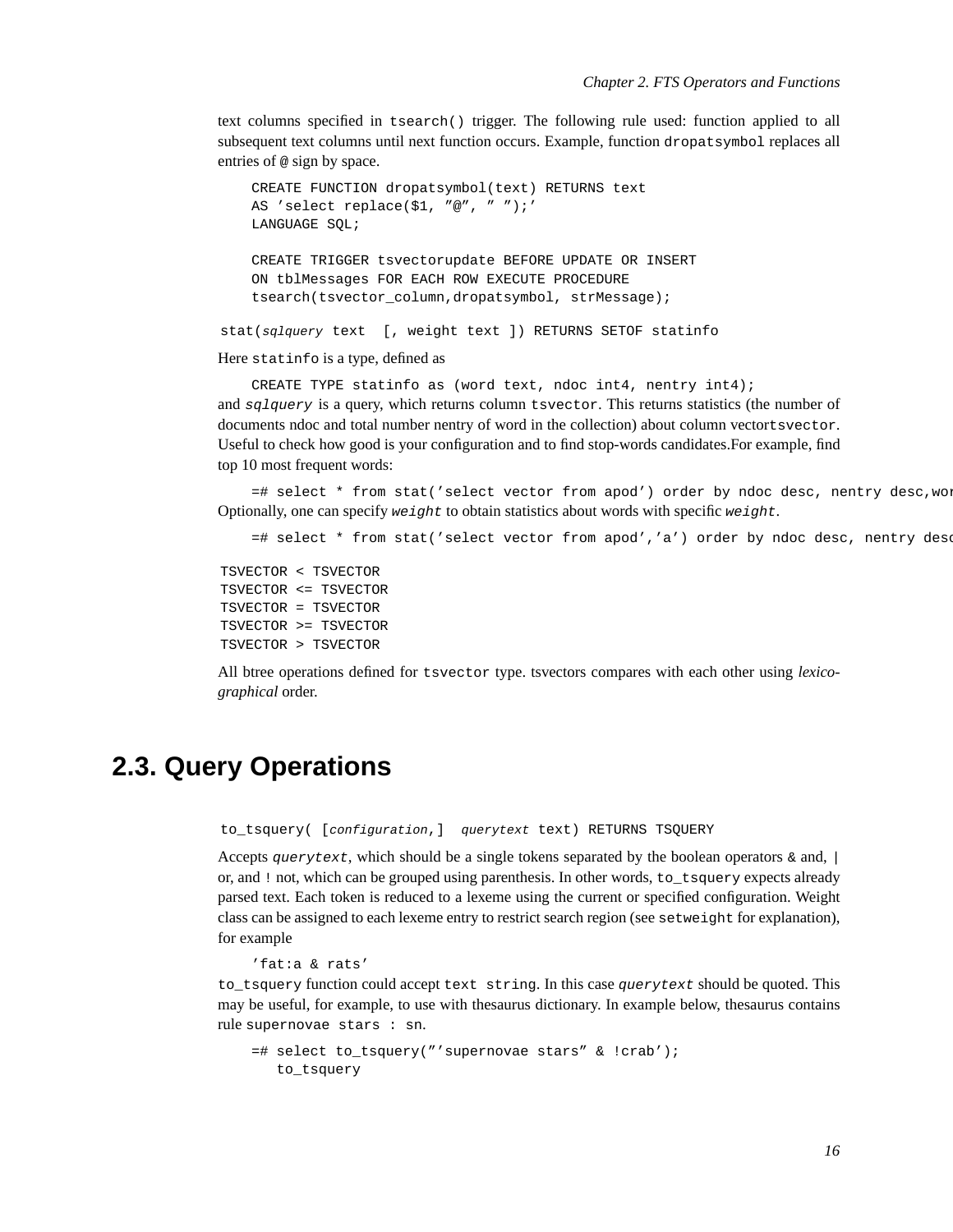---------------- 'sn' & !'crab'

Without quotes to\_tsquery will complain about syntax error.

plainto\_tsquery( [configuration,] querytext text) RETURNS TSQUERY

Transforms unformatted text *querytext* to tsquery. It is the same as to tsquery, but accepts text and will call parser to break it onto tokens. plainto\_tsquery assumes & boolean operator between words and doesn't recognizes weight classes.

querytree(query TSQUERY) RETURNS text

This returns a query which actually used in searching in index. It could be used to test for an empty query. Select below returns 'T', which corresponds to empty query, since GIN index doesn't supports negate query and full index scan is very ineffective.

```
=# select querytree( to_tsquery('!defined') );
querytree
-----------
T
```
text::TSQUERY RETURNS TSQUERY

Directly casting text to a tsquery allows you to directly inject lexemes into a query, with whatever positions and position weight flags you choose to specify. The text should be formatted like the query would be printed by the output of a SELECT.

numnode(query TSQUERY) RETURNS INTEGER

This returns the number of nodes in query tree. This function could be used to resolve if query is meaningful ( returns  $> 0$ ), or contains only stop-words (returns 0).

```
=# select numnode( plainto_tsquery('the any') );
    NOTICE: query contains only stopword(s) or doesn't contain lexeme(s),
    ignored
    numnode
    ---------
           \Omega=# select numnode( plainto_tsquery('the table') );
    numnode
    ---------
           1
    =# select numnode( plainto_tsquery('long table') );
    numnode
    ---------
           3
TSQUERY && TSQUERY RETURNS TSQUERY
Returns AND-ed TSQUERY
TSQUERY || TSQUERY RETURNS TSQUERY
```
Returns OR-ed TSQUERY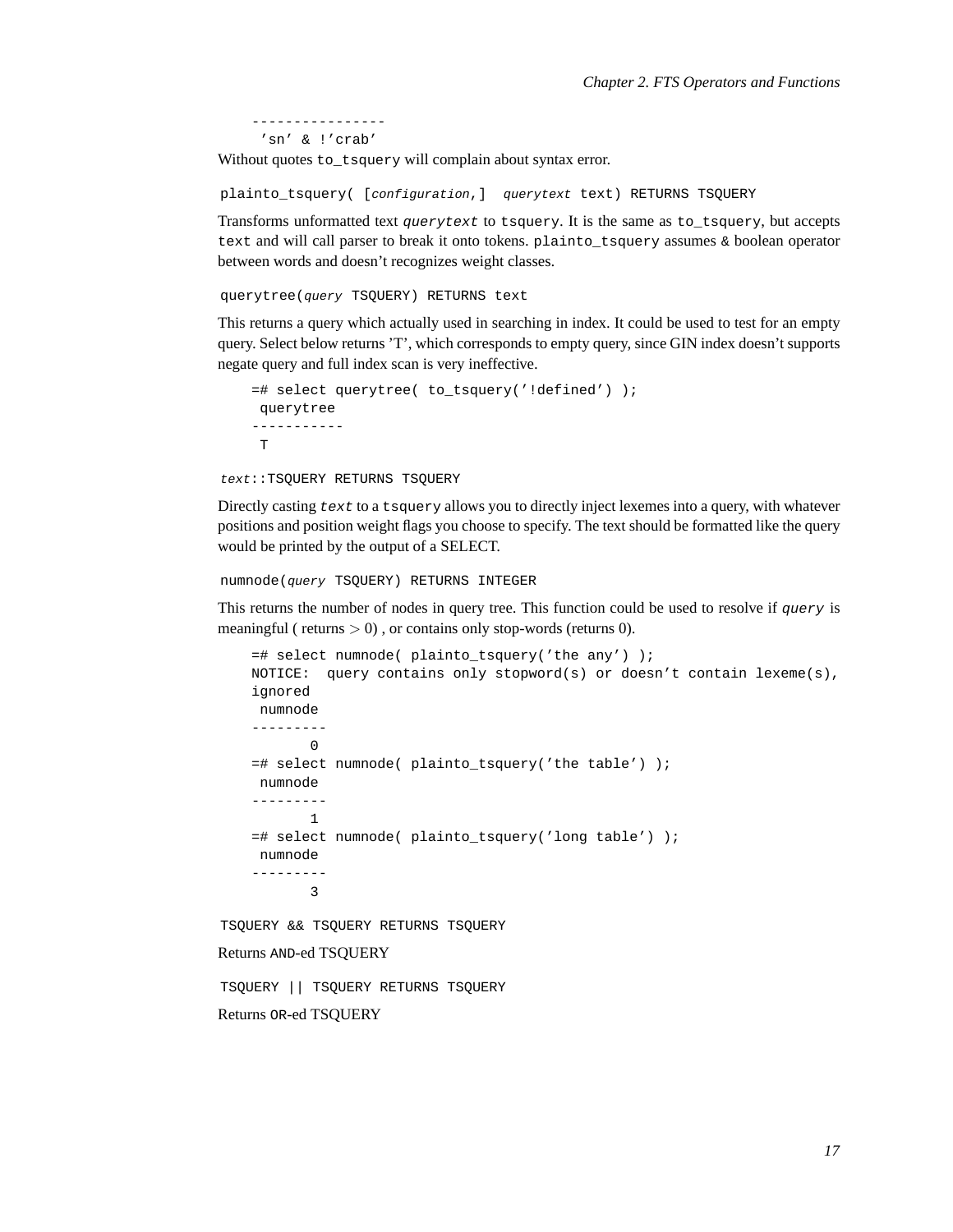!! TSQUERY RETURNS TSQUERY

negation of TSQUERY

TSQUERY < TSQUERY TSQUERY <= TSQUERY TSQUERY = TSQUERY TSQUERY >= TSQUERY TSQUERY > TSQUERY

All btree operations defined for tsquery type. tsqueries compares with each other using *lexicographical* order.

### <span id="page-21-0"></span>**2.3.1. Query rewriting**

Query rewriting is a set of functions and operators for tsquery type. It allows to control search at *query time* without reindexing (opposite to thesaurus), for example, expand search using synonyms (new york, big apple, nyc, gotham) or narrow search directing user to some hot topic. Notice, that rewriting rules can be added online.

rewrite() function changes original query by replacing part of the query by sample string of type tsquery, as it defined by rewrite rule. Arguments of rewrite() function can be column names of type tsquery.

```
CREATE TABLE aliases (t TSQUERY primary key, s TSQUERY);
INSERT INTO aliases values('a', 'c');
rewrite (query TSQUERY, target TSQUERY, sample TSQUERY) RETURNS TSQUERY
   =# select rewrite('a & b'::TSQUERY, 'a'::TSQUERY, 'c'::TSQUERY);
     rewrite
      -----------
       'b' & 'c'
rewrite (ARRAY[query TSQUERY, target TSQUERY, sample TSQUERY]) RETURNS TSQUERY
   =# select rewrite(ARRAY['a & b'::TSQUERY, t,s]) from aliases;
     rewrite
      -----------
      'b' & 'c'
rewrite (query TSQUERY,'select target ,sample from test'::text) RETURNS TSQUERY
   =# select rewrite('a & b'::TSQUERY, 'select t,s from aliases');
     rewrite
      -----------
       'b' & 'c'
```
What if there are several variants of rewriting ? For example, query 'a  $\&$  b' can be rewritten as 'b  $\&$ c' and 'cc'.

```
=# select * from aliases;
    t | s
```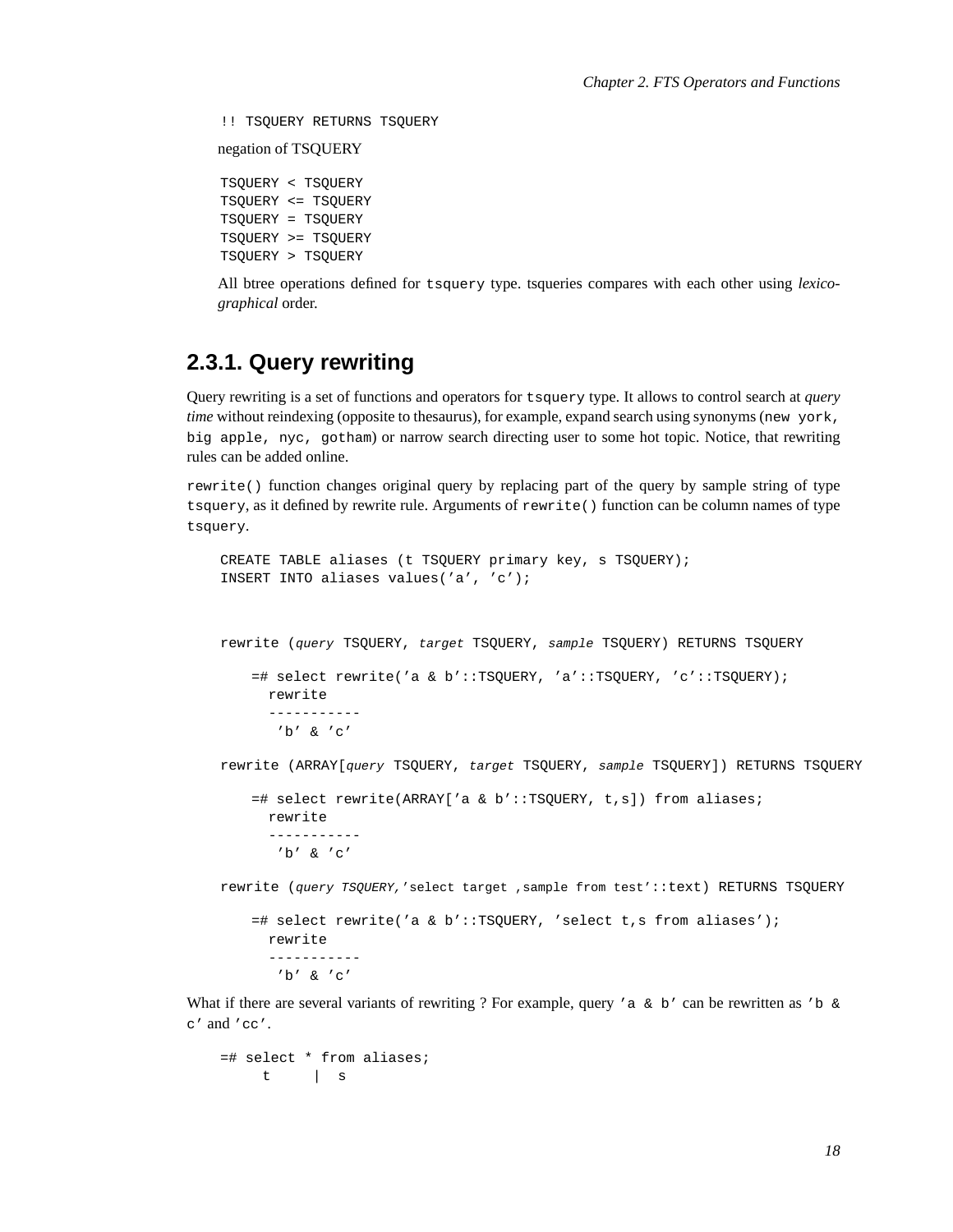-----------+------  $'$ a' |  $'$  c'  $'x'$  | 'z' 'a' & 'b' | 'cc'

This ambiguity can be resolved specifying sort order.

```
=# select rewrite('a & b', 'select t,s from aliases order by t desc');
rewrite
---------
'cc'
=\# select rewrite('a & b', 'select t,s from aliases order by t asc');
 rewrite
-----------
 'b' & 'c'
```
Let's consider real-life astronomical example. We'll expand query supernovae using table-driven rewriting rules.

```
=# create table aliases (t tsquery primary key, s tsquery);
=# insert into aliases values(to_tsquery('supernovae'), to_tsquery('supernovae|sn'));
=# select rewrite(to_tsquery('supernovae'), 'select * from aliases') && to_tsquery('crab');
           ?column?
---------------------------------
 ( 'supernova' | 'sn' ) & 'crab'
```
Notice, that we can change rewriting rule online !

```
=# update aliases set s=to_tsquery('supernovae|sn&!nebulae') where t=to_tsquery('supern
=# select rewrite(to_tsquery('supernovae'), 'select * from aliases') && to_tsquery('crab');
                 ?column?
---------------------------------------------
( 'supernova' | 'sn' & !'nebula' ) & 'crab'
```
### <span id="page-22-0"></span>**2.3.2. Operators for tsquery**

Rewriting can be slow in case of many rewriting rules, since it checks every rule for possible hit. To filter out obvious non-candidate rules there are containment operators for tsquery type. In example below, we select only those rules, which might contains in the original query.

```
=# select rewrite(ARRAY['a & b'::TSQUERY, t,s]) from aliases where 'a&b' @> t;
 rewrite
-----------
'b' & 'c'
```
Two operators defined for tsquery type: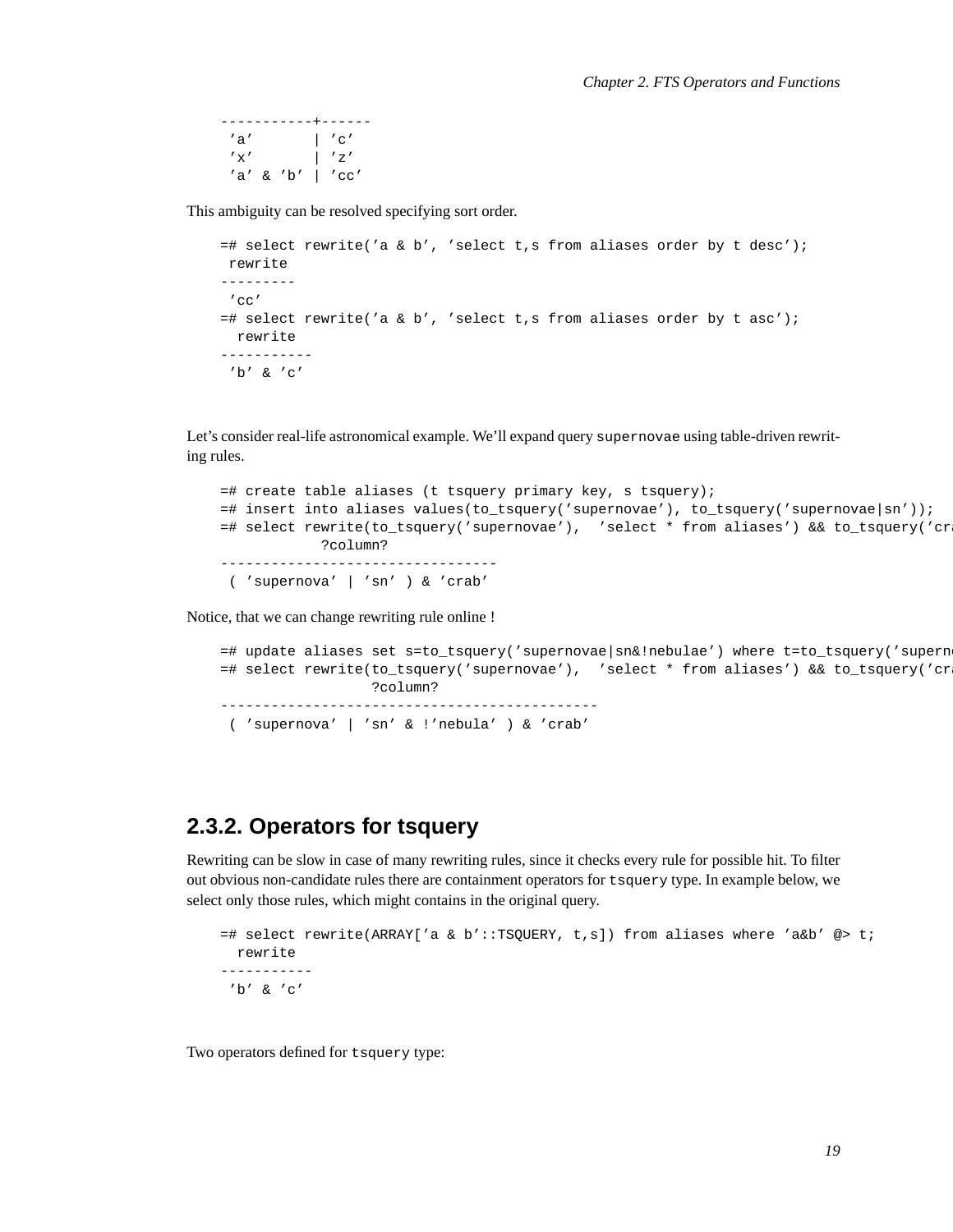TSQUERY @> TSQUERY Returns TRUE if right agrument might contained in left argument. TSQUERY <@ TSQUERY Returns TRUE if left agrument might contained in right argument.

#### <span id="page-23-0"></span>**2.3.3. Index for tsquery**

To speed up operators <@,@> for tsquery one can use GiST index with tsquery\_ops opclass.

```
create index t_idx on aliases using gist (t tsquery_ops);
```
### <span id="page-23-1"></span>**2.4. Parser functions**

CREATE FUNCTION parse( parser, document TEXT ) RETURNS SETOF tokenout

Parses the given *document* and returns a series of records, one for each token produced by parsing. Each record includes a tokid giving its type and a token which gives its content.

```
postgres=# select * from parse('default','123 - a number');
tokid | token
-------+--------
   22 | 123
   12 |
   12 | -
    1 | a
   12 |
    1 | number
```
CREATE FUNCTION token\_type( parser ) RETURNS SETOF tokentype

Returns a table which defines and describes each kind of token the parser may produce as output. For each token type the table gives the tokid which the parser will label each token of that type, the alias which names the token type, and a short description for the user to read.

|                |               | postgres=# select * from token_type('default'); |
|----------------|---------------|-------------------------------------------------|
| tokid          | alias         | description                                     |
|                | ------------- |                                                 |
| 1 <sup>1</sup> | lword         | Latin word                                      |
|                | 2   nlword    | Non-latin word                                  |
| 3              | word          | Word                                            |
|                | 4   email     | Email                                           |
| 5              | url           | URL                                             |
|                | $6$   host    | Host                                            |
| 7              | sfloat        | Scientific notation                             |
| 8              | version       | VERSION                                         |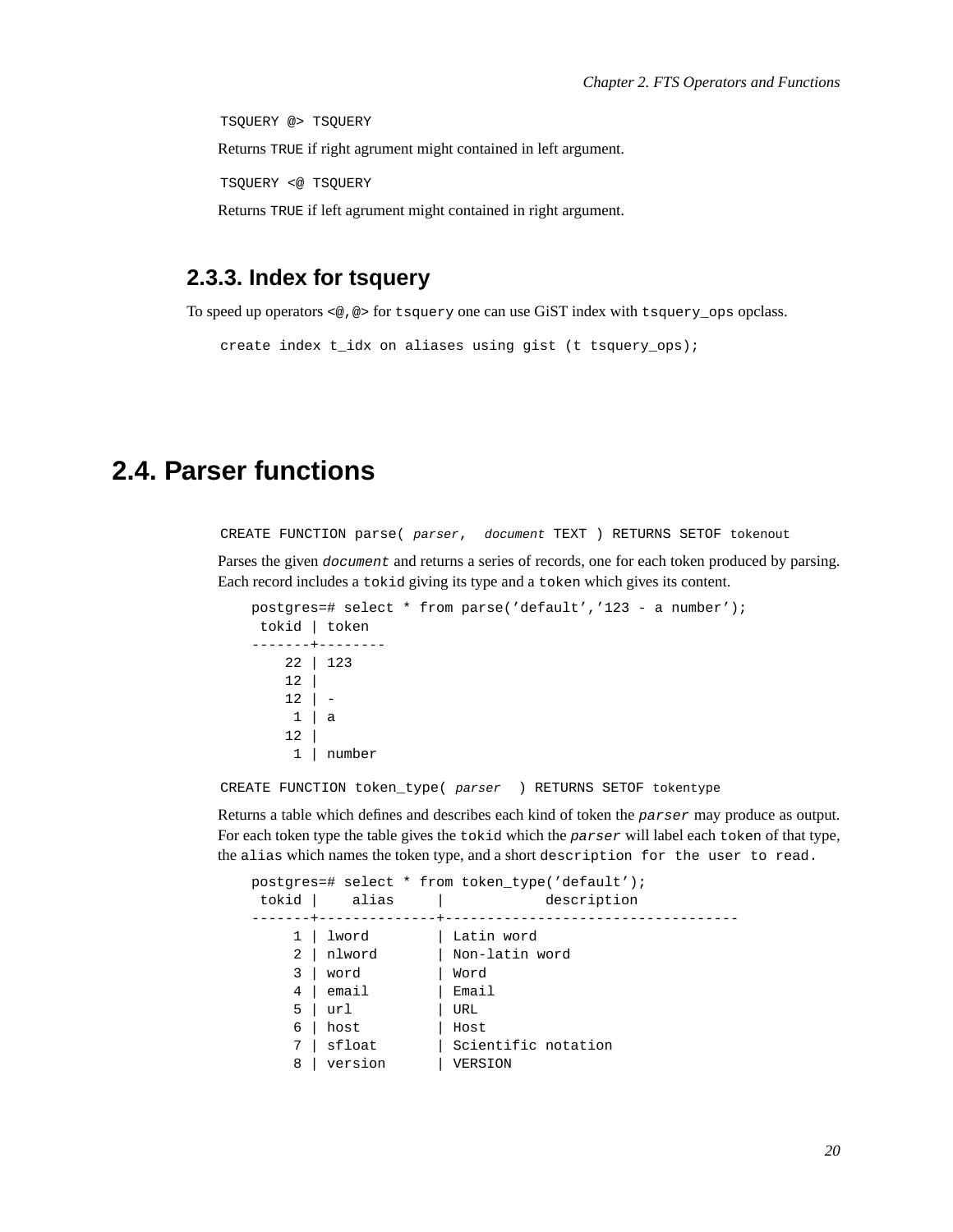| 9  | part_hword   | Part of hyphenated word           |
|----|--------------|-----------------------------------|
| 10 | nlpart_hword | Non-latin part of hyphenated word |
| 11 | lpart_hword  | Latin part of hyphenated word     |
| 12 | blank        | Space symbols                     |
| 13 | tag          | HTML Tag                          |
| 14 | protocol     | Protocol head                     |
| 15 | hword        | Hyphenated word                   |
| 16 | lhword       | Latin hyphenated word             |
| 17 | nlhword      | Non-latin hyphenated word         |
| 18 | uri          | URI                               |
| 19 | file         | File or path name                 |
| 20 | float        | Decimal notation                  |
| 21 | int          | Signed integer                    |
| 22 | uint         | Unsigned integer                  |
| 23 | entity       | HTML Entity                       |

### <span id="page-24-0"></span>**2.5. Ranking**

Ranking attempts to measure how relevant documents are to particular queries by inspecting the number of times each search word appears in the document, and whether different search terms occur near each other. Note that this information is only available in unstripped vectors -- ranking functions will only return a useful result for a tsvector which still has position information!

Notice, that ranking functions supplied are just an examples and doesn't belong to the FTS core, you can write your very own ranking function and/or combine additional factors to fit your specific interest.

The two ranking functions currently available are:

```
CREATE FUNCTION rank( [ weights float4[], ] vector TSVECTOR, query TSQUERY, [ normalizatio
```
This is the ranking function from the old version of OpenFTS, and offers the ability to weight word instances more heavily depending on how you have classified them. The weights specify how heavily to weight each category of word:

{D-weight, C-weight, B-weight, A-weight} If no weights are provided, then these defaults are used:

 $\{0.1, 0.2, 0.4, 1.0\}$ 

Often weights are used to mark words from special areas of the document, like the title or an initial abstract, and make them more or less important than words in the document body.

CREATE FUNCTION rank\_cd( [ weights float4[], ] vector TSVECTOR, query TSQUERY, [ normalization integration integration integration integration integration integration integration integration in the TSQUERY, [ normalization

This function computes the *cover density* ranking for the given document vector and query, as described in Clarke, Cormack, and Tudhope's "Relevance Ranking for One to Three Term Queries" in the 1999 Information Processing and Management.

Both of these ranking functions take an integer normalization option that specifies whether a document's length should impact its rank. This is often desirable, since a hundred-word document with five instances of a search word is probably more relevant than a thousand-word document with five instances. The option can have the values, which could be combined using  $\mid$  (for example,  $2 \mid 4$ ) to take into account several factors: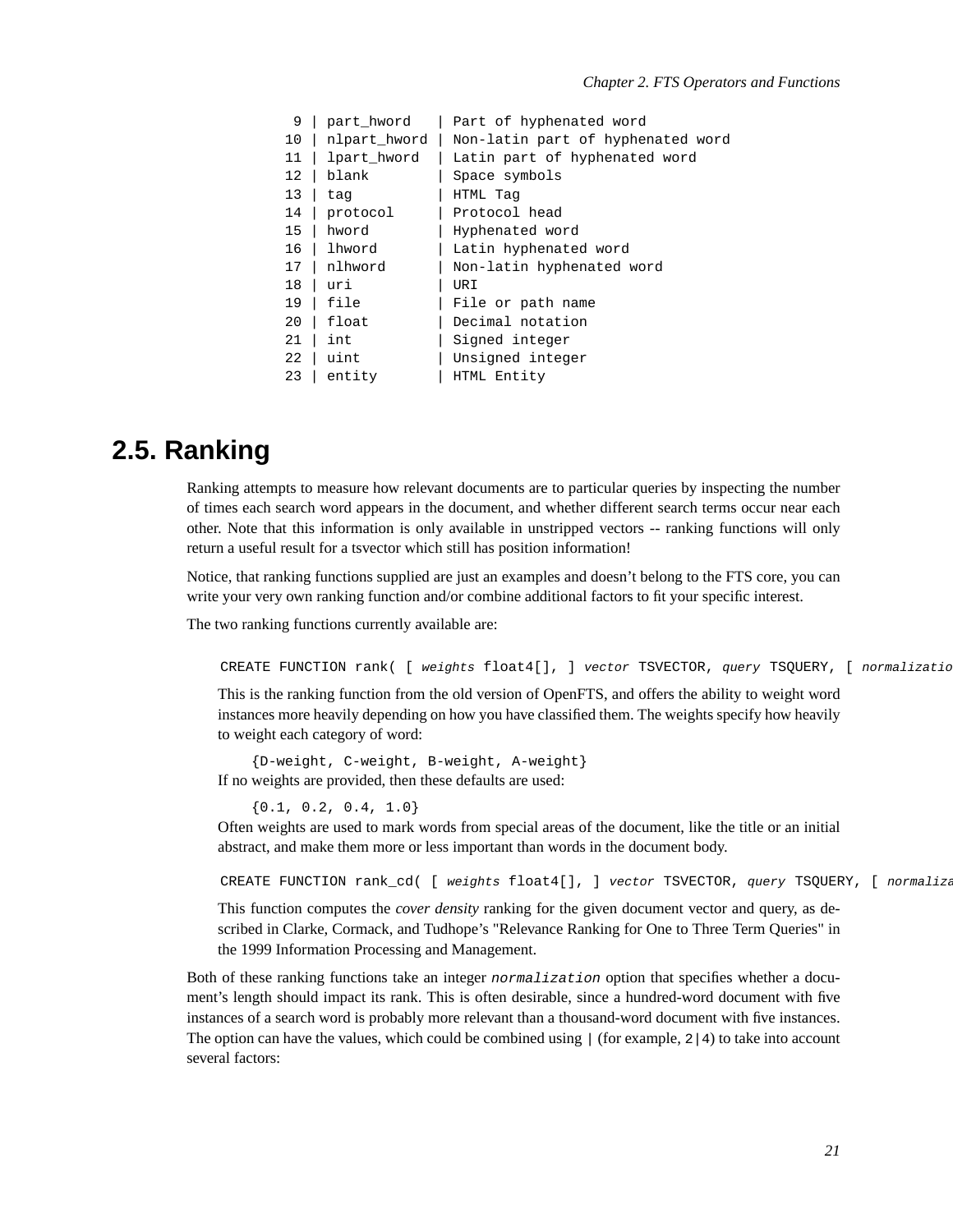- 0 (the default) ignores document length.
- $\cdot$  1 divides the rank by the 1 + logarithm of the document length
- 2 divides the rank by the length itself.
- 4 divides the rank by the mean harmonic distance between extents
- 8 divides the rank by the number of unique words in document
- $\cdot$  16 divides the rank by 1 + logarithm of the number of unique words in document

### <span id="page-25-0"></span>**2.6. Headline**

CREATE FUNCTION headline([ id int4,  $|$  ts\_name text, ] document text, query TSQUERY, [ opt.

Every form of the the headline () function accepts a document along with a query, and returns one or more ellipse-separated excerpts from the document in which terms from the query are highlighted. The configuration with which to parse the document can be specified by either its  $id$  or  $ts_$  name; if none is specified that the current configuration is used instead.

An options string if provided should be a comma-separated list of one or more 'option=value' pairs. The available options are:

- StartSel, StopSel -- the strings with which query words appearing in the document should be delimited to distinguish them from other excerpted words.
- MaxWords, MinWords -- limits on the shortest and longest headlines you will accept.
- ShortWord -- this prevents your headline from beginning or ending with a word which has this many characters or less. The default value of 3 should eliminate most English conjunctions and articles.
- HighlightAll -- boolean flag, if TRUE, than the whole document will be highlighted.

Any unspecified options receive these defaults:

StartSel=<b>, StopSel=</b>, MaxWords=35, MinWords=15, ShortWord=3, HighlightAll=FALSE

Notice, that cascade dropping of headline function cause dropping of parser, used in fulltext configuration tsname.

```
select headline('a b c', 'c'::tsquery);
   headline
--------------
a b <b>b>c</b><b></b><b>b</b>=# select headline('a b c', 'c'::tsquery, 'StartSel=<,StopSel=>');
headline
----------
 a b \langle c \rangle
```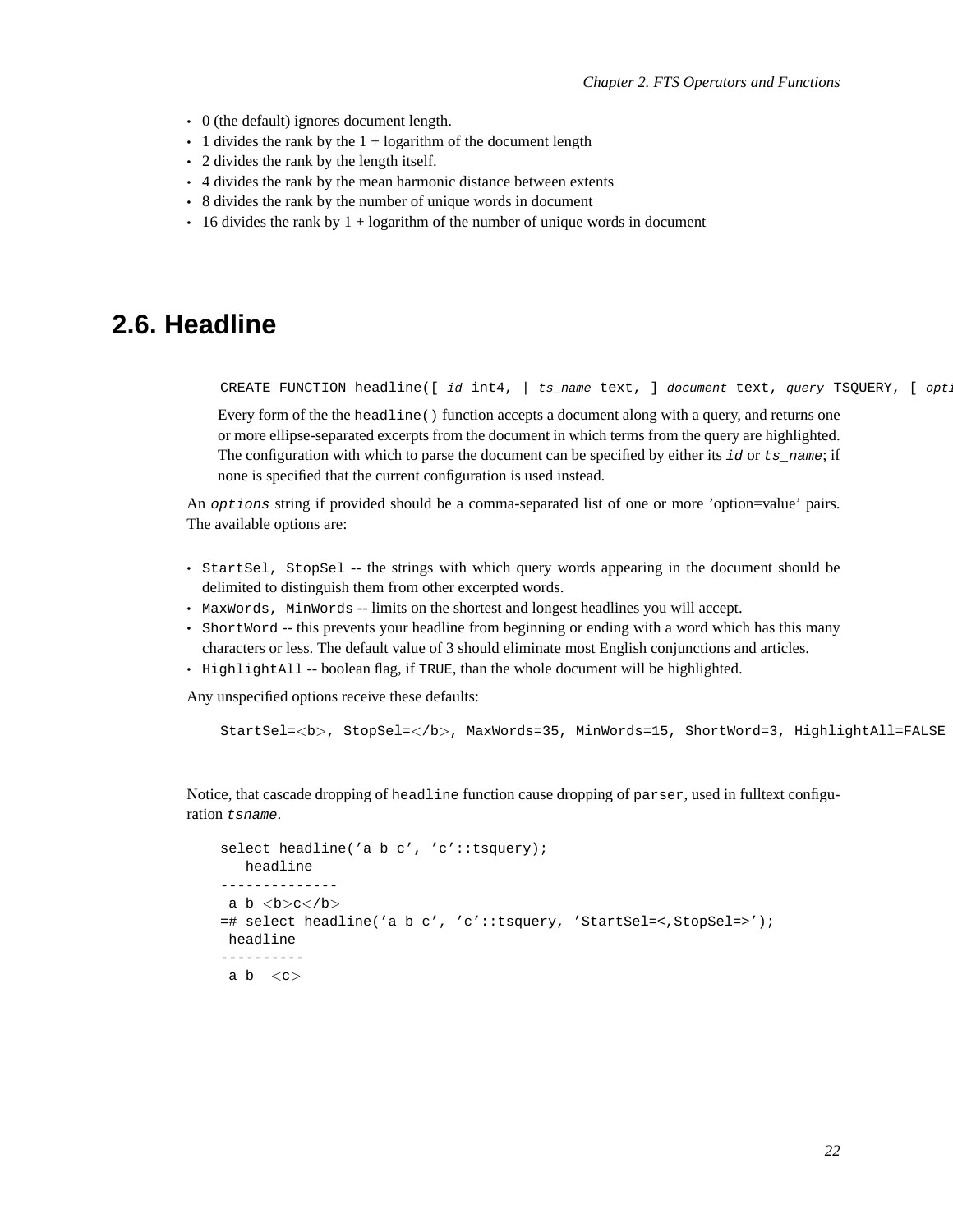### **2.7. Full-text indexes**

There are two kinds of indexes which can be used to speedup FTS operator ( [Section 2.1](#page-17-1) ). Notice, indexes are not mandatory for FTS !

CREATE INDEX name ON table USING gist(column);

Creates GiST (The Generalized Search Tree) based index.

CREATE INDEX name ON table USING gin(column);

Creates GIN (The Generalized Inverted Index) based index. column is one of the TSVECTOR, or TEXT, or VARCHAR types.

GiST index is lossy, which means its' required to consult heap to check results for false hits. PostgreSQL does this automatically, Filter: in an example below.

=# explain select \* from apod where fts @@ to\_tsquery('supernovae'); QUERY PLAN ------------------------------------------------------------------------- Index Scan using fts\_gidx on apod (cost=0.00..12.29 rows=2 width=1469) Index Cond: (fts @@ "'supernova"'::tsquery) Filter: (fts @@ "'supernova"'::tsquery)

Lossiness is the result of two factors - we represent a document by its fixed-length signature. We obtain signature in the following way - we hash (crc32) each word into random bit in a n-bit length strings and their superposition produces n-bit document signature. Because of hashing, there is a chance, that some words hashed to the same position and it could be resulted in false hit. Signatures, calculated for each document in collection, are stored in RD-tree (Russian Doll tree), invented by Hellerstein, which is an adaptation of the R-tree to sets. In our case transitive containment relation realized with superimposed coding (Knuth,1973) of signatures - parent is 'OR'-ed bit-strings of all children. This is a second factor of lossiness. It's clear, that parents tend to be full of '1' (degenerates) and become quite useless because of it's little selectivity. Searching performs as a bit comparison of a signature represented query and RD-tree entry. If all '1' of both signatures are in the same position we say that this branch probably contains query, but if there is even one discrepancy we could definitely reject this branch. Lossiness causes serious performance degradation, since random accessing of heap records is slow and limits applicability of GiST index. Probability of false drops is depends on several factors and the number of unique words is one of them, so using dictionaries to reduce this number is practically mandatory.

Actually, it's not the whole story. GiST index has optimization for storing small tsvectors (< TOAST\_INDEX\_TARGET bytes, 512 bytes). On leaf pages small tsvectors stored as is, while longer one are represented by their signatures, which introduce some losiness. Unfortunately, existing index API doesn't allow to say index that it found an exact values (tsvector) or results need to be checked. That's why GiST index currently is marked as lossy. We hope in future to overcome this issue.

Contrary, GIN index isn't lossy and it's performance depends logarithmically on the number of unique words.

There is one side-effect of "non-lossiness" of GIN index and using queries with lexemes and weights, like 'supernovae:a'. Since information about these labels stored in heap only and GIN index is not lossy, there is no necessity to access heap, one should use special FTS operator @@@, which forces using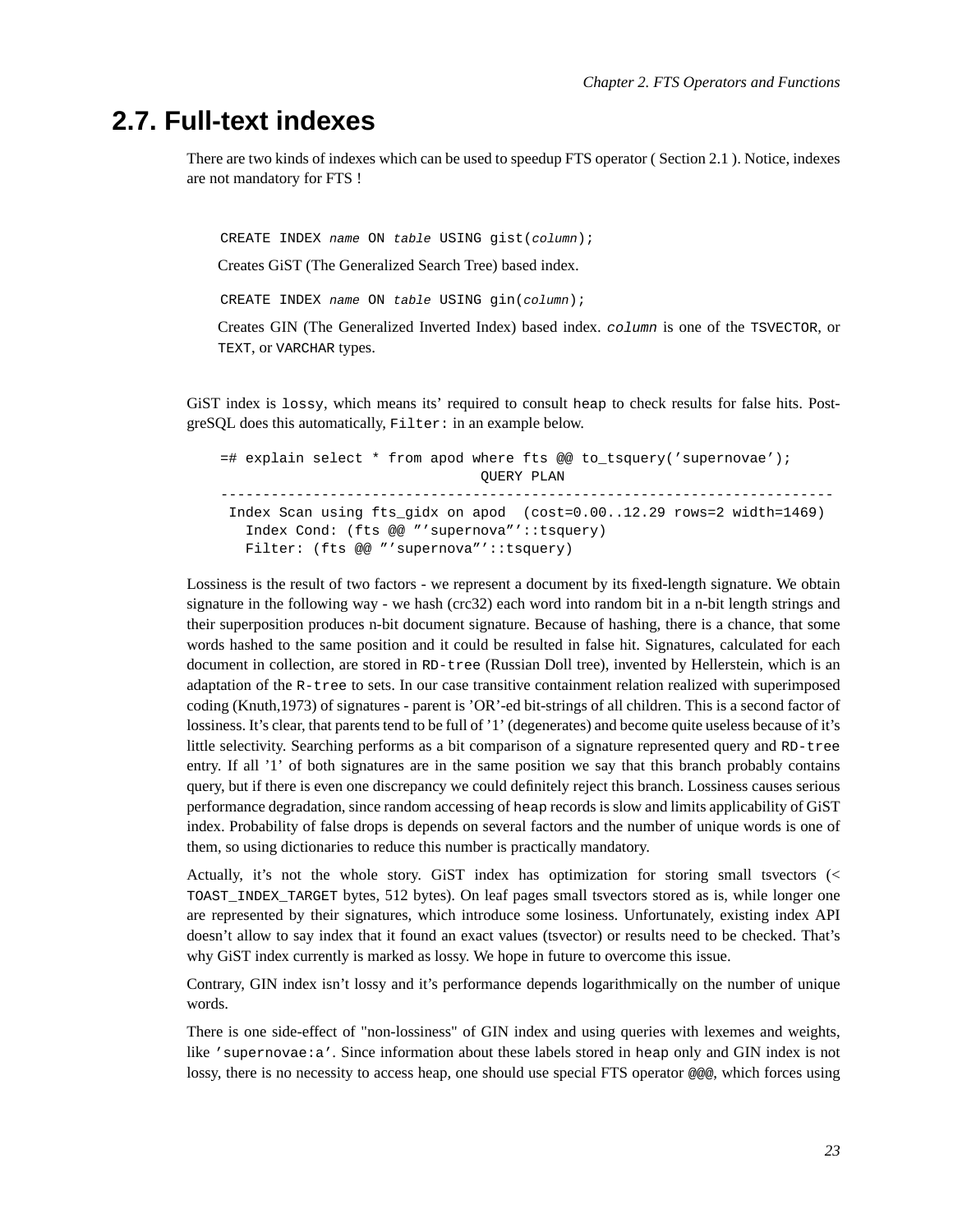of heap to get information about labels. GiST index is lossy, so it reads heap anyway and there is no need in special operator. In example below, fts\_idx is a GIN index.

```
=# explain select * from apod where fts @@@ to_tsquery('supernovae:a');
                              QUERY PLAN
------------------------------------------------------------------------
Index Scan using fts_idx on apod (cost=0.00..12.30 rows=2 width=1469)
  Index Cond: (fts @@@ "'supernova":A'::tsquery)
  Filter: (fts @@@ "'supernova":A'::tsquery)
```
Experiments lead to the following observations:

- creation time GiN takes 3x time to build than GiST
- size of index GiN is 2-3 times bigger than GiST
- search time GiN is 3 times faster than GiST
- update time GiN is about 10 times slower than GiST

Overall, GiST index is very good for online update and fast for collections with the number of unique words about 100,000, but is not as scalable as Gin index, which in turn isn't good for updates. Both indexes support *concurrency* and *recovery*.

Partitioning of big collections and proper use of GiST and GIN indexes allow implementation of very fast search with online update. Partitioning can be done on database level using table inheritance and Constraint Exclusion, or distributing documents over servers and collecting search results using contrib/dblink extension module. The latter is possible, because ranking functions use only local information.

### <span id="page-27-0"></span>**2.8. Dictionaries**

CREATE FUNCTION lexize([ oid, | dict\_name text, lexeme text) RETURNS text[]]

Returns an array of lexemes if input lexeme is known to the dictionary dictname, or void array if a lexeme is known to the dictionary, but it is a stop-word, or NULL if it is unknown word.

```
=# select lexize('en_stem', 'stars');
lexize
--------
 {star}
=# select lexize('en_stem', 'a');
lexize
--------
 {}
```
**Note:** lexize function expects lexeme, not text ! Below is a didactical example:

```
apod=# select lexize('tz_astro','supernovae stars') is null;
?column?
```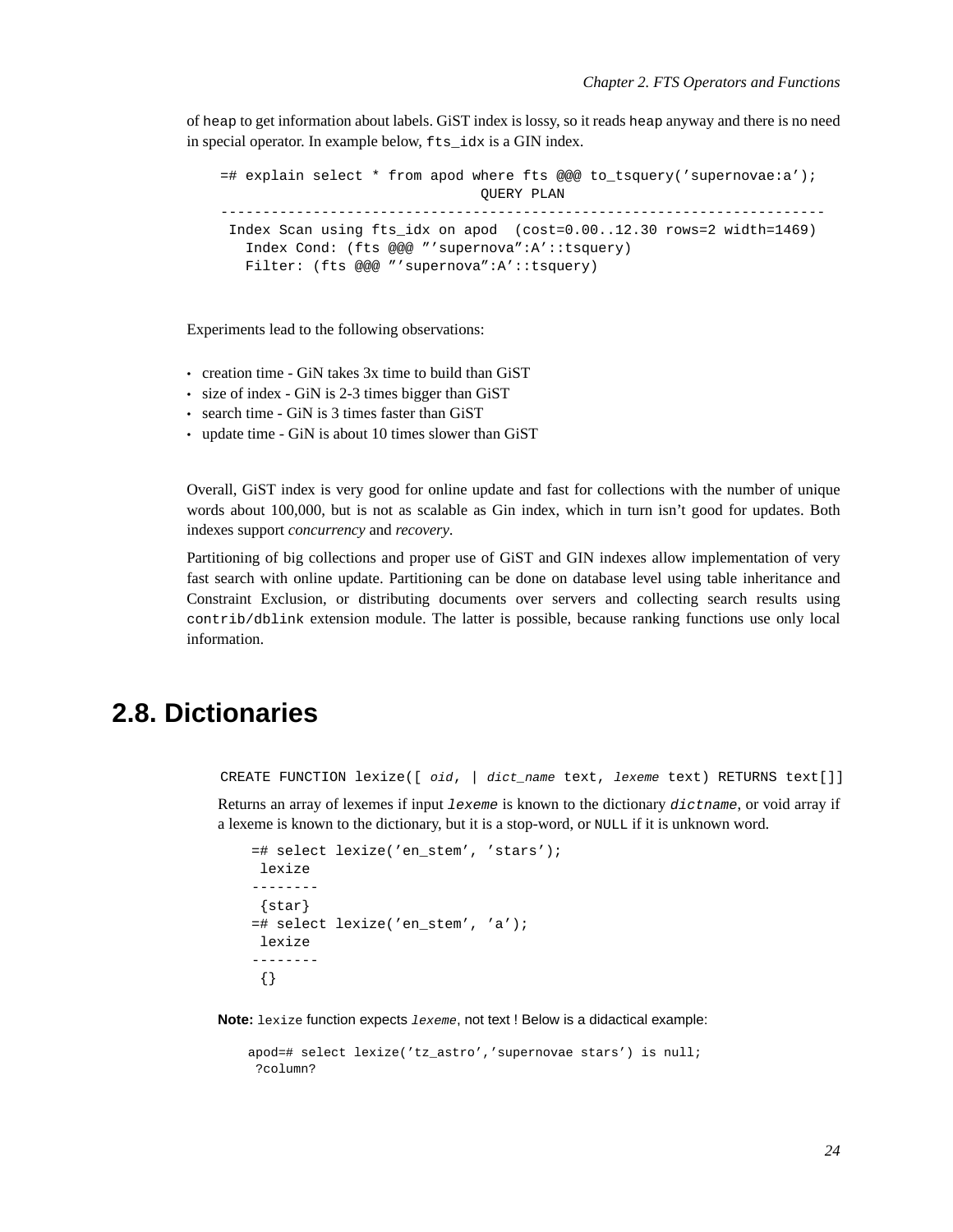--------- t

Thesaurus dictionary tz\_astro does know what is a supernovae stars, but lexize fails, since it does not parse input text and considers it as a single lexeme. Use plainto\_tsquery, to\_tsvector to test thesaurus dictionaries.

```
apod=# select plainto_tsquery('supernovae stars');
plainto_tsquery
-----------------
'sn'
```
There are several predefined dictionaries and templates. Templates used to create new dictionaries overriding default values of parameters. FTS Reference [Part I](#page-39-0) contains description of SQL commands [\(CREATE](#page-47-0) [FULLTEXT DICTIONARY](#page-47-0), [DROP FULLTEXT DICTIONARY](#page-49-0), [ALTER FULLTEXT DICTIONARY\)](#page-50-0) for managing of dictionaries.

### <span id="page-28-0"></span>**2.8.1. Simple dictionary**

This dictionary returns lowercased input word or NULL if it is a stop-word. Example of how to specify location of file with stop-words.

```
=# CREATE FULLTEXT DICTIONARY public.my_simple
OPTION 'english.stop'
  LIKE pg_catalog.simple;
```
Relative paths in OPTION resolved respective to \$PGROOT/share. Now we could test our dictionary:

```
=# select lexize('public.my_simple','YeS');
lexize
--------
 {yes}
=# select lexize('public.my_simple','The');
lexize
--------
 {}
```
### <span id="page-28-1"></span>**2.8.2. Ispell dictionary**

Ispell template dictionary for FTS allows creation of morphological dictionaries, based on Ispell<sup>1</sup>, which has support for a large number of languages. This dictionary try to reduce an input word to its infinitive

<sup>1.</sup> http://ficus-www.cs.ucla.edu/geoff/ispell.html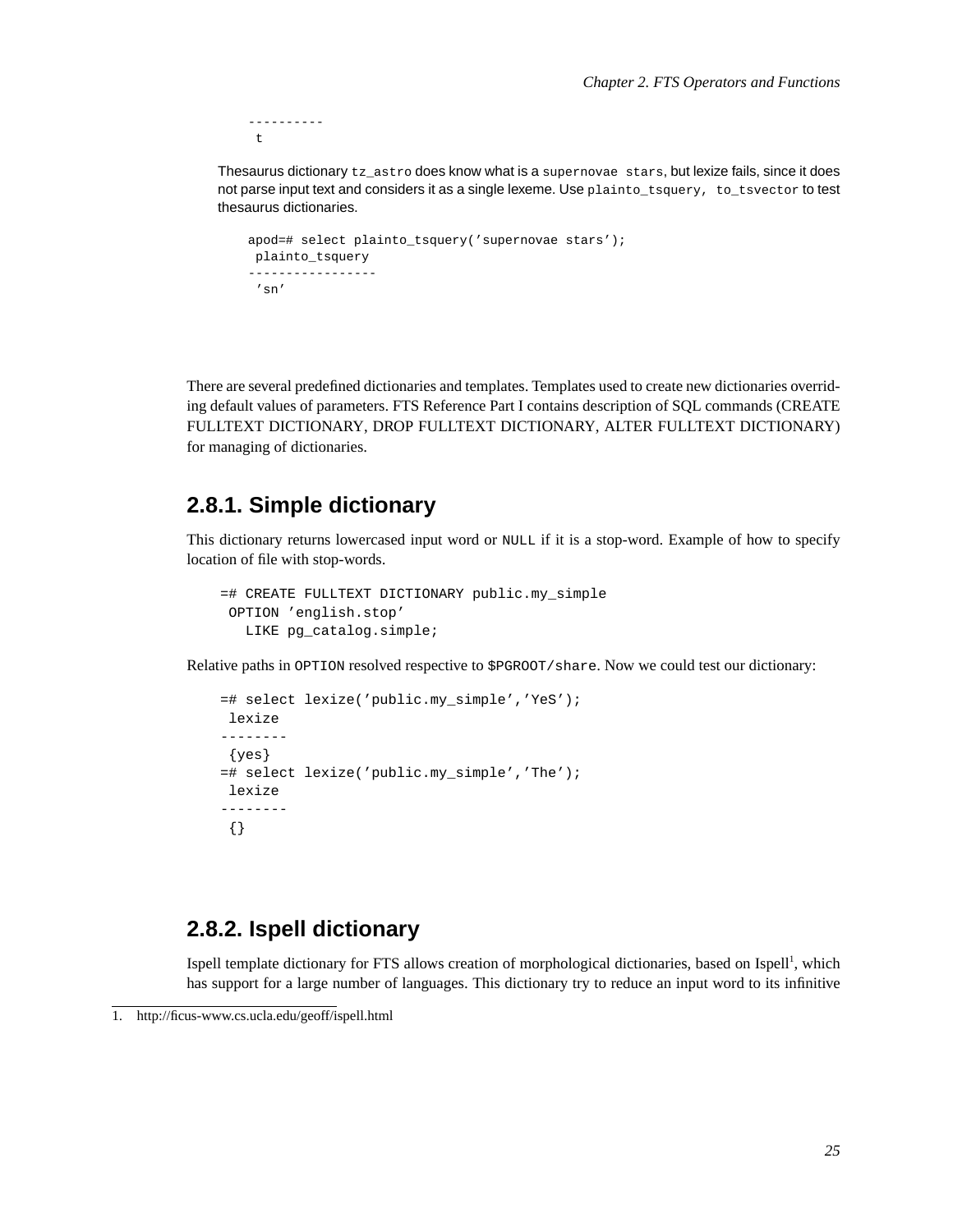form. Also, more modern spelling dictionaries are supported - MySpell<sup>2</sup> (OO < 2.0.1) and Hunspell<sup>3</sup> (OO  $\geq$  2.0.2). A big list of dictionaries is available on OpenOffice Wiki<sup>4</sup>.

Ispell dictionary allow search without bothering about different linguistic forms of a word. For example, a search on bank would return hits to all declensions and conjugations of the search term bank - banking, banked, banks, banks' and bank's etc.

```
=# select lexize('en_ispell','banking');
lexize
--------
 {bank}
=# select lexize('en_ispell','bank"s');
lexize
--------
 {bank}
=# select lexize('en_ispell','banked');
lexize
--------
 {bank}
```
To create ispell dictionary one should use built-in ispell\_template dictionary and specify several parameters.

```
CREATE FULLTEXT DICTIONARY en_ispell
OPTION 'DictFile="/usr/local/share/dicts/ispell/english.dict",
        AffFile="/usr/local/share/dicts/ispell/english.aff",
        StopFile="/usr/local/share/dicts/ispell/english.stop"'
LIKE ispell_template;
```
Here, DictFile, AffFile, StopFile are location of dictionary files and file with stop words.

Relative paths in OPTION resolved respective to \$PGROOT/share/dicts\_data.

```
CREATE FULLTEXT DICTIONARY en_ispell
OPTION 'DictFile="ispell/english.dict",
       AffFile="ispell/english.aff",
       StopFile="english.stop"'
LIKE ispell_template;
```
Ispell dictionary usually recognizes a restricted set of words, so it should be used in conjunction with another "broader" dictionary, for example, stemming dictionary, which recognizes "everything".

Ispell dictionary has support for splitting compound words based on an ispell dictionary. This is a nice feature and FTS in PostgreSQL supports it. Notice, that affix file should specify special flag with the compoundwords controlled statement, which used in dictionary to mark words participated in compound formation.

compoundwords controlled z

<sup>2.</sup> http://en.wikipedia.org/wiki/MySpell

<sup>3.</sup> http://sourceforge.net/projects/hunspell

<sup>4.</sup> http://wiki.services.openoffice.org/wiki/Dictionaries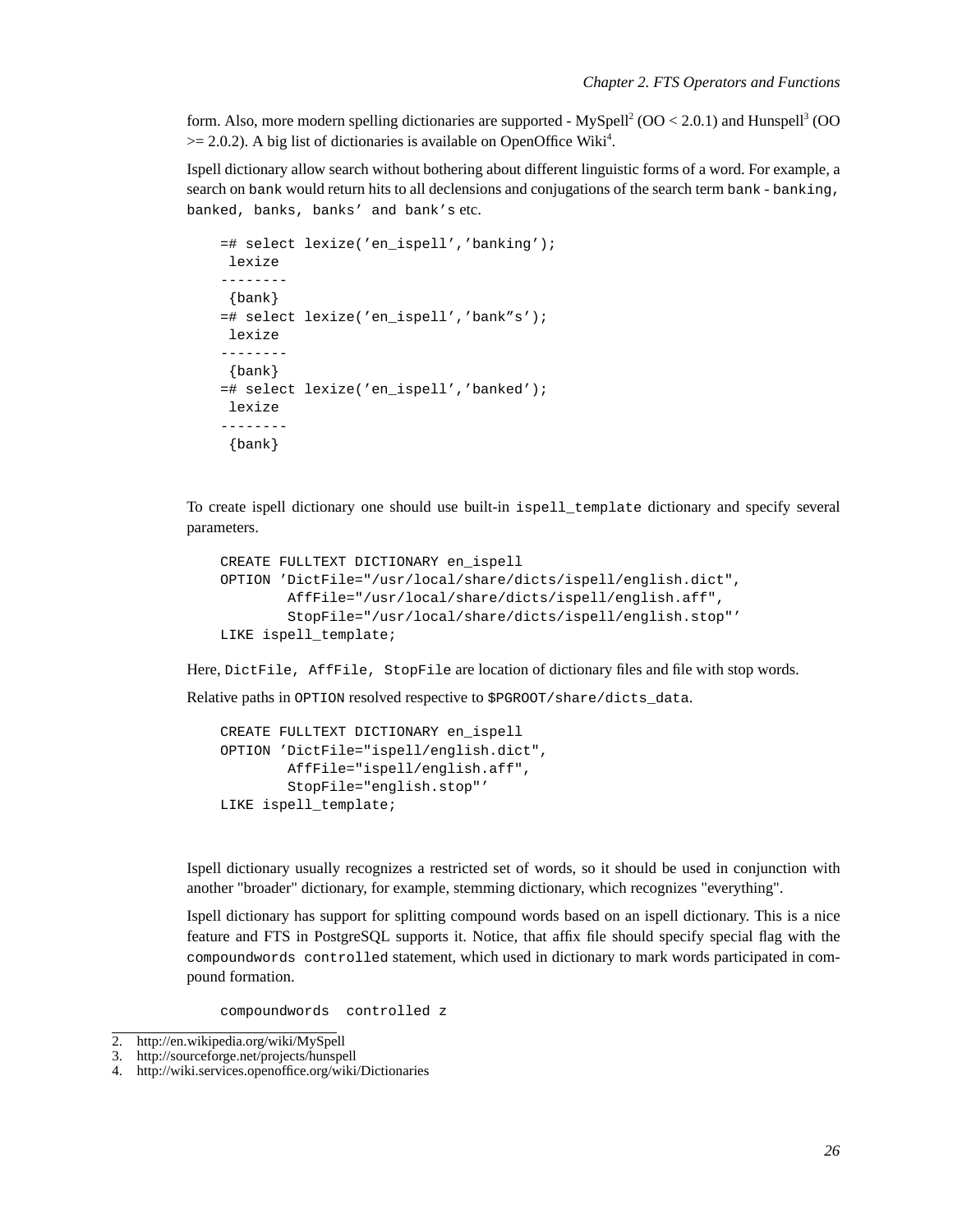Several examples for Norwegian language:

```
=# select lexize('norwegian_ispell','overbuljongterningpakkmesterassistent');
{over,buljong,terning,pakk,mester,assistent}
=# select lexize('norwegian_ispell','sjokoladefabrikk');
{sjokoladefabrikk,sjokolade,fabrikk}
```
**Note:** MySpell doesn't supports compound words, Hunspell has sophisticated support of compound words. At present, FTS implements only basic compound word operations of Hunspell.

### <span id="page-30-0"></span>**2.8.3. Snowball stemming dictionary**

Snowball template dictionary is based on the project of Martin Porter, an inventor of popular Porter's stemming algorithm for English language, and now supported many languages (see Snowball site<sup>5</sup> for more information). FTS contains a large number of stemmers for many languages. The only option, which accepts snowball stemmer is a location of a file with stop words. It can be defined using ALTER FULLTEXT DICTIONARY command.

```
ALTER FULLTEXT DICTIONARY en_stem
OPTION '/usr/local/share/dicts/ispell/english-utf8.stop';
```
Relative paths in OPTION resolved respective to \$PGROOT/share/dicts/data.

```
ALTER FULLTEXT DICTIONARY en stem OPTION 'english.stop';
```
Snowball dictionary recognizes everything, so the best practice of usage is to place it at the end of the dictionary stack. It it uselessness to have it before any dictionary, because a lexeme will not pass through a stemmer.

### <span id="page-30-1"></span>**2.8.4. Synonym dictionary**

This dictionary template is used to create dictionaries which replaces one word by synonym word. Phrases are not supported, use thesaurus dictionary ([Section 2.8.5](#page-31-0)) if you need them. Synonym dictionary can be used to overcome linguistic problems, for example, to avoid reducing of word 'Paris' by a english stemmer dictionary to 'pari'. In that case, it's enough to have Paris paris line in synonym dictionary and put it before en\_stemm dictionary.

```
=# select * from ts_debug('english','Paris');
Alias | Description | Token | Dicts list | Lexized token
-------+-------------+-------+----------------------+----------------------------
```

```
5. http://snowball.tartarus.net
```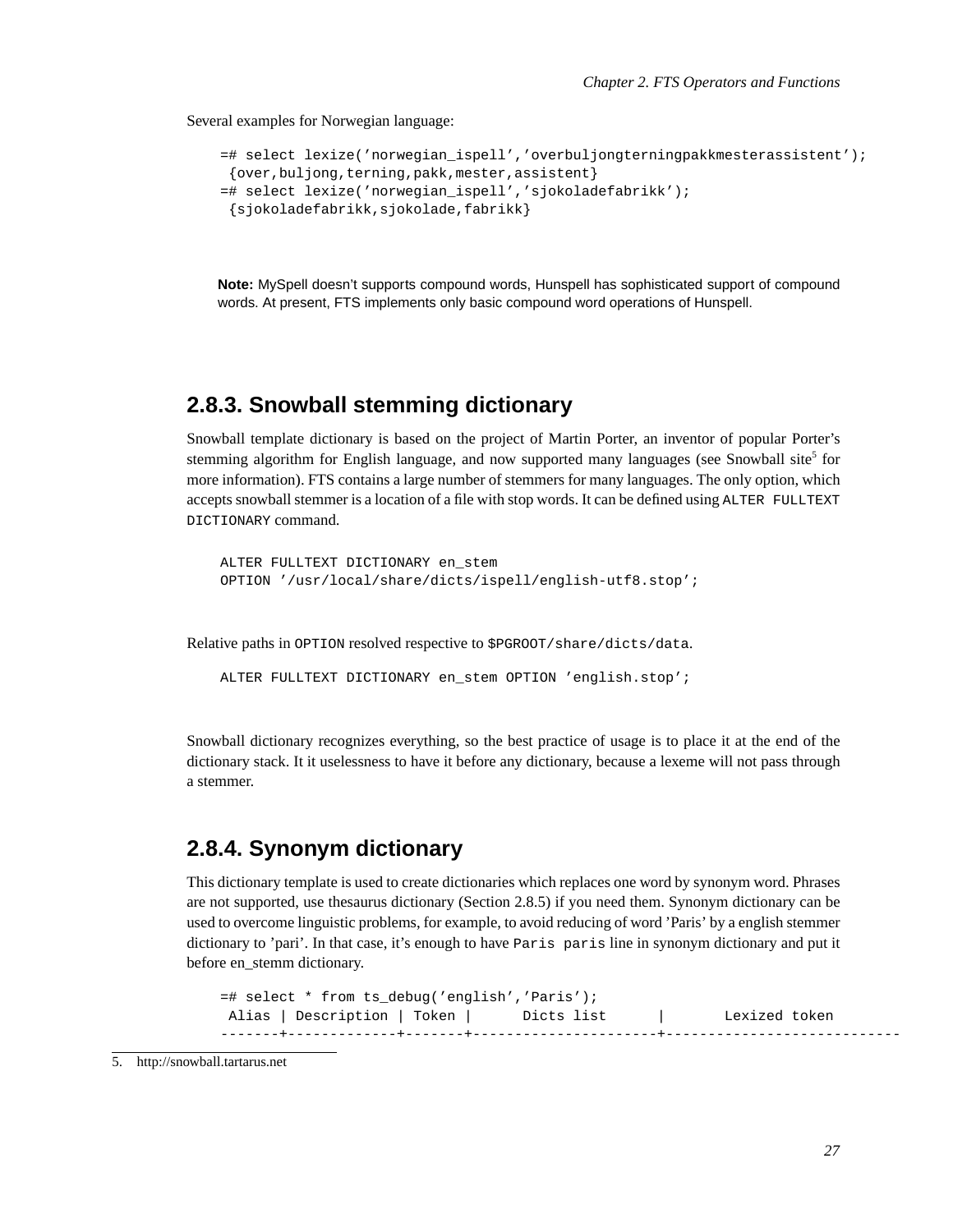```
lword | Latin word | Paris | {pg_catalog.en_stem} | pg_catalog.en_stem: {pari}
(1 row)
=# alter fulltext mapping on english for lword with synonym,en_stem;
ALTER FULLTEXT MAPPING
Time: 340.867 ms
postgres=# select * from ts_debug('english','Paris');
Alias | Description | Token | \qquad \qquad Dicts list | Lexized
-------+-------------+-------+-----------------------------------------+-----------------------------
lword | Latin word | Paris | {pg_catalog.synonym,pg_catalog.en_stem} | pg_catalog.syn
(1 row)
```
#### <span id="page-31-0"></span>**2.8.5. Thesaurus dictionary**

Thesaurus - is a collection of words with included information about the relationships of words and phrases, i.e., broader terms (BT), narrower terms (NT), preferred terms, non-preferred, related terms,etc.

Basically,thesaurus dictionary replaces all non-preferred terms by one preferred term and, optionally, preserves them for indexing. Thesaurus used when indexing, so any changes in thesaurus *require reindexing*. Current realization of thesaurus dictionary (TZ) is an extension of synonym dictionary with *phrase* support. Thesaurus is a plain file of the following format:

# this is a comment sample word(s) : indexed word(s) ...............................

where  $\text{colon}$   $\Rightarrow$  symbol is a delimiter.

TZ uses *subdictionary* (should be defined FTS configuration) to normalize thesaurus text. It's possible to define only one dictionary. Notice, that *subdictionary* produces an error, if it couldn't recognize word. In that case, you should remove definition line with this word or teach *subdictionary* to know it. Use asterisk (\*) at the beginning of indexed word to skip subdictionary. It's still required, that sample words should be known.

Thesaurus dictionary looks for the most longest match.

Stop-words recognized by subdictionary replaced by 'stop-word placeholder', i.e., important only their position. To break possible ties thesaurus applies the last definition. To illustrate this, consider thesaurus (with simple subdictionary) rules with pattern 'swsw, where 's' designates any stop-word and 'w' - any known word:

a one the two : swsw the one a two : swsw2

Words 'a' and 'the' are stop-words defined in the configuration of a subdictionary. Thesaurus considers texts 'the one the two' and 'that one then two' as equal and will use definition 'swsw2'.

As a normal dictionary, it should be assigned to the specific lexeme types. Since TZ has a capability to recognize phrases it must remember its state and interact with parser. TZ use these assignments to check if it should handle next word or stop accumulation. Compiler of TZ should take care about proper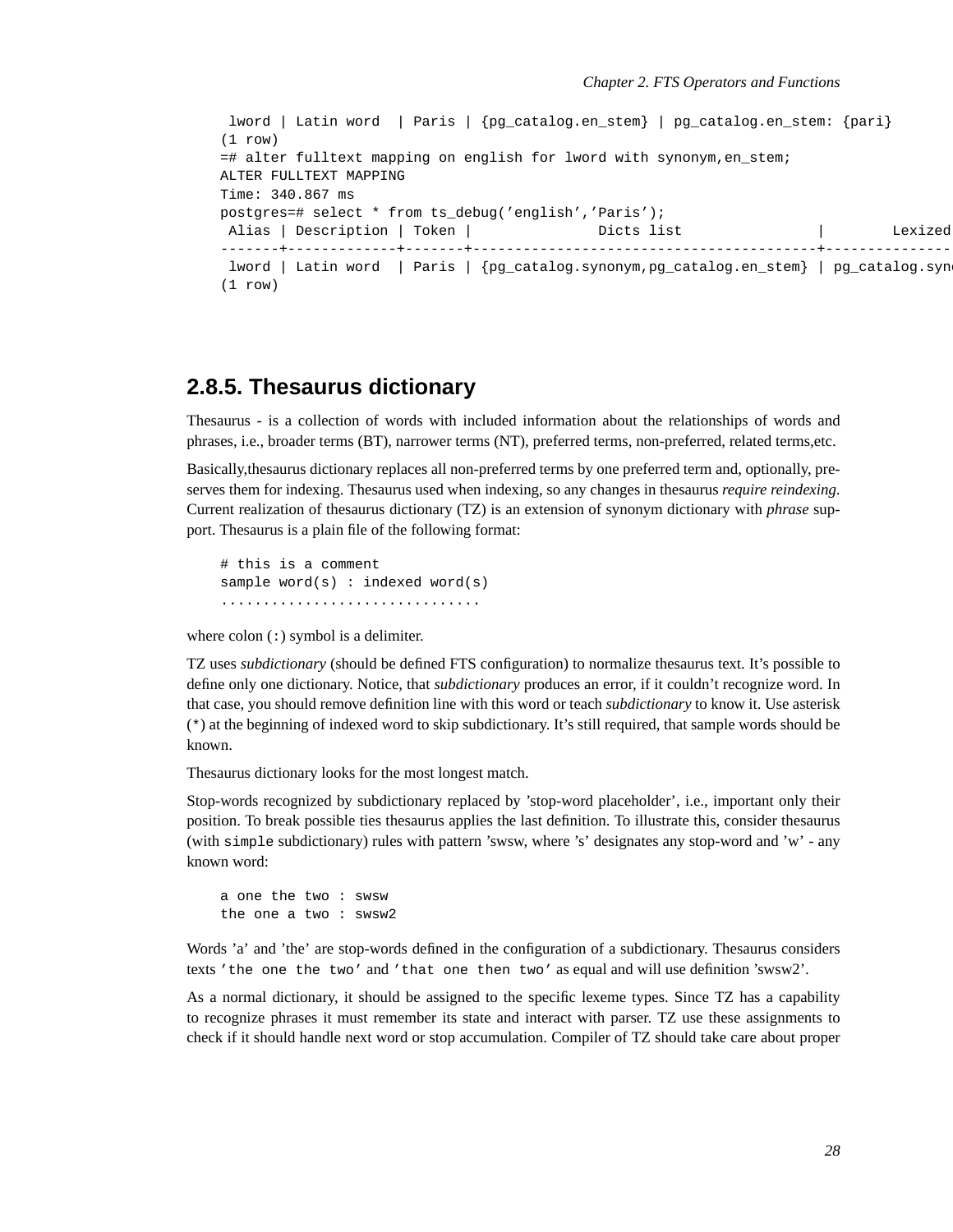configuration to avoid confusion. For example, if TZ is assigned to handle only lword lexeme, then TZ definition like ' one 1:11' will not works, since lexeme type digit doesn't assigned to the TZ.

#### <span id="page-32-0"></span>**2.8.5.1. Thesaurus configuration**

To define new thesaurus dictionary one can use thesaurus template, for example:

```
CREATE FULLTEXT DICTIONARY tz_simple
OPTION 'DictFile="dicts_data/thesaurus.txt.sample", Dictionary="en_stem"'
LIKE thesaurus template;
```
Here:

- tz\_simple is the thesaurus dictionary name
- DictFile="/path/to/tz\_simple.txt" is the location of thesaurus file
- Dictionary="en\_stem" defines dictionary (snowball english stemmer) to use for thesaurus normalization. Notice, that en\_stem dictionary has it's own configuration (stop-words, for example).

Now, it's possible to bind thesaurus dictionary tz\_simple and selected tokens, for example:

ALTER FULLTEXT MAPPING ON russian\_utf8 FOR lword,lhword,lpart\_hword WITH tz\_simple;

#### <span id="page-32-1"></span>**2.8.5.2. Thesaurus examples**

Let's consider simple astronomical thesaurus tz astro, which contains some astronomical word-combinations:

```
supernovae stars : sn
crab nebulae : crab
```
Below, we create dictionary and bind some types of tokens with astronomical thesaurus and english stemmmer.

```
=# CREATE FULLTEXT DICTIONARY tz_astro OPTION
    'DictFile="dicts_data/tz_astro.txt", Dictionary="en_stem"'
  LIKE thesaurus_template;
=# ALTER FULLTEXT MAPPING ON russian_utf8 FOR lword,lhword,lpart_hword
  WITH tz_astro,en_stem;
```
Now, we could see how it works. Notice, that lexize couldn't use for testing (see description of lexize) thesaurus, so we could use plainto\_tsquery and to\_tsvector functions, which accept text argument, not a lexeme.

```
=# select plainto_tsquery('supernova star');
plainto_tsquery
-----------------
```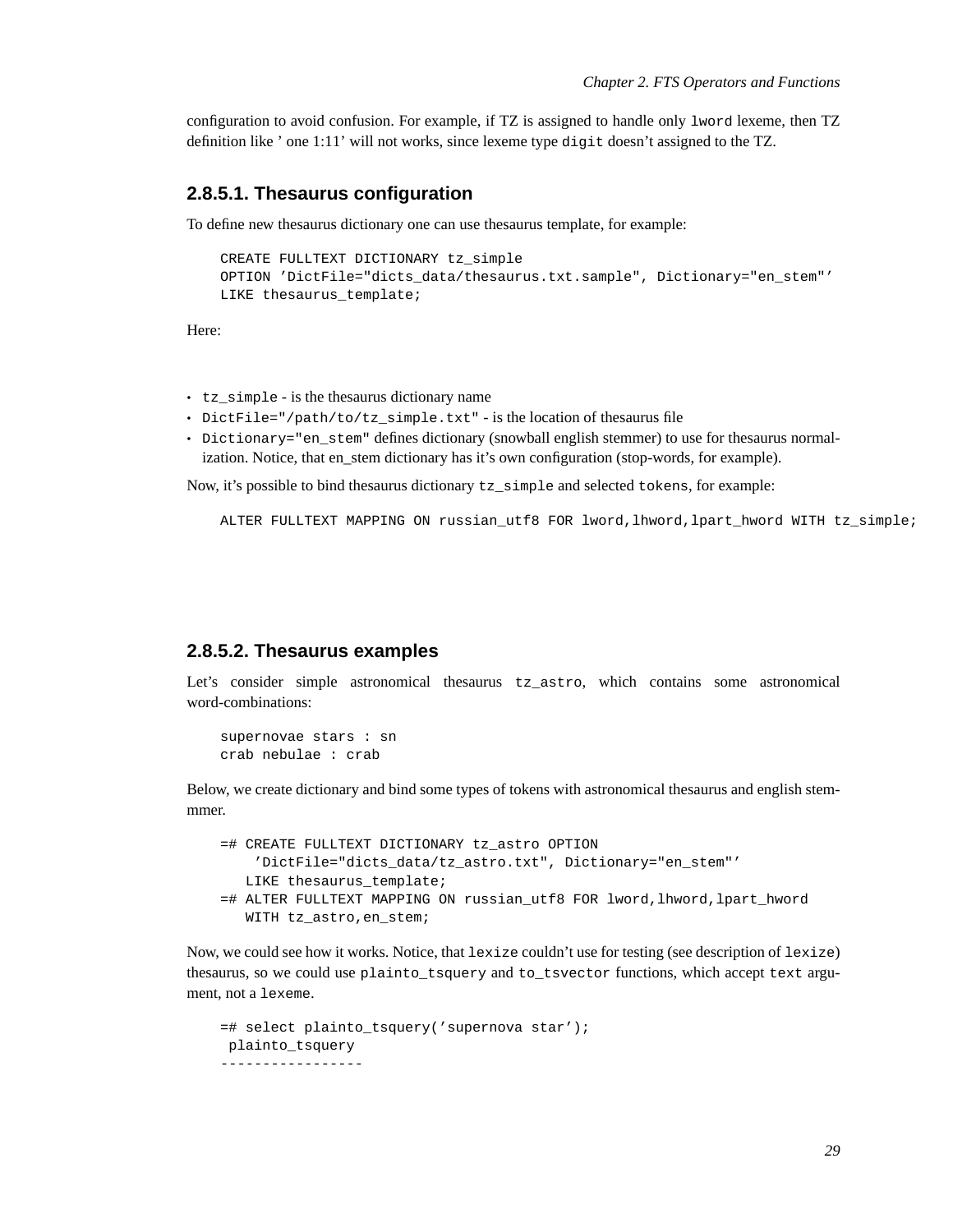```
'sn'
=# select to_tsvector('supernova star');
to_tsvector
-------------
 'sn':1
```
In principle, one can use to tsquery if quote argument.

```
=# select to tsquery("'supernova star"');
to_tsquery
------------
 'sn'
```
Notice, that supernova star matches supernovae stars in tz\_astro, because we specified en\_stem stemmer in thesaurus definition.

To keep an original phrase in full-text index just add it to the right part of definition:

```
supernovae stars : sn supernovae stars
--------------------------------------
=# select plainto_tsquery('supernova star');
      plainto_tsquery
-----------------------------
'sn' & 'supernova' & 'star'
```
### <span id="page-33-0"></span>**2.9. FTS Configuration**

A FTS configuration specifies all of the equipment necessary to transform a document into a tsvector: the parser that breaks its text into tokens, and the dictionaries, which then transform each token into a lexeme. Every call to to\_tsvector(), to\_tsquery() uses a configuration to perform its processing. Default FTS configurations contain in 4 tables in pg\_catalog schema, namely,  $pg_ts_cfg$ , pg\_ts\_parser, pg\_ts\_dict, pg\_ts\_cfgmap.

To facilitate management of FTS objects a set of SQL commands, described in FTS Reference [Part I,](#page-39-0) is available. This is a recommended way.

Predefined system FTS objects are available in pg\_catalog schema. If you need a custom configuration you can create a new FTS object and modify it using SQL commands, described in FTS Reference [Part](#page-39-0) [I.](#page-39-0) For example, to customize parser, create full-text configuration and change the value of the PARSER parameter.

=# CREATE FULLTEXT CONFIGURATION public.testcfg LIKE russian\_utf8 WITH MAP; =# ALTER FULLTEXT CONFIGURATION public.testcfg SET PARSER htmlparser;

New FTS objects created in the current schema on default, usually, in public schema, but schemaqualified name could be used to create object in the specified schema. It owned by the current user and can be changed using [ALTER FULLTEXT ... OWNER](#page-60-0) SQL command. Visibility of FTS objects conforms to the standard PostgreSQL rule and defined by search\_path variable, see example in [ALTER FULLTEXT](#page-60-0)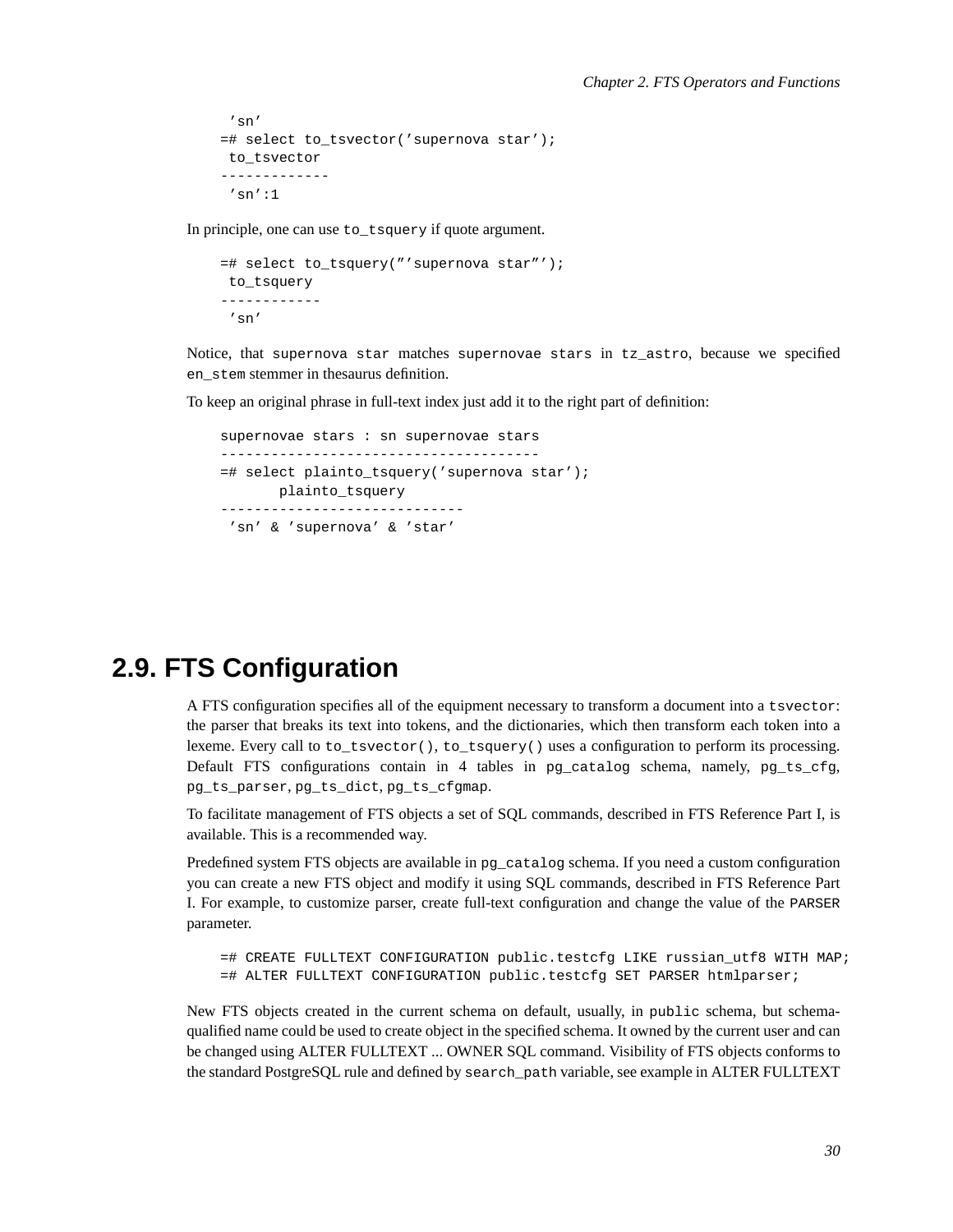[... OWNER](#page-60-0). By default, the first visible schema is the pg\_catalog, so that system FTS objects always mask users. To change that, explicitly specify pg\_catalog in the search\_path variable.

GUC variable tsearch\_conf\_name (optionally schema-qualified) defines the name of the *current active* configuration. It can be defined in postgresql.conf or using SQL command.

Notice, that pg\_catalog schema, if not explicitly specified in the search\_path, implicitly placed as the first schema to browse.

```
=# alter fulltext configuration public.russian_utf8 SET AS DEFAULT;
ALTER FULLTEXT CONFIGURATION
=# \dagger *.russ*utf8
                             List of fulltext configurations
  Schema | Name | Locale | Default | Description
------------+--------------+-------------+---------+-----------------------------------------
pg_catalog | russian_utf8 | ru_RU.UTF-8 | Y | default configuration for Russian/
public | russian_utf8 | ru_RU.UTF-8 | Y |
(2 rows)
=# show tsearch conf name;
   tsearch_conf_name
-------------------------
pg_catalog.russian_utf8
(1 row)
=# set search_path=public, pg_catalog;
SET
=# show tsearch_conf_name;
 tsearch_conf_name
---------------------
public.russian_utf8
```
There are several psql commands, which display various information about FTS objects [\(Section 2.11\)](#page-35-0).

### <span id="page-34-0"></span>**2.10. Debugging**

Function ts debug allows easy testing your full-text configuration.

ts\_debug( [cfgname | oid ],document TEXT) RETURNS SETOF tsdebug

It displays information about every token from document as they produced by a parser and processed by dictionaries as it was defined in configuration, specified by *cfgname* or *oid*.

tsdebug type defined as

```
CREATE TYPE tsdebug AS (
     "Alias" text,
     "Description" text,
     "Token" text,
```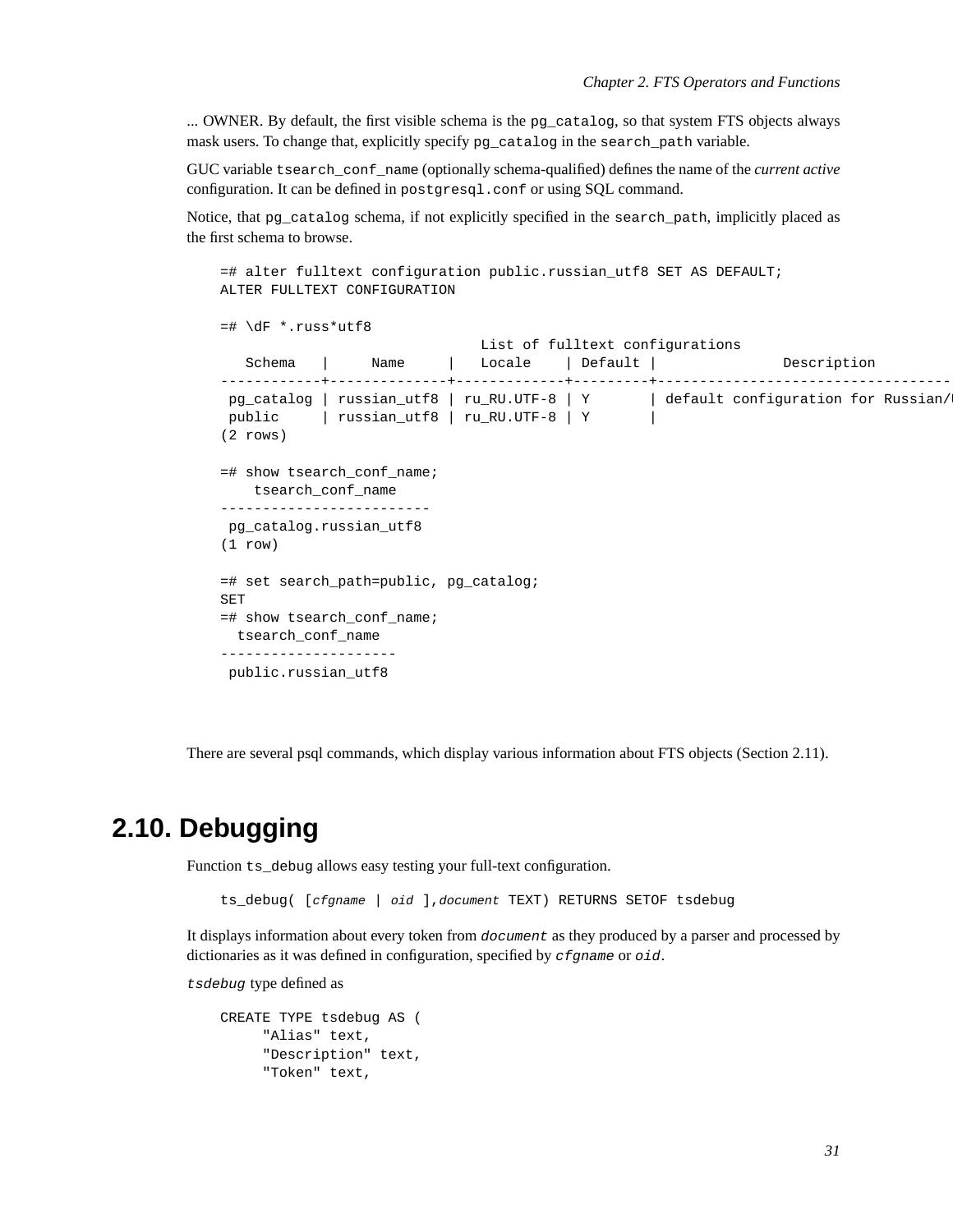```
"Dicts list" text[],
"Lexized token" text
```
For demonstration of how function  $ts$  debug works we first create public.english configuration and ispell dictionary for english language. You may skip test step and play with standard english configuration.

```
CREATE FULLTEXT CONFIGURATION public.english LIKE pg_catalog.english WITH MAP AS DEFAUL
CREATE FULLTEXT DICTIONARY en_ispell
OPTION 'DictFile="/usr/local/share/dicts/ispell/english-utf8.dict",
       AffFile="/usr/local/share/dicts/ispell/english-utf8.aff",
       StopFile="/usr/local/share/dicts/english.stop"'
LIKE ispell_template;
ALTER FULLTEXT MAPPING ON public.english FOR lword WITH en_ispell, en_stem;
=# select * from ts_debug('public.english','The Brightest supernovaes');
Alias | Description | Token | Dicts list |
-------+---------------+-------------+---------------------------------------+---------------------------------
                      | The | {public.en_ispell,pg_catalog.en_stem} | public.en
blank | Space symbols | | |
 lword | Latin word | Brightest | {public.en_ispell,pg_catalog.en_stem} | public.e
blank | Space symbols |
lword | Latin word | supernovaes | {public.en_ispell,pg_catalog.en_stem} | pg_catal
(5 rows)
```
In this example, the word 'Brightest' was recognized by a parser as a Latin word (alias lword) and came through a dictionaries public.en\_ispell,pg\_catalog.en\_stem. It was recognized by public.en\_ispell, which reduced it to the noun bright. Word supernovaes is unknown for public.en\_ispell dictionary, so it was passed to the next dictionary, and, fortunately, was recognized (in fact, public.en\_stem is a stemming dictionary and recognizes everything, that is why it placed at the end the dictionary stack).

The word The was recognized by public.en\_ispell dictionary as a stop-word [\(Section 1.3.6](#page-12-0)) and will not indexed.

You can always explicitly specify what columns you want to see

```
=# select "Alias", "Token", "Lexized token"
from ts_debug('public.english','The Brightest supernovaes');
Alias | Token | Lexized token
-------+-------------+---------------------------------
lword | The | public.en_ispell: {}
blank | |
lword | Brightest | public.en_ispell: {bright}
blank | |
lword | supernovaes | pg_catalog.en_stem: {supernova}
(5 rows)
```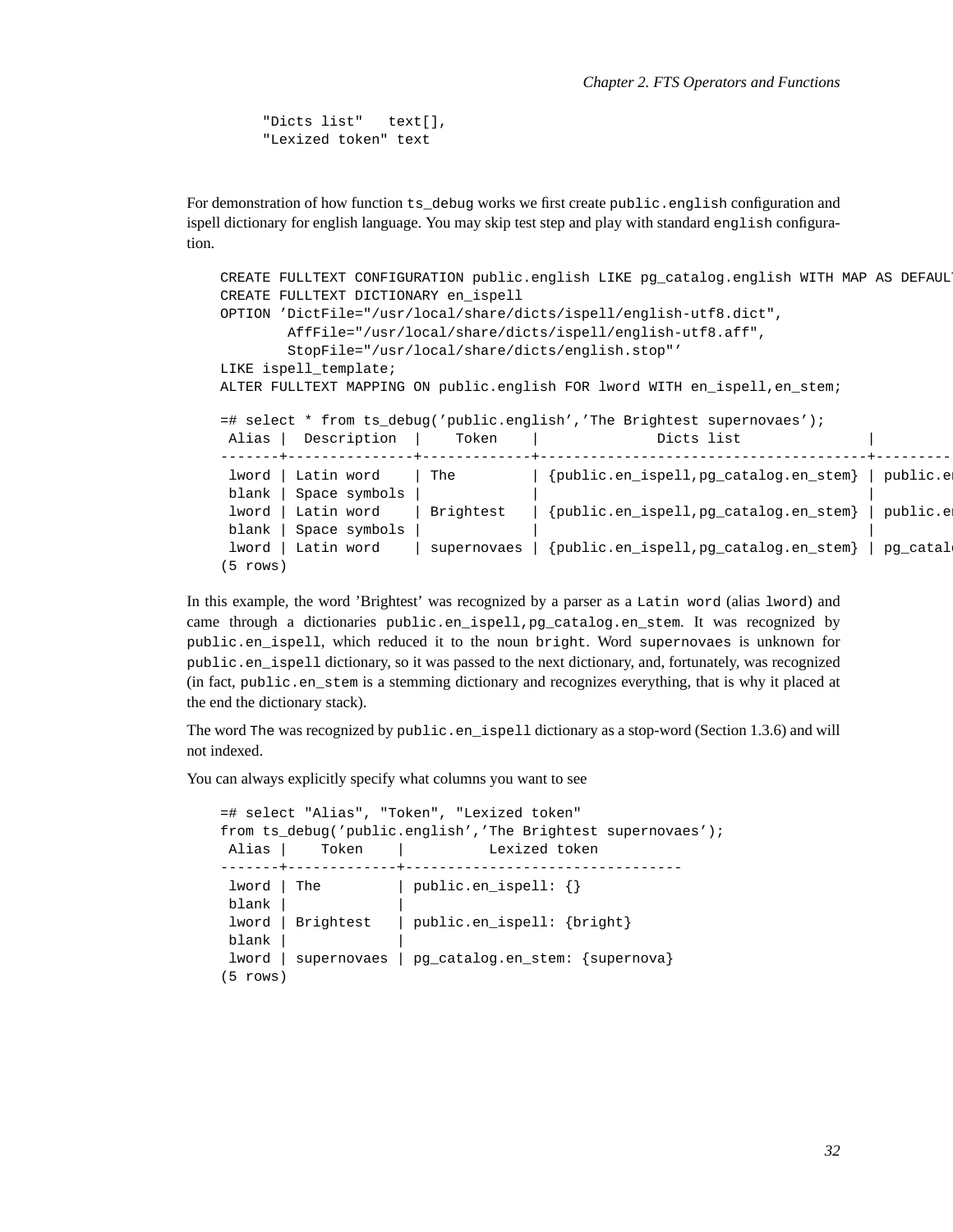# **2.11. Psql support**

Information about FTS objects can be obtained in psql using a set of commands

 $\{dF\},d,p\}$ [+] [PATTERN]

Optional + used to produce more details.

Optional parameter PATTERN is a name (can be schema-qualified) of the FTS object. If PATTERN is not specified, then information about *default* object (configuration, parser, dictionaries) will be displayed. Visibility of FTS objects conforms PostgreSQL rule. PATTERN can be a regular expression and should apply *separately* to schema name and object name. Following examples illustrate this.

```
=# \dagger *fts*
      List of fulltext configurations
Schema | Name | Locale | Description
--------+---------+-------------+-------------
public | fts_cfg | ru_RU.UTF-8 |
=# \dagger \dagger *.fts*
      List of fulltext configurations
Schema | Name | Locale | Description
--------+---------+-------------+-------------
fts | fts_cfg | ru_RU.UTF-8 |
public | fts_cfg | ru_RU.UTF-8 |
```
#### \dF[+] [PATTERN]

List full-text configurations (add "+" for more detail)

By default (without PATTERN), information about all *visible* full-text configurations will be displayed.

=# \dF russian\_utf8

| List of fulltext configurations         |                                             |                         |                           |  |                                 |  |  |  |  |
|-----------------------------------------|---------------------------------------------|-------------------------|---------------------------|--|---------------------------------|--|--|--|--|
| Schema                                  | Name                                        | Locale                  | Default  <br>-----+------ |  | Description                     |  |  |  |  |
|                                         | pq_catalog   russian_utf8   ru_RU.UTF-8   Y |                         |                           |  | default configuration for Russ: |  |  |  |  |
| $=$ # \dF+ russian utf8                 |                                             |                         |                           |  |                                 |  |  |  |  |
| Configuration "pq_catalog.russian_utf8" |                                             |                         |                           |  |                                 |  |  |  |  |
| Parser name: "pq_catalog.default"       |                                             |                         |                           |  |                                 |  |  |  |  |
|                                         | Locale: 'ru RU.UTF-8' (default)             |                         |                           |  |                                 |  |  |  |  |
| Token                                   | Dictionaries                                |                         |                           |  |                                 |  |  |  |  |
| email                                   | pq_catalog.simple                           |                         |                           |  |                                 |  |  |  |  |
| file                                    | pq_catalog.simple                           |                         |                           |  |                                 |  |  |  |  |
| float                                   | pq_catalog.simple                           |                         |                           |  |                                 |  |  |  |  |
| host                                    | pg_catalog.simple                           |                         |                           |  |                                 |  |  |  |  |
| hword                                   |                                             | pq_catalog.ru_stem_utf8 |                           |  |                                 |  |  |  |  |
| int                                     | pq_catalog.simple                           |                         |                           |  |                                 |  |  |  |  |
| lhword                                  | public.tz_simple                            |                         |                           |  |                                 |  |  |  |  |
| lpart_hword                             | public.tz_simple                            |                         |                           |  |                                 |  |  |  |  |
|                                         |                                             |                         |                           |  |                                 |  |  |  |  |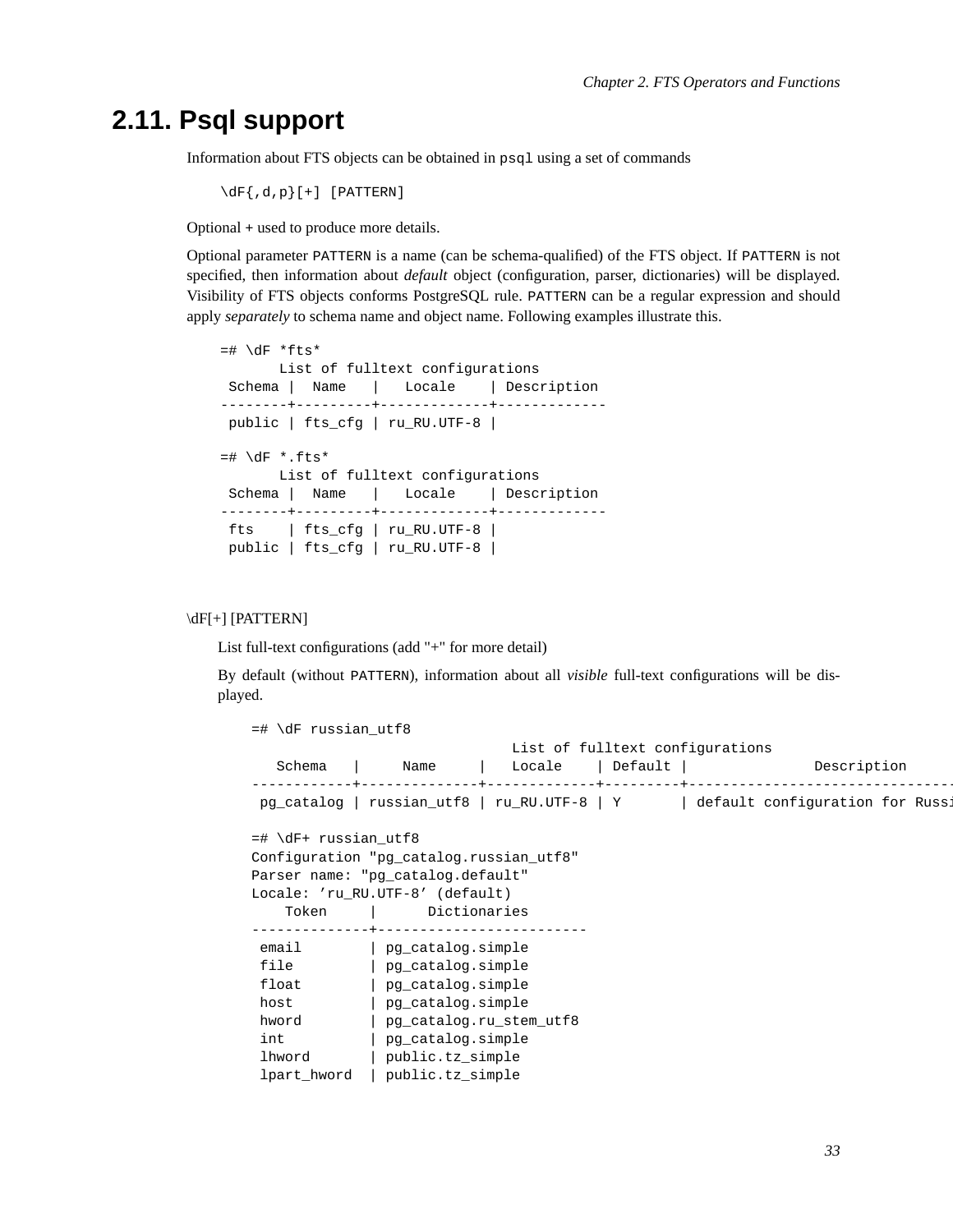| lword        | public.tz_simple        |
|--------------|-------------------------|
| nlhword      | pq_catalog.ru_stem_utf8 |
| nlpart_hword | pq_catalog.ru_stem_utf8 |
| nlword       | pg_catalog.ru_stem_utf8 |
| part hword   | pq_catalog.simple       |
| sfloat       | pq_catalog.simple       |
| uint         | pq_catalog.simple       |
| uri          | pq_catalog.simple       |
| url          | pq_catalog.simple       |
| version      | pg_catalog.simple       |
| word         | pg_catalog.ru_stem_utf8 |

#### \dFd[+] [PATTERN]

List full-text dictionaries (add "+" for more detail).

By default (without PATTERN), information about all *visible* dictionaries will be displayed.

| List of fulltext dictionaries |            |                       |                                                |  |  |  |  |
|-------------------------------|------------|-----------------------|------------------------------------------------|--|--|--|--|
| Schema<br>Name                |            |                       | Description                                    |  |  |  |  |
|                               |            |                       |                                                |  |  |  |  |
|                               | pq_catalog | danish iso 8859 1     | Snowball stemmer                               |  |  |  |  |
|                               | pq_catalog | danish utf 8          | Snowball stemmer                               |  |  |  |  |
|                               | pg_catalog | dutch_iso_8859_1      | Snowball stemmer                               |  |  |  |  |
|                               | pg_catalog | dutch_utf_8           | Snowball stemmer                               |  |  |  |  |
|                               | pg_catalog | en_stem               | English stemmer. Snowball.                     |  |  |  |  |
|                               | pg_catalog | finnish iso 8859 1    | Snowball stemmer                               |  |  |  |  |
|                               | pg_catalog | finnish_utf_8         | Snowball stemmer                               |  |  |  |  |
|                               | pq_catalog | french iso 8859 1     | Snowball stemmer                               |  |  |  |  |
|                               | pq_catalog | french utf 8          | Snowball stemmer                               |  |  |  |  |
|                               | pg_catalog | german iso 8859 1     | Snowball stemmer                               |  |  |  |  |
|                               | pq_catalog | german_utf_8          | Snowball stemmer                               |  |  |  |  |
|                               | pg_catalog | hungarian_iso_8859_1  | Snowball stemmer                               |  |  |  |  |
|                               | pg_catalog | hungarian_utf_8       | Snowball stemmer                               |  |  |  |  |
|                               | pg_catalog | ispell_template       | Ispell dictionary template                     |  |  |  |  |
|                               | pg_catalog | italian iso 8859 1    | Snowball stemmer                               |  |  |  |  |
|                               | pg_catalog | italian utf 8         | Snowball stemmer                               |  |  |  |  |
|                               | pg_catalog | norwegian iso 8859 1  | Snowball stemmer                               |  |  |  |  |
|                               | pq_catalog | norwegian_utf_8       | Snowball stemmer                               |  |  |  |  |
|                               | pq_catalog | portuguese_iso_8859_1 | Snowball stemmer                               |  |  |  |  |
|                               | pq_cataloq | portuguese_utf_8      | Snowball stemmer                               |  |  |  |  |
|                               | pg_catalog | ru_stem_koi8          | KOI-8 russian stemmer. Snowball.               |  |  |  |  |
|                               | pg_catalog | ru stem utf8          | UTF-8 russian stemmer. Snowball.               |  |  |  |  |
|                               | pg_catalog | ru_stem_win1251       | WIN1251 russian stemmer. Snowball.             |  |  |  |  |
|                               | pg_catalog | simple                | simple dictionary: just lower case and check   |  |  |  |  |
|                               | pg_catalog | spanish iso 8859 1    | Snowball stemmer                               |  |  |  |  |
|                               | pg_catalog | spanish utf 8         | Snowball stemmer                               |  |  |  |  |
|                               |            |                       |                                                |  |  |  |  |
|                               | pg_catalog | synonym               | synonym dictionary: replace word by its synony |  |  |  |  |
|                               | pq_catalog | thesaurus_template    | Thesaurus template. Phrase by phrase substitut |  |  |  |  |
|                               |            |                       |                                                |  |  |  |  |

postgres=# \dFd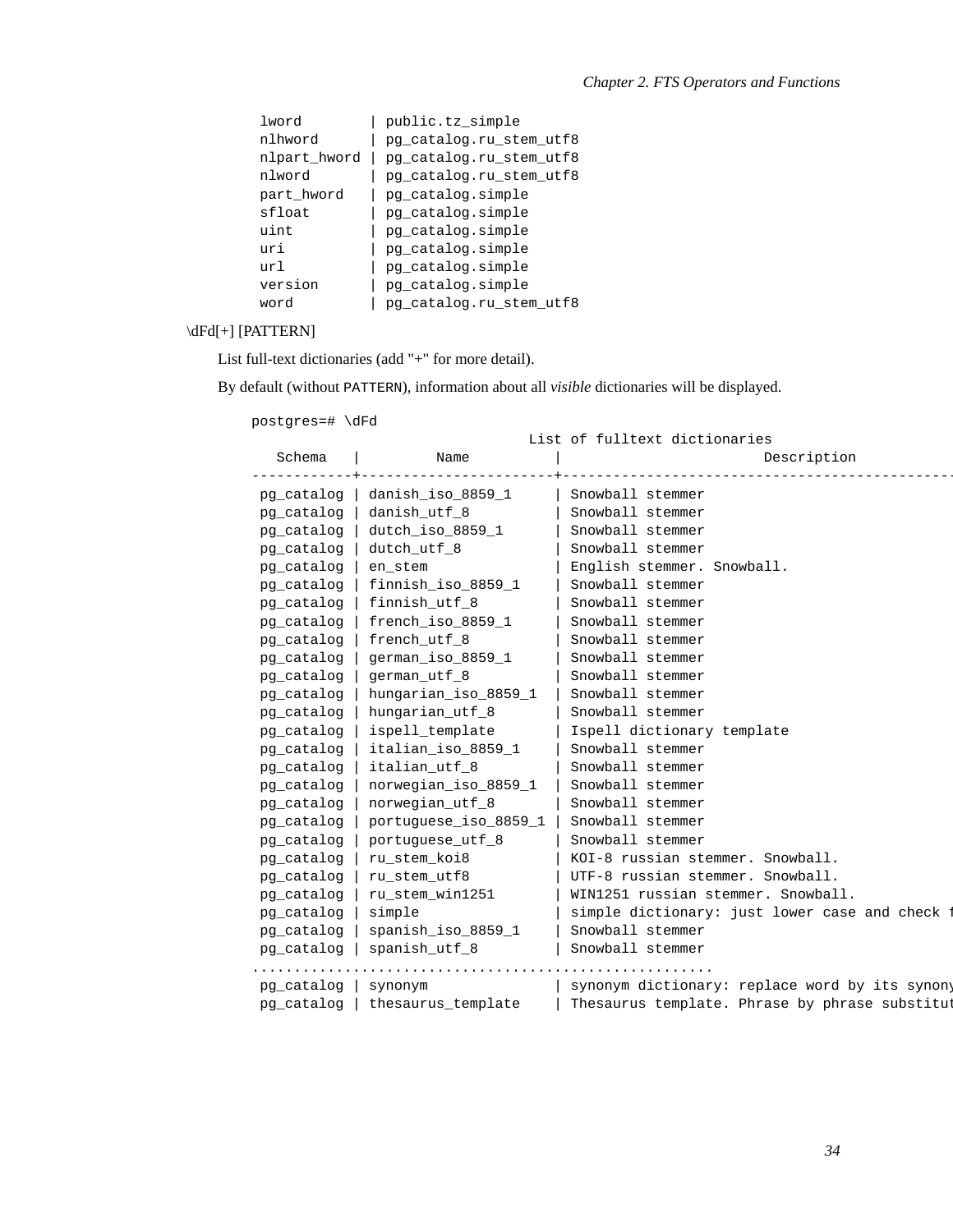#### \dFp[+] [PATTERN]

List full-text parsers (add "+" for more detail)

By default (without PATTERN), information about all *visible* full-text parsers will be displayed.

```
postgres=# \dFp
        List of fulltext parsers
  Schema | Name | Description
------------+---------+---------------------
pg_catalog | default | default word parser
(1 row)
postgres=# \dFp+
         Fulltext parser "pg_catalog.default"
     Method | Function | Description
-------------------+---------------------------+-------------
               | pg_catalog.prsd_start |
Get next token | pg_catalog.prsd_nexttoken |
 End parse | pg_catalog.prsd_end |Get headline | pg_catalog.prsd_headline |
Get lexeme's type | pg_catalog.prsd_lextype |
 Token's types for parser "pg_catalog.default"
 Token name | Description
--------------+-----------------------------------
 blank | Space symbols
 email | Email
 entity | HTML Entity
file | File or path name
float | Decimal notation
host | Host
hword | Hyphenated word
 int \qquad \qquad | Signed integer
 lhword | Latin hyphenated word
lpart_hword | Latin part of hyphenated word
lword | Latin word
nlhword | Non-latin hyphenated word
nlpart_hword | Non-latin part of hyphenated word
nlword | Non-latin word
part_hword | Part of hyphenated word
protocol | Protocol head
sfloat | Scientific notation
tag | HTML Tag
uint | Unsigned integer
uri | URI
url | URL
 version | VERSION
 word | Word
(23 rows)
```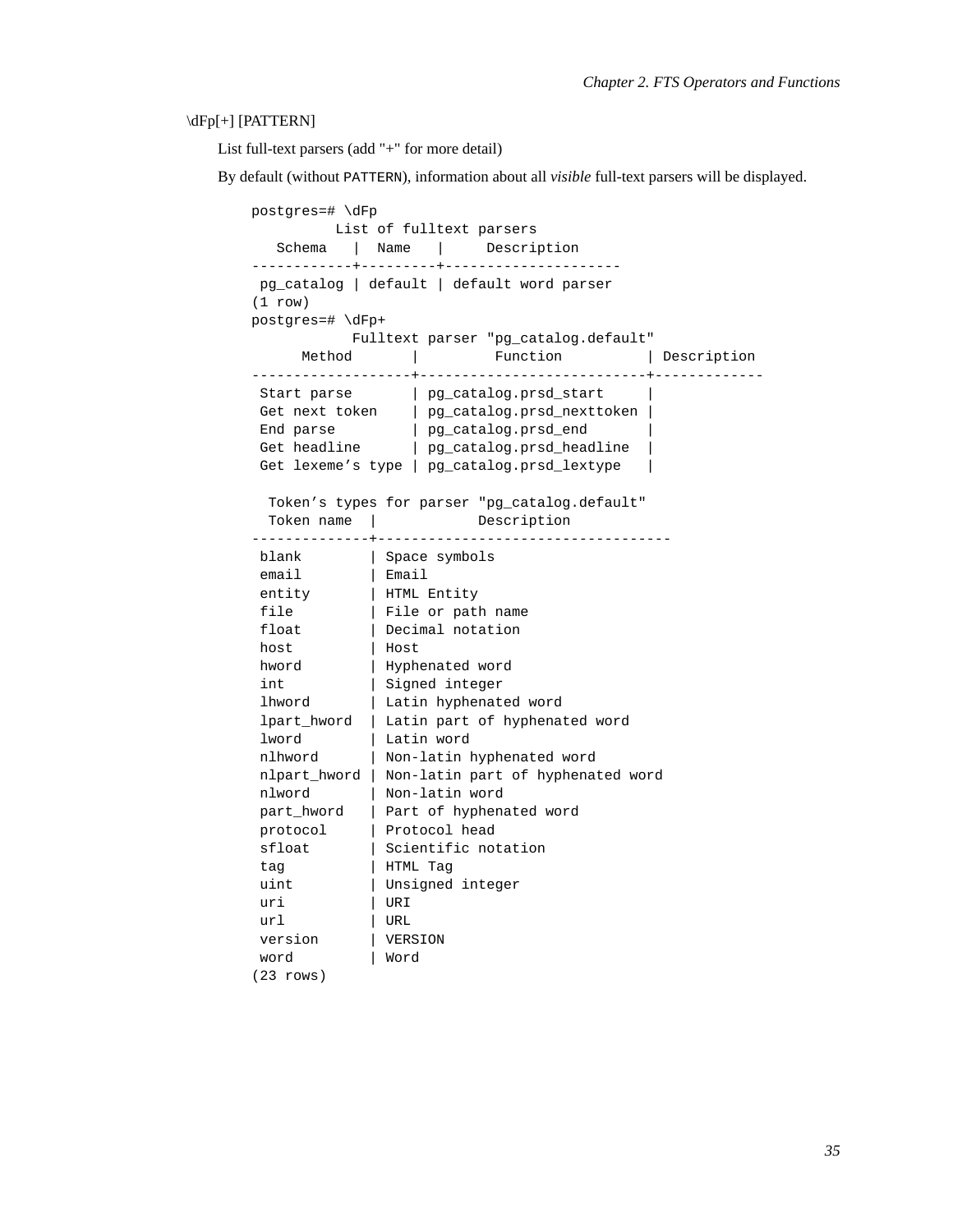# **I. FTS Reference**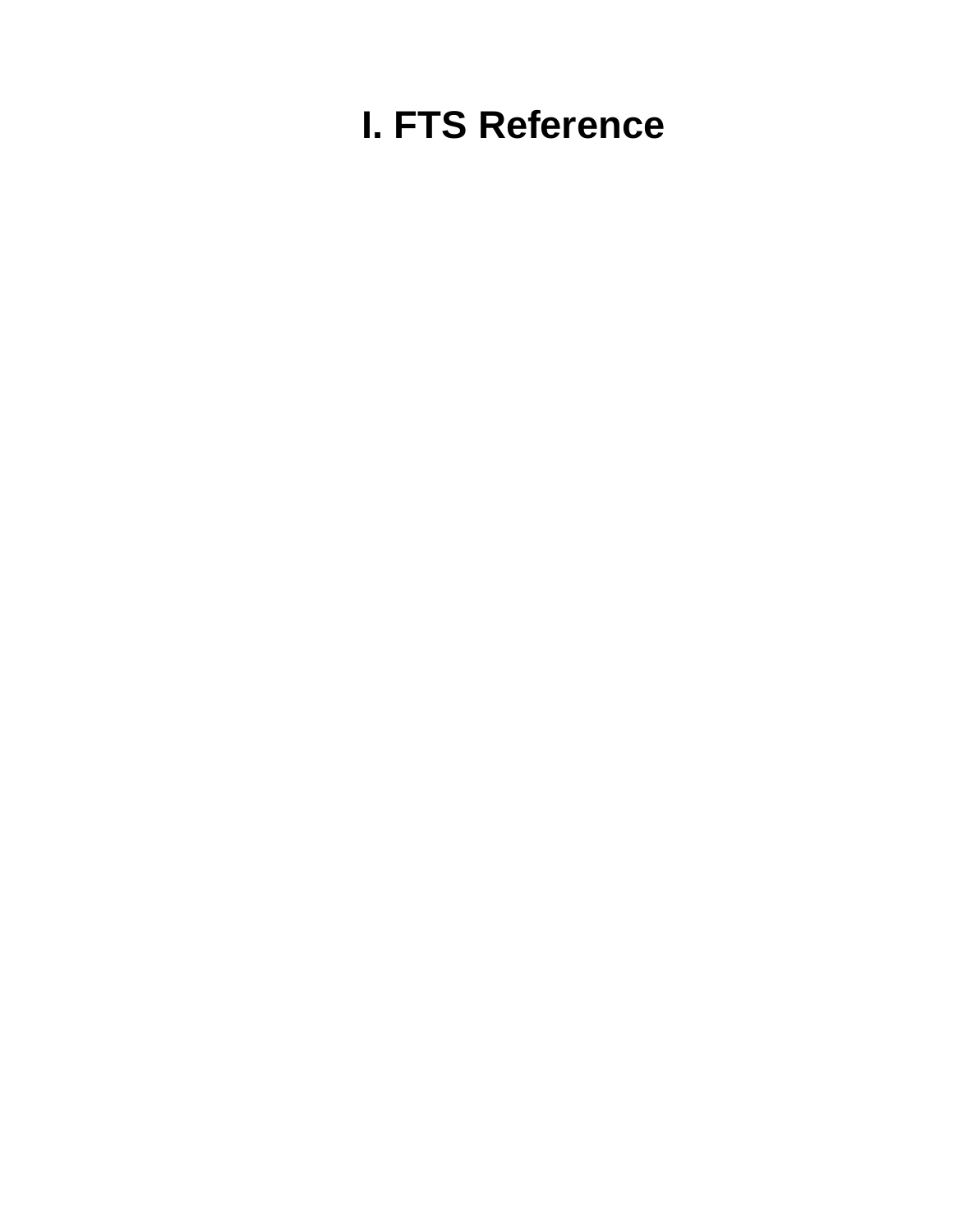# **I. SQL Commands**

This part contains reference information for the SQL commands related to the full-text search ( FTS ), supported by PostgreSQL.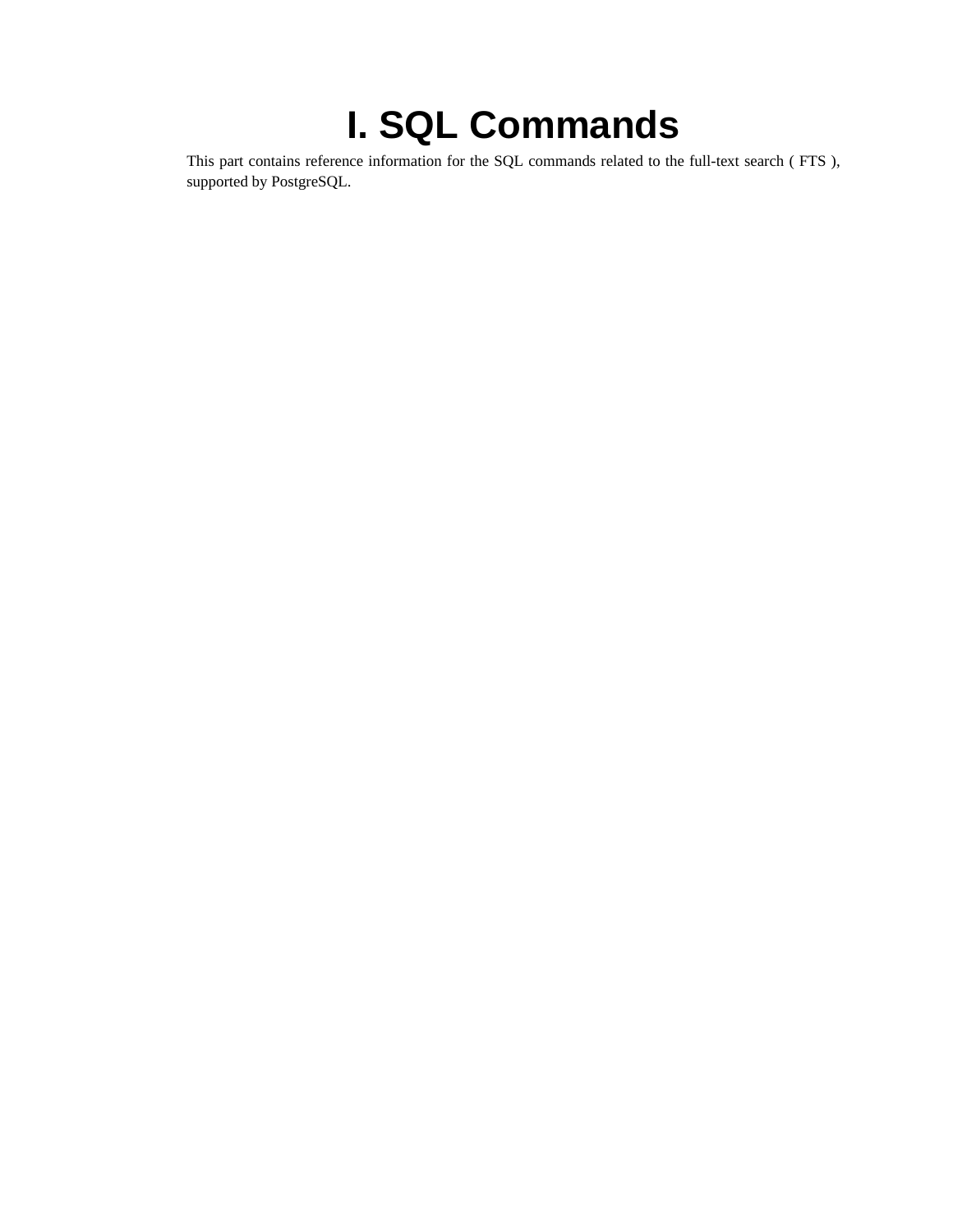# **CREATE FULLTEXT CONFIGURATION**

#### **Name**

CREATE FULLTEXT CONFIGURATION — create full-text configuration

#### **Synopsis**

```
CREATE FULLTEXT CONFIGURATION cfgname
PARSER prsname [ LOCALE localename]
   [AS DEFAULT];
   CREATE FULLTEXT CONFIGURATION cfgname
   [{ PARSER prsname | LOCALE localename } [ ...]]
   LIKE template_cfg [WITH MAP]
    [AS DEFAULT];
```
#### **Description**

CREATE FULLTEXT CONFIGURATION will create a new FTS configuration. The new configuration will be owned by the user issuing the command.

If a schema name is given (for example, CREATE FULLTEXT CONFIGURATION myschema.cfgname ...) then the configuration is created in the specified schema. Otherwise it is created in the current schema.

#### **Parameters**

#### cfgname

The name (optionally schema-qualified) of the full-text configuration to be created.

#### PARSER

psrname is the name (optionally schema-qualified) of the parser.

#### LOCALE

localename is the name of the locale. It should match server's locale  $(1c_cctype)$  to identify fulltext configuration used by default.

#### LIKE

Existing full-text configuration  $\text{template\_cfg}$  (optionally schema-qualified) will be used to create new configuration. Values of PARSER, LOCALE parameters, if defined, will substitute default values of the template configuration.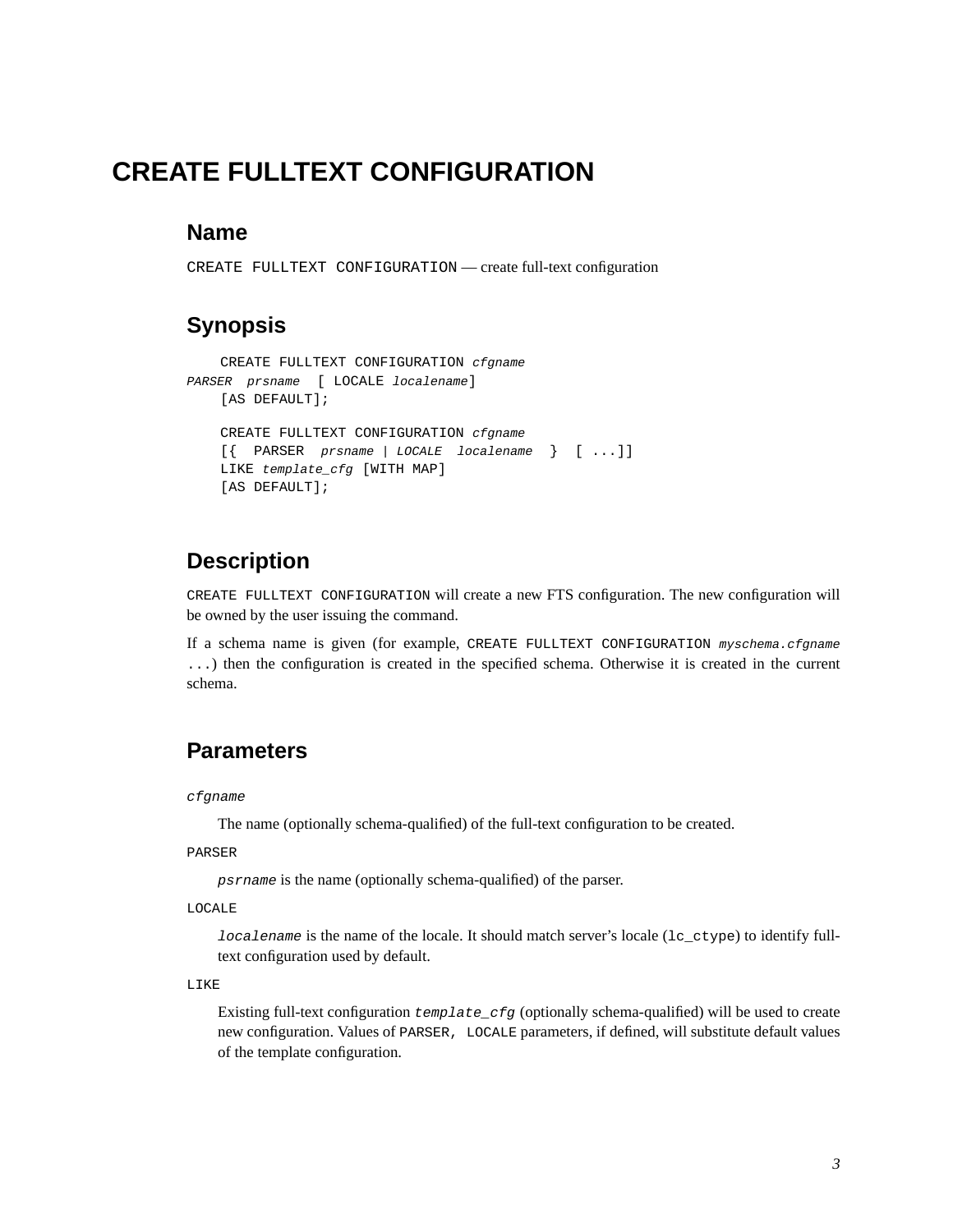WITH MAP

If specified, then full-text mapping of template configuration is copied to the new configuration.

AS DEFAULT

Set default flag for the configuration, which used to identify if this configuration is selectable on default (see LOCALE description above). It is possible to have *maximum one* configuration with the same locale and in the same schema with this flag enabled.

#### **Examples**

Create new configuration test with default parser and ru RU.UTF-8 locale.

```
=# CREATE FULLTEXT CONFIGURATION test PARSER default LOCALE 'ru_RU.UTF-8';
=# \dagger test
Configuration "public.test"
Parser name: "pg_catalog.default"
Locale: 'ru_RU.UTF-8'
Token | Dictionaries
-------+--------------
```
Now we create configuration using english configuration (parser and full-text mapping) but with ru\_RU.UTF-8 locale.

```
=# CREATE FULLTEXT CONFIGURATION test LOCALE 'ru_RU.UTF-8' LIKE english WITH MAP;
CREATE FULLTEXT CONFIGURATION
=# \dagger test
Configuration "public.test"
Parser name: "pg_catalog.default"
Locale: 'ru_RU.UTF-8'
   Token | Dictionaries
--------------+--------------------
email | pg_catalog.simple
file | pg_catalog.simple<br>float | pg_catalog.simple
           | pg_catalog.simple
host | pg_catalog.simple
hword | pq_catalog.simple
int | pg_catalog.simple
1.1. The pg_catalog.en_stem
lpart_hword | pg_catalog.en_stem
lword | pg_catalog.en_stem
nlhword | pg_catalog.simple
nlpart_hword | pg_catalog.simple
nlword | pg_catalog.simple
part_hword | pg_catalog.simple
sfloat | pg_catalog.simple
uint | pg_catalog.simple
uri | pg_catalog.simple
url | pg_catalog.simple
version | pg_catalog.simple
```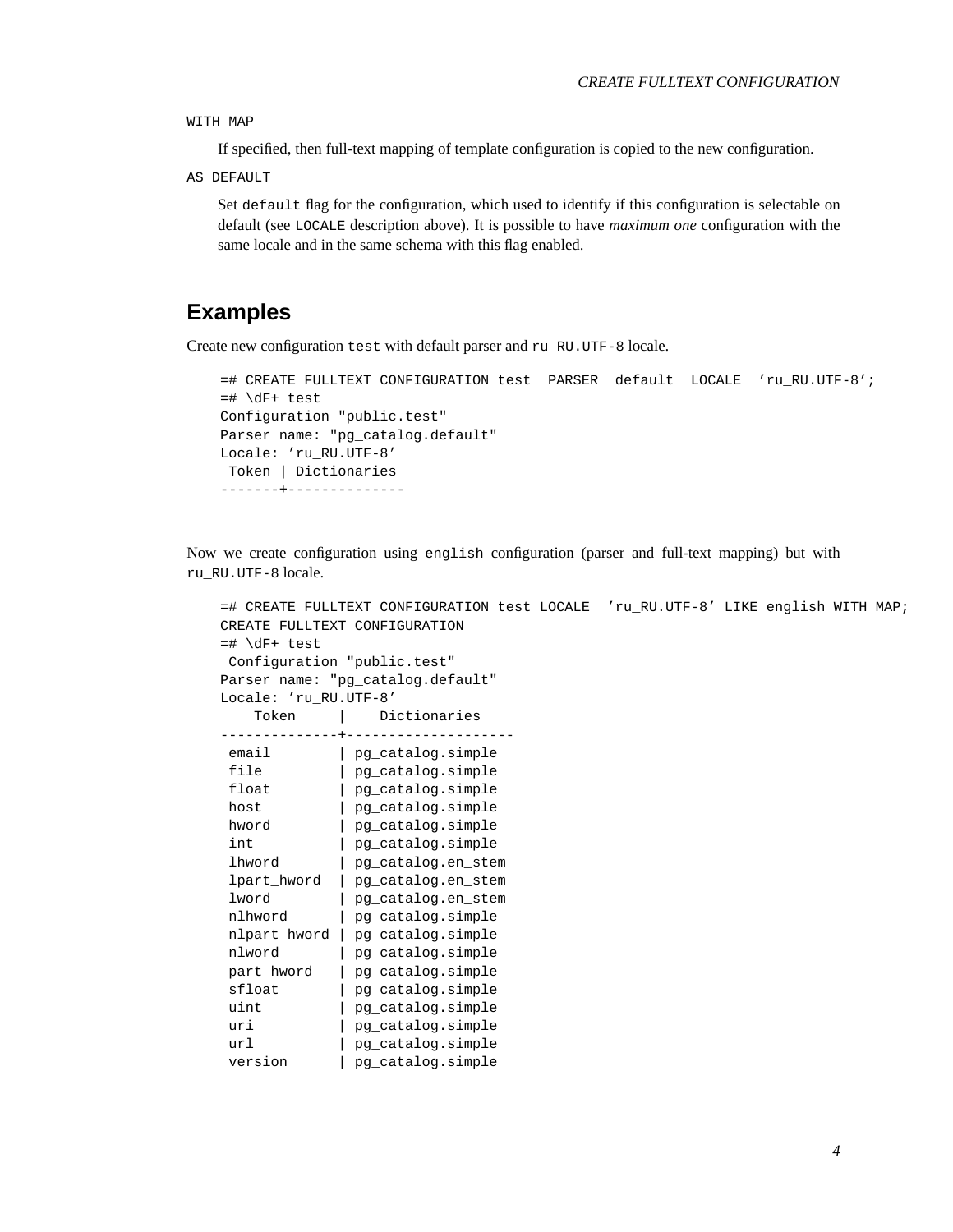word | pg\_catalog.simple

In the example below we first create test configuration (in public schema by default) with default flag enabled using system configuration  $pq$  catalog.russian utf8 as template. Then, we create another configuration with the same parameters as earlier and show that default flag was removed from test configuration.

```
=# CREATE FULLTEXT CONFIGURATION test LIKE pg_catalog.russian_utf8 AS DEFAULT;
CREATE FULLTEXT CONFIGURATION
=# \dF public.test
          List of fulltext configurations
Schema | Name | Locale | Default | Description
--------+------+-------------+---------+-------------
public | test | ru_RU.UTF-8 | Y |
=# CREATE FULLTEXT CONFIGURATION test2 LIKE pg_catalog.russian_utf8 AS DEFAULT;
NOTICE: drop default flag for fulltext configuration "public.test"
=# \dF public.test*
   List of fulltext configurations
Schema | Name | Locale | Default | Description
--------+-------+-------------+---------+-------------
public | test | ru_RU.UTF-8 | |
public | test2 | ru_RU.UTF-8 | Y |
=# ALTER FULLTEXT CONFIGURATION test2 DROP DEFAULT;
ALTER FULLTEXT CONFIGURATION
=# \dF public.test*
          List of fulltext configurations
Schema | Name | Locale | Default | Description
--------+-------+-------------+---------+-------------
public | test | ru_RU.UTF-8 | |
public | test2 | ru_RU.UTF-8 | |
```
#### **See Also**

*[DROP FULLTEXT CONFIGURATION](#page-0-0)*, *[ALTER FULLTEXT CONFIGURATION](#page-0-0)*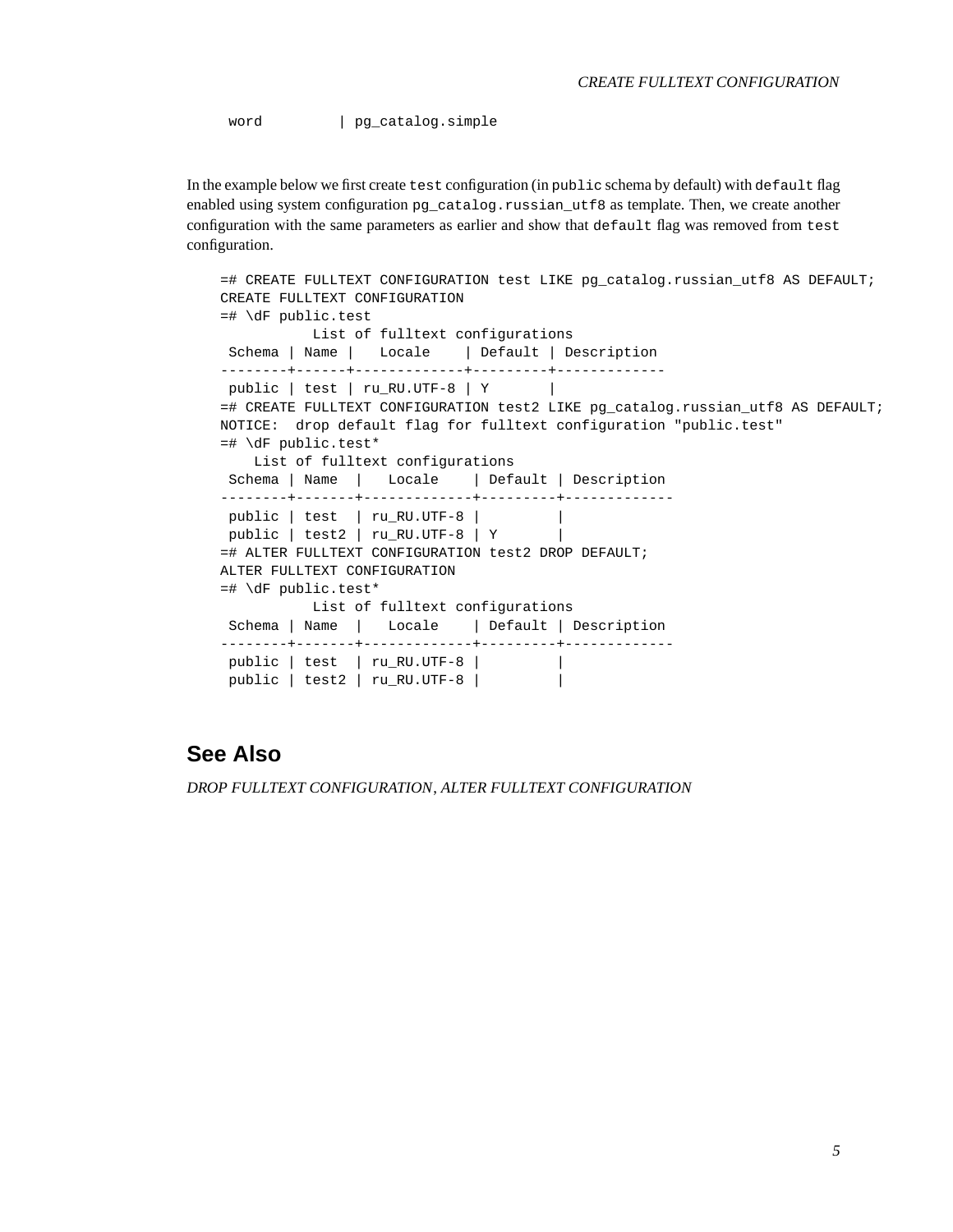# **DROP FULLTEXT CONFIGURATION**

#### **Name**

DROP FULLTEXT CONFIGURATION — remove a full-text configuration

#### **Synopsis**

DROP FULLTEXT CONFIGURATION [IF EXISTS]cfgname [ CASCADE | RESTRICT ];

#### **Description**

DROP FULLTEXT CONFIGURATION removes full-text configuration from the database. Only its owner may destroy a configuration.

To drop a configuration and all FTS objects, which depends on it, CASCADE must be specified.

#### **Parameters**

IF EXISTS

Do not throw an error if the configuration does not exist. A notice is issued in this case.

cfgname

The name (optionally schema-qualified) of the configuration to drop.

CASCADE

Automatically drop FTS objects that depend on the configuration

#### RESTRICT

Refuse to drop the configuration if any objects depend on it. This is the default.

#### **See Also**

*[CREATE FULLTEXT CONFIGURATION](#page-0-0)*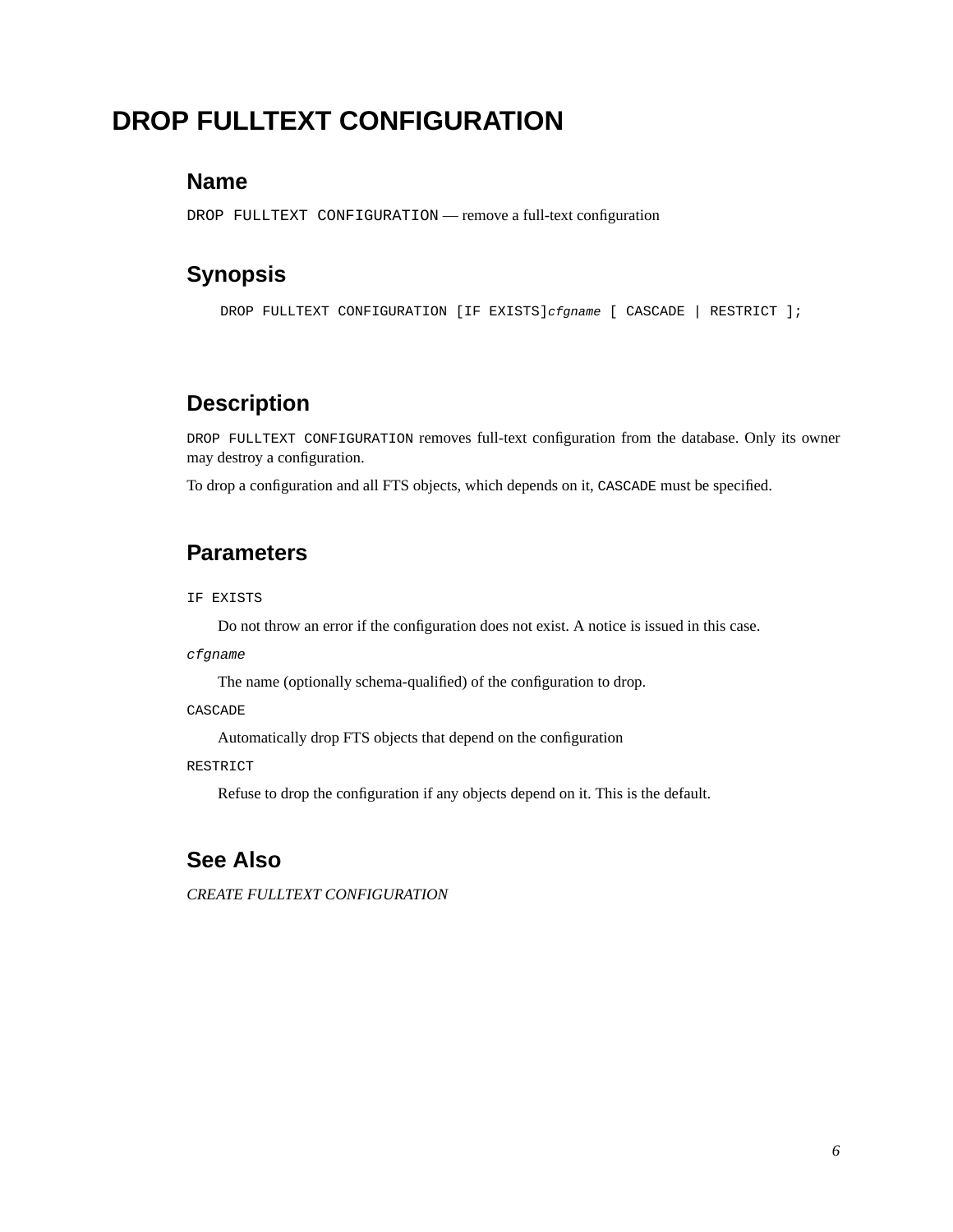# **ALTER FULLTEXT CONFIGURATION**

#### **Name**

ALTER FULLTEXT CONFIGURATION — change a full-text configuration

#### **Synopsis**

ALTER FULLTEXT CONFIGURATION cfgname RENAME TO newcfgname;

ALTER FULLTEXT CONFIGURATION *cfgname* SET { LOCALE *localename* | PARSER prsname } [, ...]; ALTER FULLTEXT CONFIGURATION cfgname { SET AS | DROP } DEFAULT;

#### **Description**

ALTER FULLTEXT CONFIGURATION changes an existing full-text configuration.

#### **Parameters**

cfgname

The name (optionally schema-qualified) of the configuration to rename.

RENAME TO

newcfgname is the new name of the configuration. Notice, that schema cannot be changed.

SET

Values of LOCALE, PARSER parameters, if defined, will substitute current values.

SET AS DEFAULT

Set default flag for the configuration.

DROP DEFAULT

Remove default flag for the configuration.

#### **Examples**

There are could be maximum one configuration with DEFAULT flag defined in the same schema and with the same locale.

=# \dF public.test\* List of fulltext configurations Schema | Name | Locale | Default | Description --------+-------+-------------+---------+-------------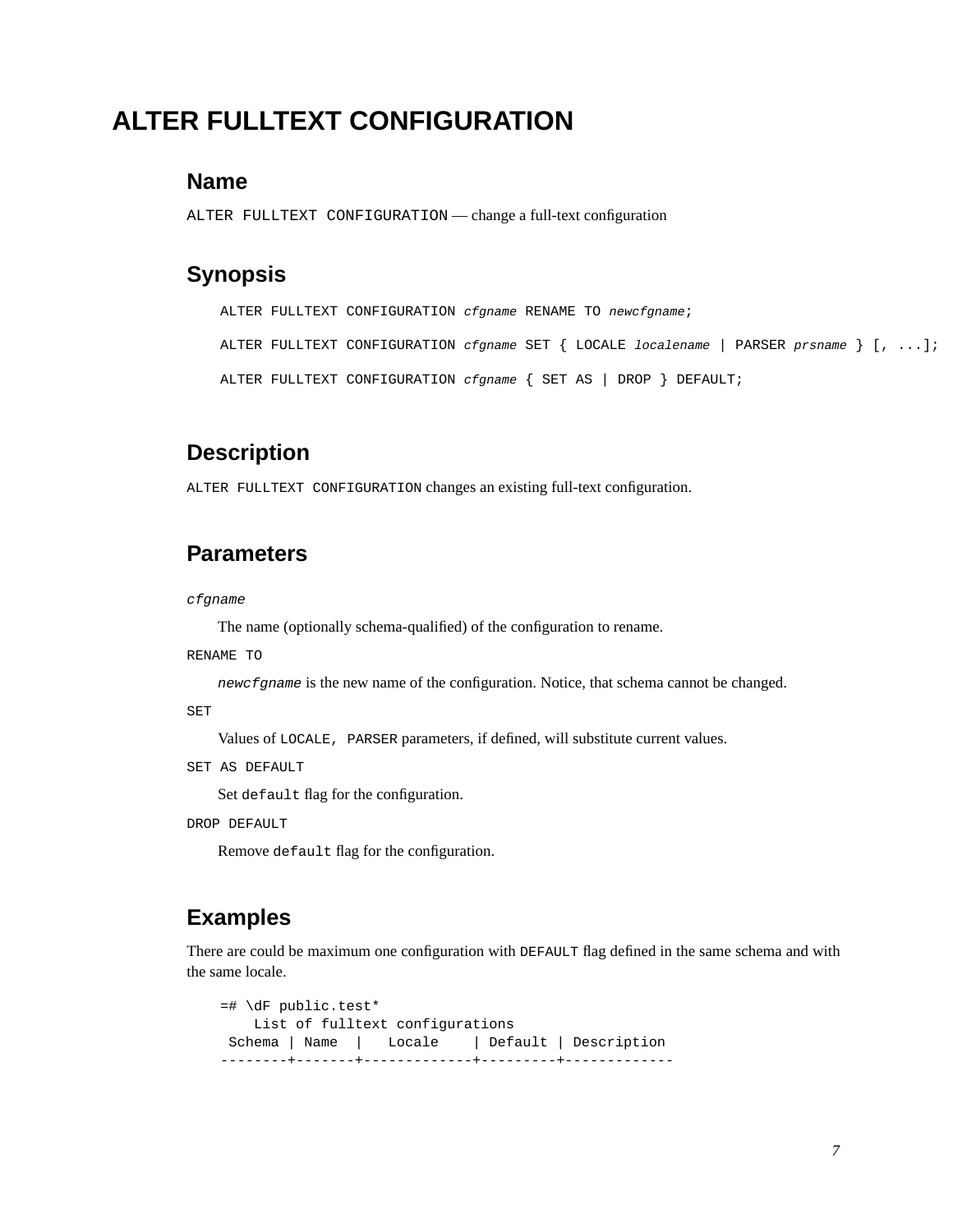```
public | test | ru_RU.UTF-8 | |
 public | test2 | ru_RU.UTF-8 | Y |
=# ALTER FULLTEXT CONFIGURATION test2 DROP DEFAULT;
ALTER FULLTEXT CONFIGURATION
=# \dF public.test*
        List of fulltext configurations
Schema | Name | Locale | Default | Description
--------+-------+-------------+---------+-------------
public | test | ru RU.UTF-8 | | |
public | test2 | ru_RU.UTF-8 | |
=# ALTER FULLTEXT CONFIGURATION test2 SET AS DEFAULT;
ALTER FULLTEXT CONFIGURATION
Time: 1.629 ms
postgres=# \dF public.test*
         List of fulltext configurations
Schema | Name | Locale | Default | Description
--------+-------+-------------+---------+-------------
 public | test | ru_RU.UTF-8 | |
 public | test2 | ru_RU.UTF-8 | Y |
```
### **See Also**

*[CREATE FULLTEXT CONFIGURATION](#page-0-0)*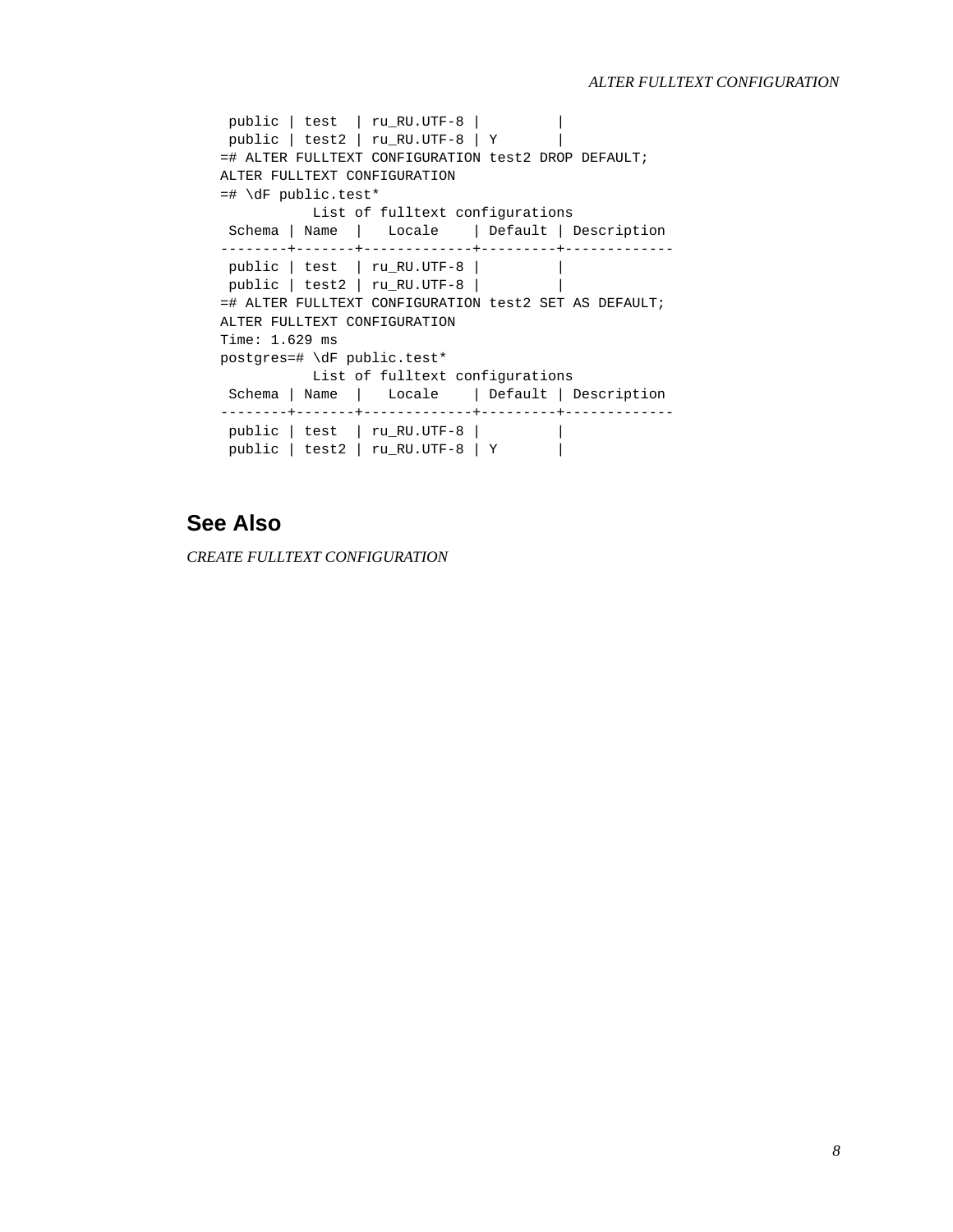# **CREATE FULLTEXT DICTIONARY**

#### **Name**

CREATE FULLTEXT DICTIONARY — create a dictionary for full-text search

### **Synopsis**

```
CREATE FULLTEXT DICTIONARY dictname
       LEXIZE lexize_function
       [INIT init_function ]
       [OPTION opt_text ]
    ;
   CREATE FULLTEXT DICTIONARY dictname
   [ { INIT init_function
        | LEXIZE lexize_function
       | OPTION opt_text }
[ ... ]] LIKE template dictname;
```
### **Description**

CREATE FULLTEXT DICTIONARY will create a new dictionary used to transform input word to a lexeme.

If a schema name is given (for example, CREATE FULLTEXT DICTIONARY myschema.dictname ...) then the dictionary is created in the specified schema. Otherwise it is created in the current schema.

### **Parameters**

dictname

The name (optionally schema-qualified) of the new dictionary.

#### LEXIZE

lexize\_function is the name of the function, which does transformation of input word.

INIT

init\_function is the name of the function, which initialize dictionary.

#### OPTION

 $opt\_text$  is the meaning of the  $opt\_text$  varies among dictionaries. Usually, it stores various options required for the dictionary, for example, location of stop words file. Relative paths are defined with regard to PGROOT/share/dicts\_data directory.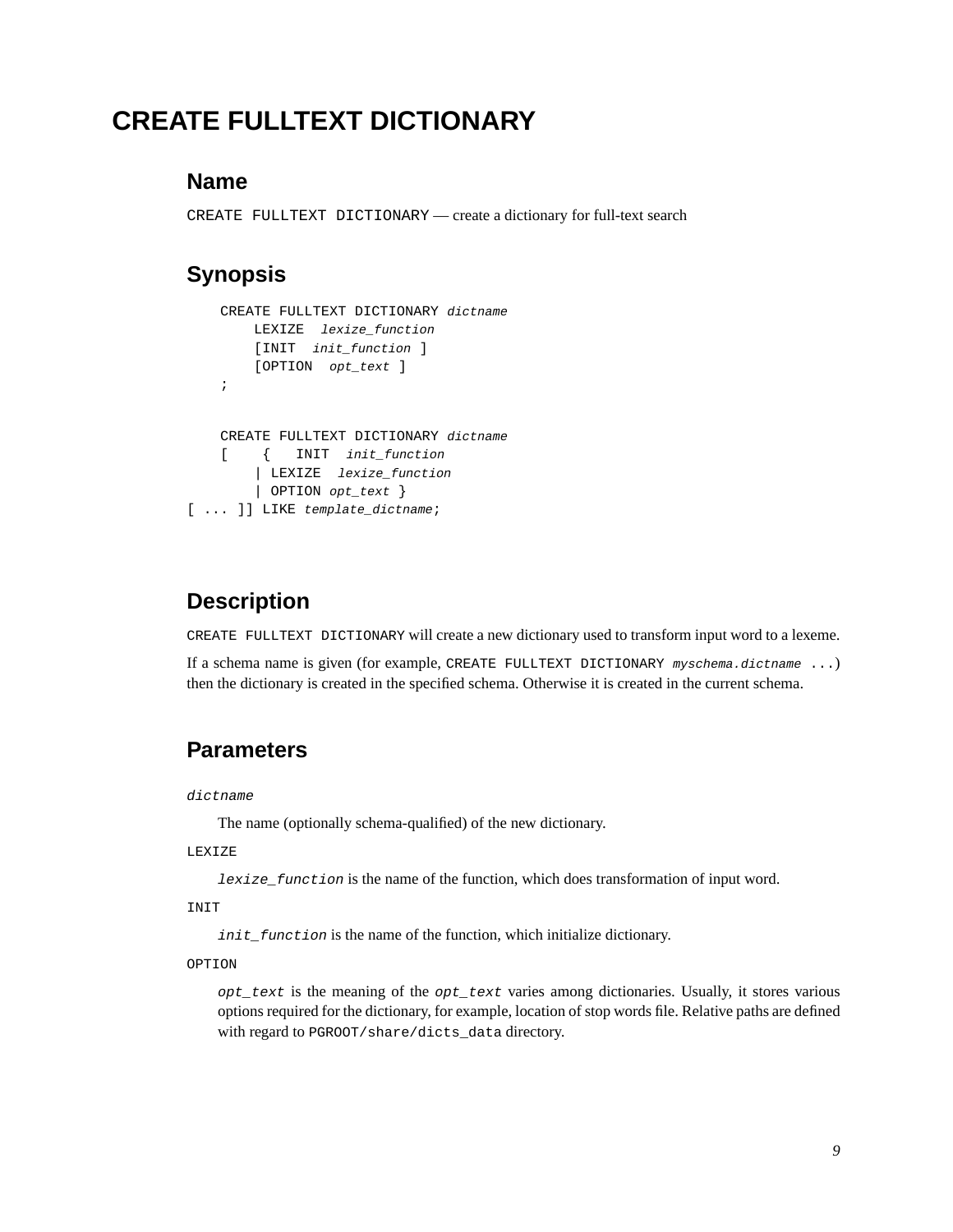LIKE

template\_dictname is the name (optionally schema-qualified) of existing full-text dictionary used as a template. Values of INIT, LEXIZE, OPTION parameters, if defined, will substitute default values of the template dictionary.

#### **Examples**

Create dictionary public.my\_simple in public schema, which uses functions defined for system pg\_catalog.simple dictionary. We specify location of stop-word file.

```
=# CREATE FULLTEXT DICTIONARY public.my_simple LEXIZE dsimple_lexize INIT dsimple_ini
=# select lexize('public.my_simple','YeS');
lexize
--------
{yes}
=# select lexize('public.my_simple','The');
lexize
--------
{}
```
This could be done easier using template.

```
=# CREATE FULLTEXT DICTIONARY public.my_simple OPTION '/usr/local/share/dicts/english.
=# select lexize('public.my_simple','YeS');
lexize
--------
{yes}
=# select lexize('public.my_simple','The');
lexize
--------
{}
```
#### **See Also**

*[DROP FULLTEXT DICTIONARY](#page-0-0)*, *[ALTER FULLTEXT DICTIONARY](#page-0-0)*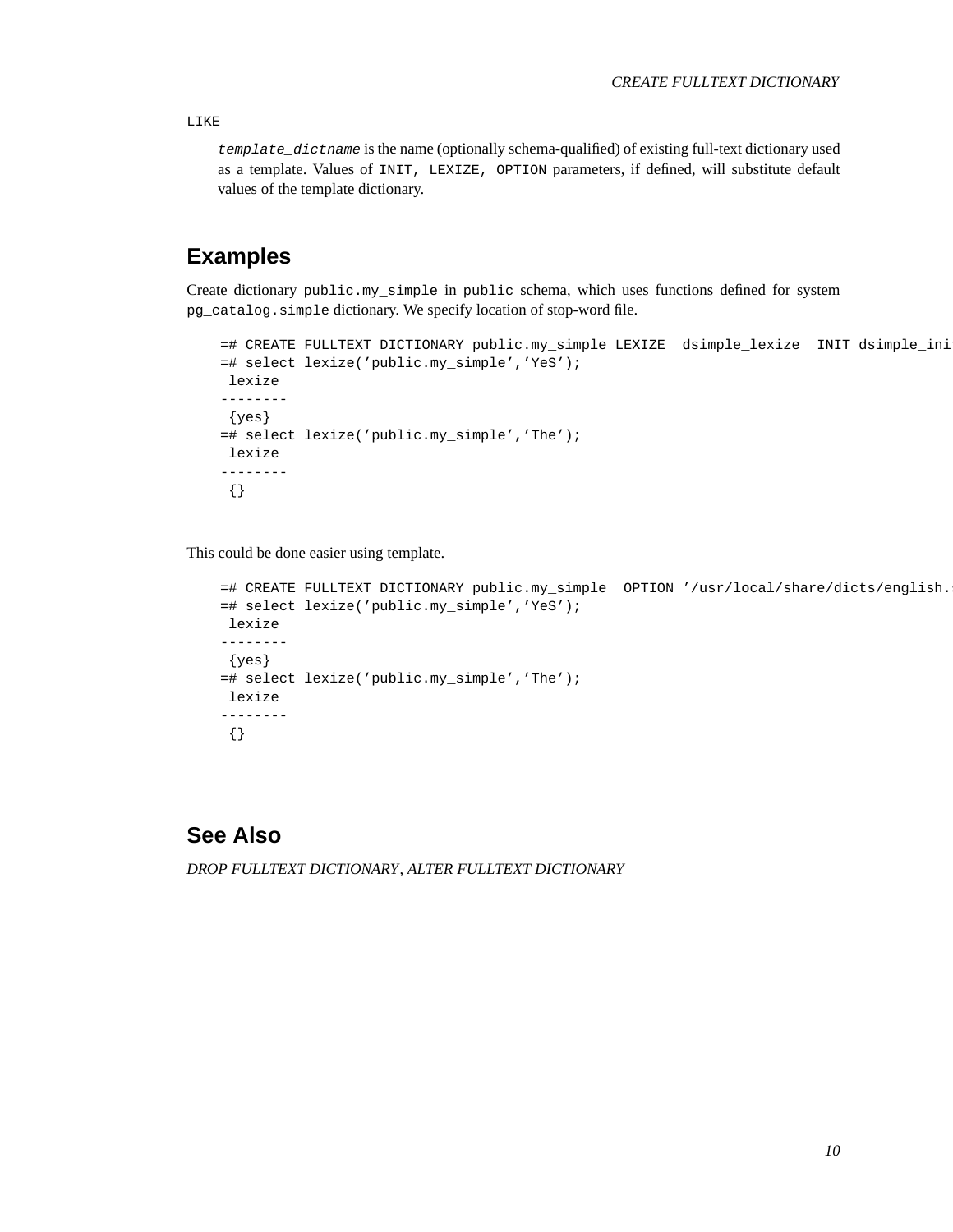# **DROP FULLTEXT DICTIONARY**

#### **Name**

DROP FULLTEXT DICTIONARY — remove a full-text dictionary

#### **Synopsis**

DROP FULLTEXT DICTIONARY [IF EXISTS]dictname [ CASCADE | RESTRICT ];

### **Description**

DROP FULLTEXT DICTIONARY removes full-text dictionary from the database. Only its owner may destroy a configuration.

To drop a dictionary and all FTS objects, which depends on it, CASCADE must be specified.

#### **Parameters**

IF EXISTS

Do not throw an error if the dictionary does not exist. A notice is issued in this case.

dictname

The name (optionally schema-qualified) of the dictionary to drop.

CASCADE

Automatically drop FTS objects that depend on the dictionary.

#### RESTRICT

Refuse to drop the dictionary if any objects depend on it. This is the default.

#### **See Also**

*[CREATE FULLTEXT DICTIONARY](#page-0-0)*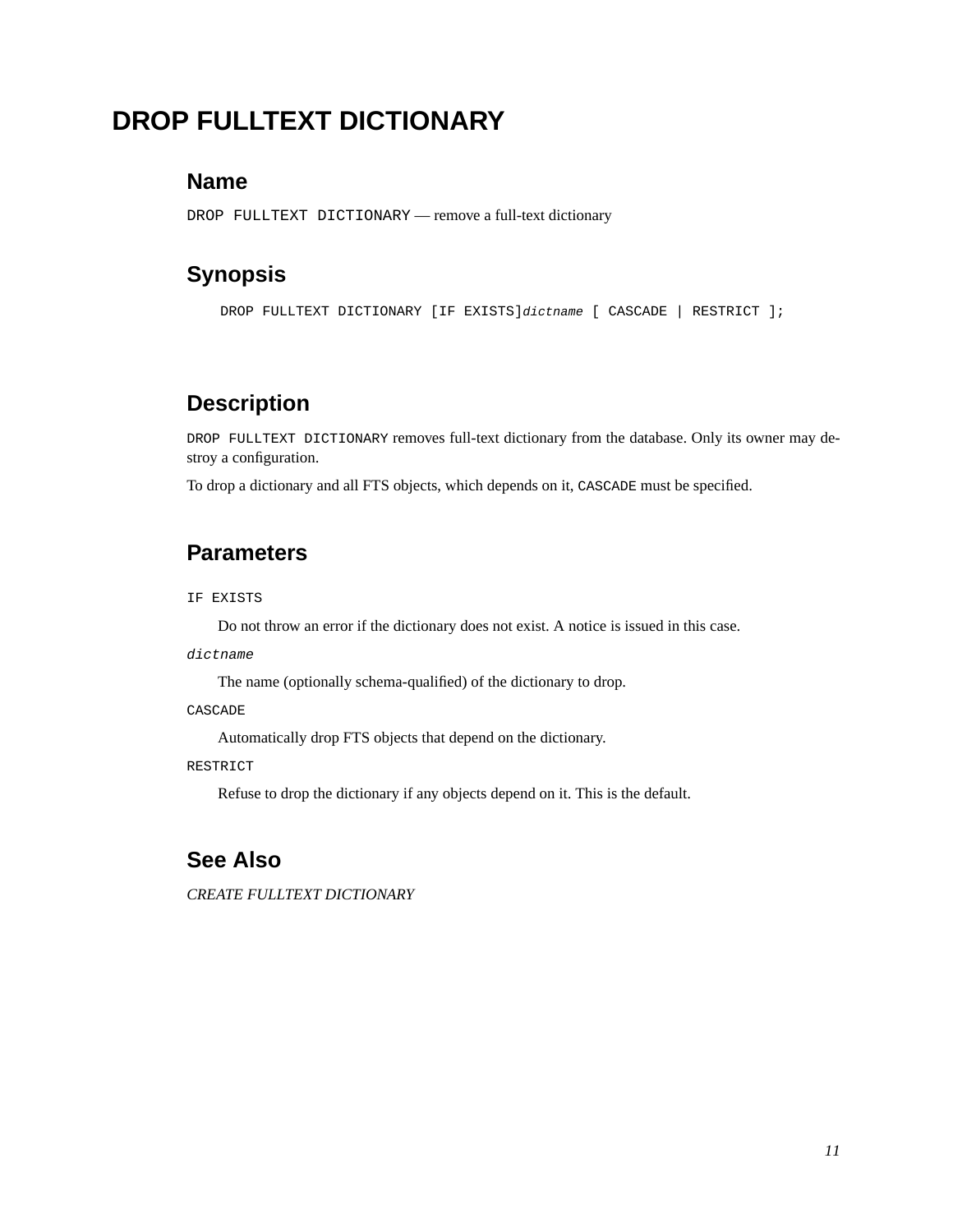# **ALTER FULLTEXT DICTIONARY**

#### **Name**

ALTER FULLTEXT DICTIONARY — change a full-text dictionary

#### **Synopsis**

ALTER FULLTEXT DICTIONARY dictname RENAME TO newdictname;

ALTER FULLTEXT DICTIONARY dictname SET OPTION opt text;

### **Description**

ALTER FULLTEXT DICTIONARY change an existing full-text dictionary.

### **Parameters**

dictname

The name (optionally schema-qualified) of the dictionary to rename.

newdictname

The new name of the dictionary. Notice, that schema cannot be changed.

SET OPTION

Define a new value opt\_text of the existing full-text dictionary.

### **See Also**

*[CREATE FULLTEXT DICTIONARY](#page-0-0)*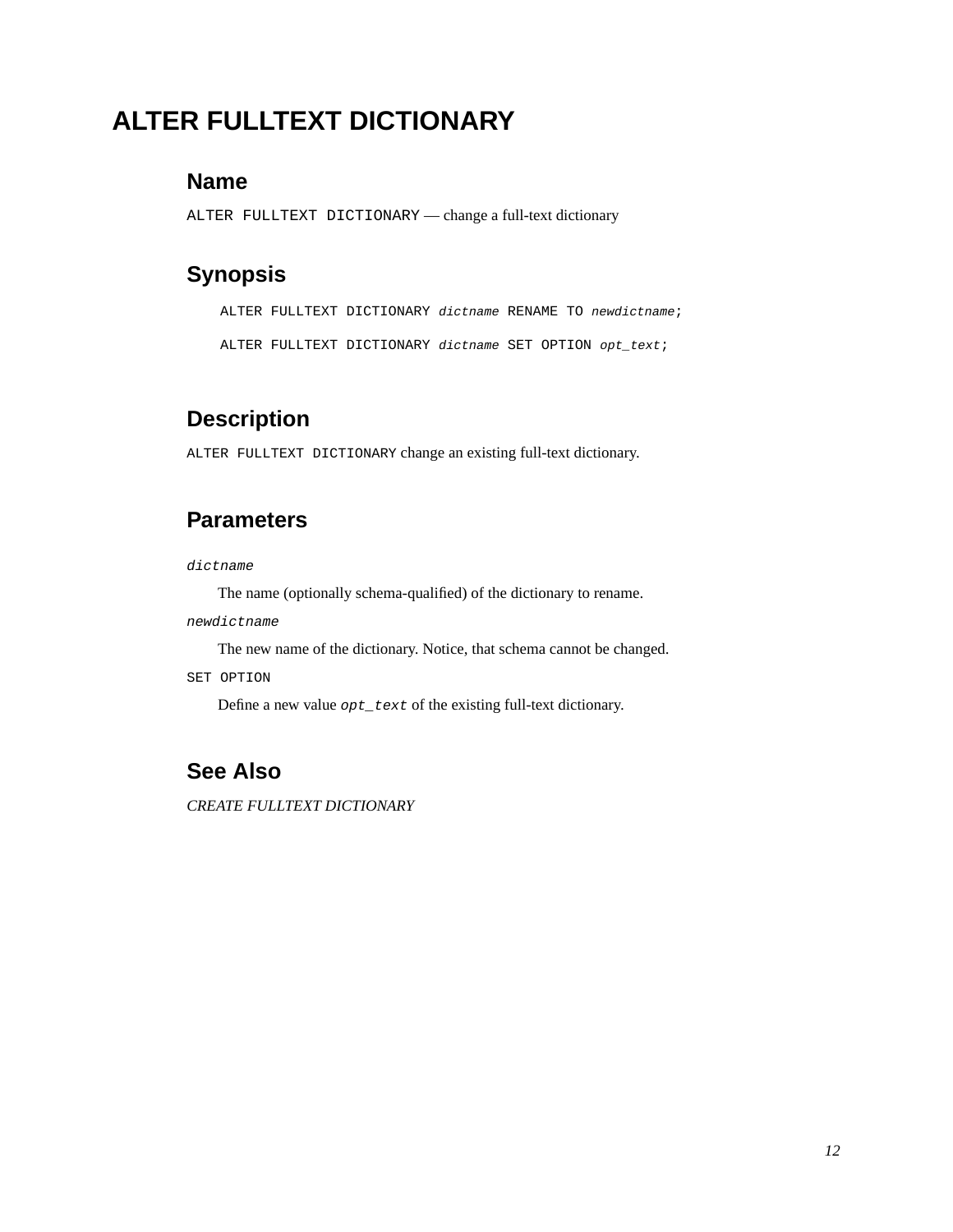# **CREATE FULLTEXT MAPPING**

#### **Name**

CREATE FULLTEXT MAPPING — binds tokens and dictionaries

### **Synopsis**

CREATE FULLTEXT MAPPING ON cfgname FOR tokentypename[, ...] WITH dictname1[, ...];

### **Description**

CREATE FULLTEXT MAPPING bind token of type lexemetypename and full-text dictionaries in given configuration cfgname. The order of dictionaries is important, since lexeme processed in *that* order.

### **Parameters**

cfgname

The name (optionally schema-qualified) of the full-text configuration.

FOR

tokentypename is the type of token full-text mapping created for.

WITH

dictname1 is the name of full-text dictionary, which binds to the tokentypename.

# **Examples**

In example below, we first create testcfg full-text configuration and then create mapping for token of types lword, lhword, lpart\_hword.

```
=# CREATE FULLTEXT CONFIGURATION testcfg LOCALE 'testlocale' LIKE russian_utf8;
CREATE FULLTEXT CONFIGURATION
=# CREATE FULLTEXT MAPPING ON testcfg FOR lword,lhword,lpart_hword WITH simple,en_stem;
CREATE FULLTEXT MAPPING
=# \dF+ testcfg
Configuration 'testcfg'
Parser name: 'default'
Locale: 'testlocale'
    Token | Dictionaries
-------------+----------------
 lhword | simple,en_stem
```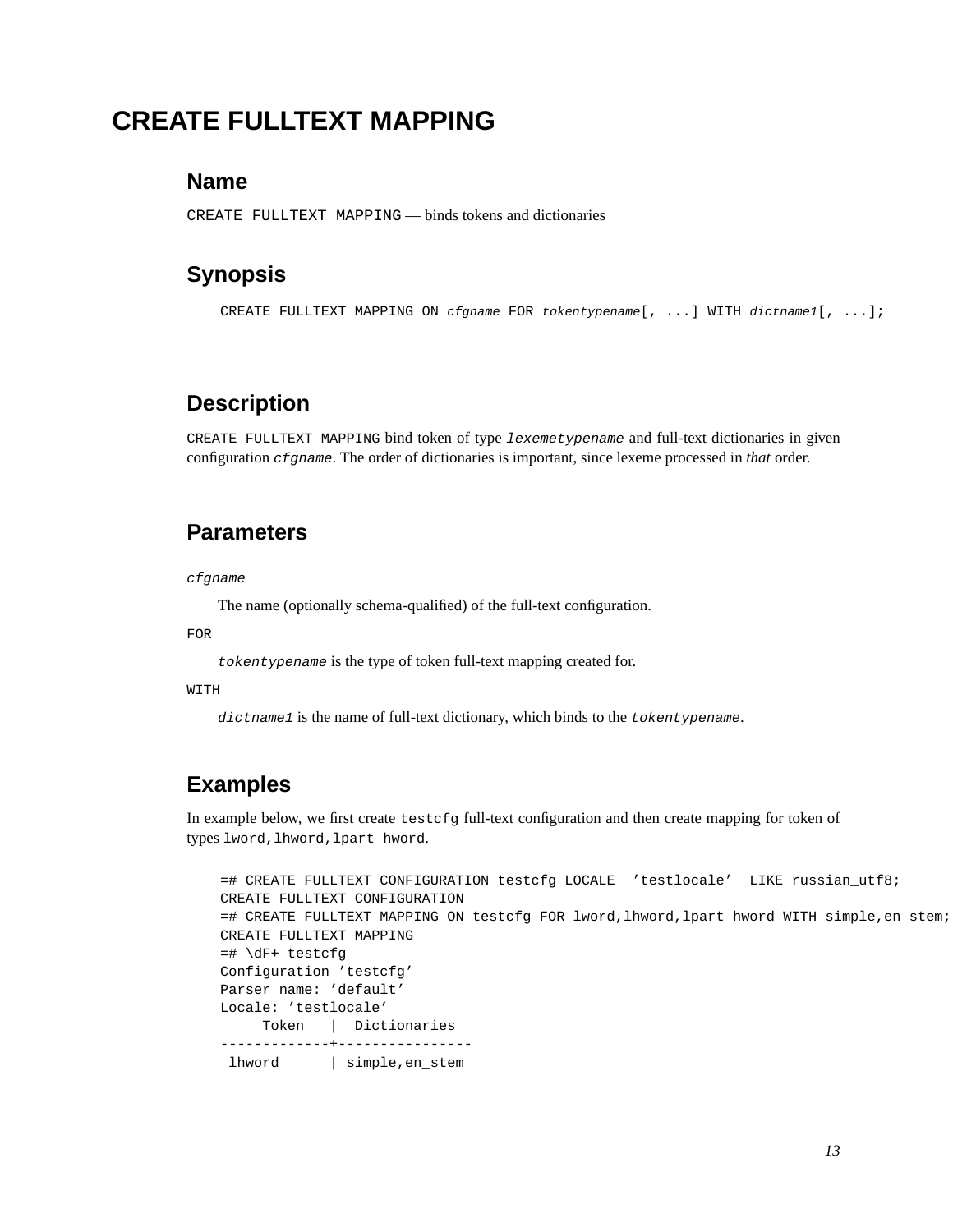lpart\_hword | simple,en\_stem lword | simple,en\_stem

# **See Also**

*[ALTER FULLTEXT MAPPING](#page-0-0)*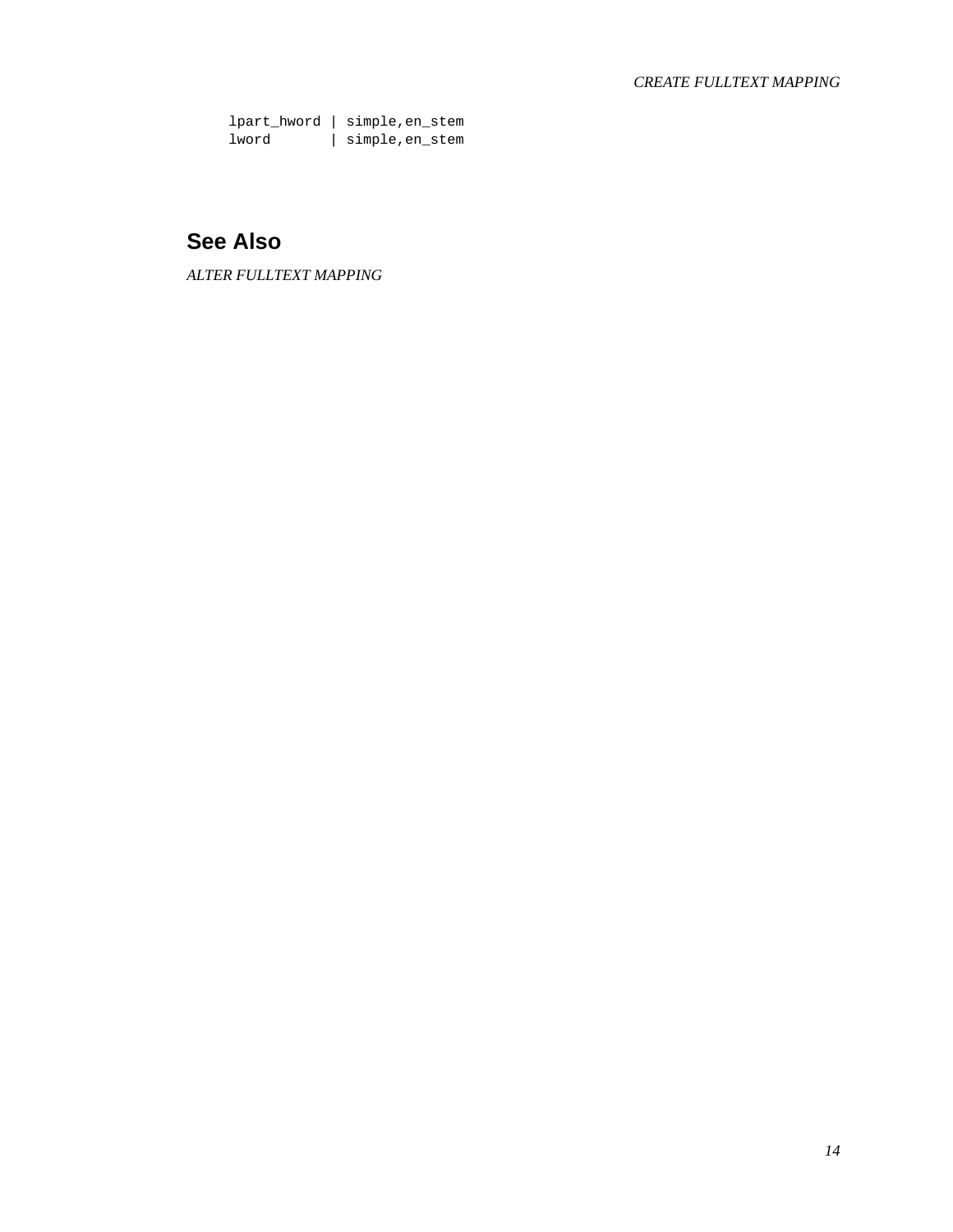# **ALTER FULLTEXT MAPPING**

#### **Name**

ALTER FULLTEXT MAPPING — change token binding with FTS dictionaries

#### **Synopsis**

ALTER FULLTEXT MAPPING ON cfgname FOR tokentypename[, ...] WITH dictname1[, ...]; ALTER FULLTEXT MAPPING ON cfgname [FOR tokentypename [, ...] ] REPLACE olddictname TO newdic

### **Description**

ALTER FULLTEXT MAPPING change binding of token of tokentypename or create one if binding doesn't exists.

#### **Parameters**

#### cfgname

The name (optionally schema-qualified) of the full-text configuration.

FOR

tokentypename is the type of token full-text mapping created for.

WITH

dictname1 is the name of full-text dictionary, which binds to the tokentypename.

#### REPLACE

olddictname is the name of full-text dictionary to be replaced by a newdictname.

TO

newdictname is the name of full-text dictionary, which replaces olddictname.

#### **Examples**

```
=# ALTER FULLTEXT MAPPING ON testcfg FOR lword WITH simple;
ALTER FULLTEXT MAPPING
=# ALTER FULLTEXT MAPPING ON testcfg FOR lhword WITH simple,en_stem;
ALTER FULLTEXT MAPPING
=# \dF+ testcfg
Configuration 'testcfg'
Parser name: 'default'
Locale: 'testlocale'
```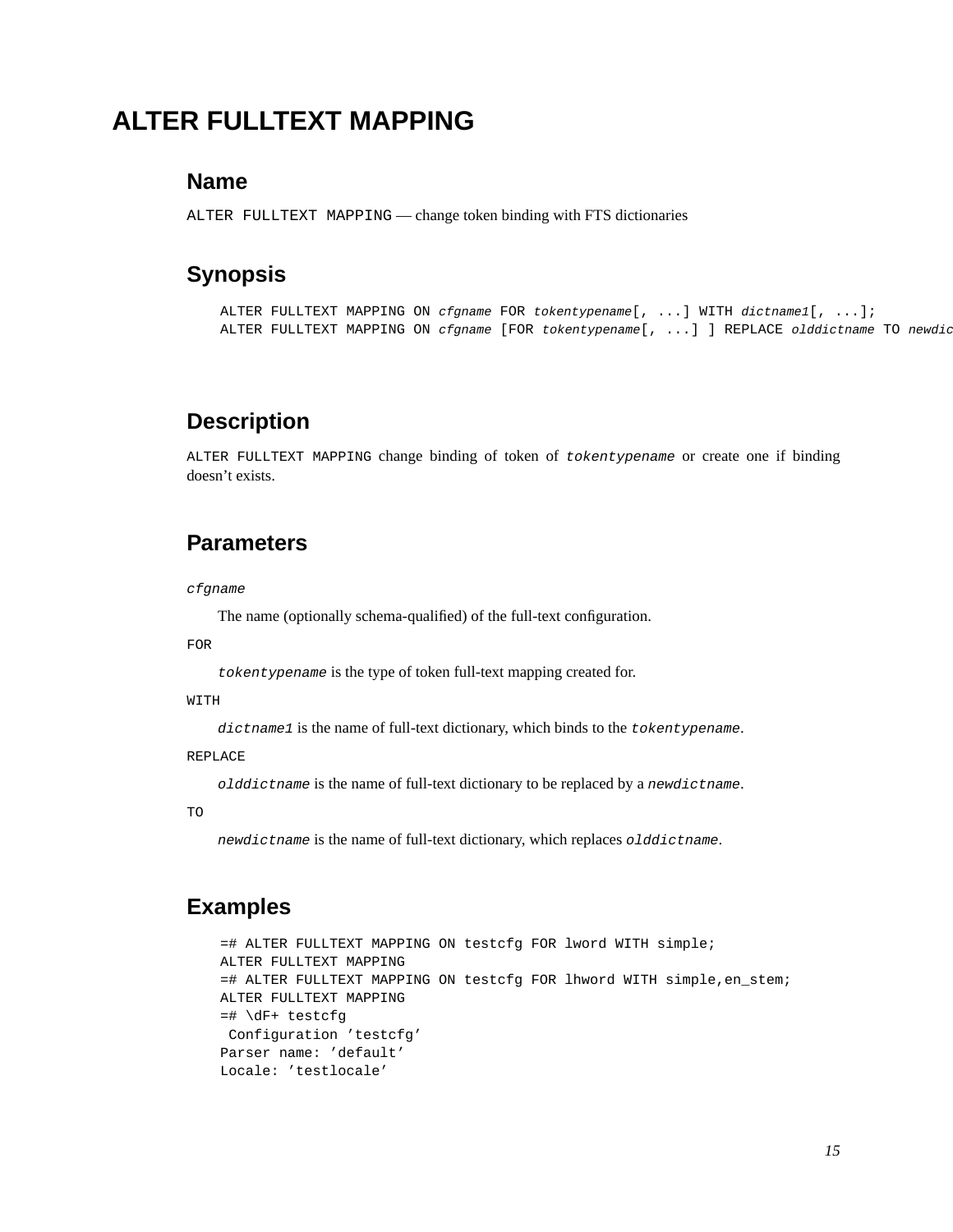Token | Dictionaries --------+--------------- lhword | simple,en\_stem lword | simple

# **See Also**

*[CREATE FULLTEXT MAPPING](#page-0-0)*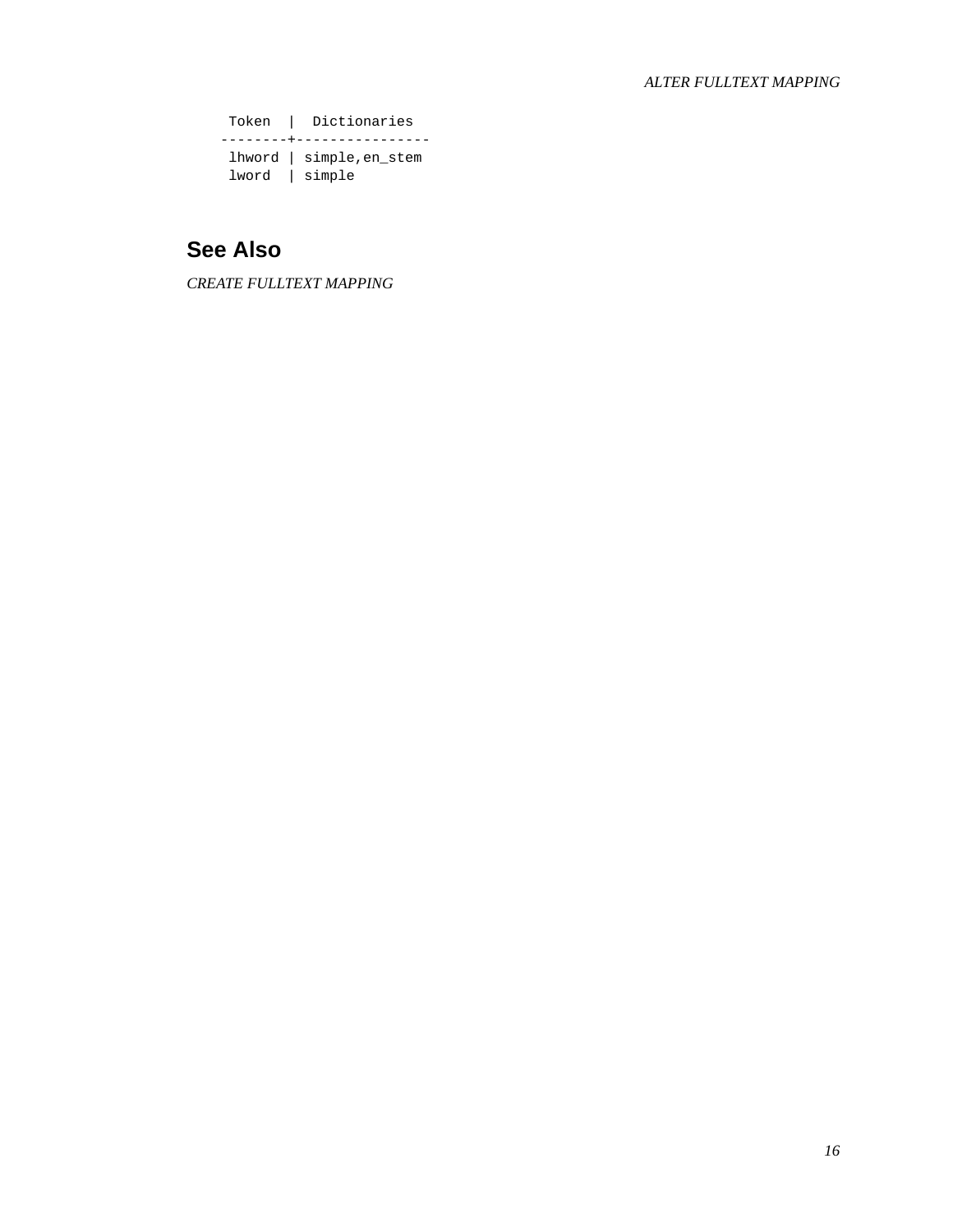# **DROP FULLTEXT MAPPING**

#### **Name**

DROP FULLTEXT MAPPING — remove a binding between token and dictionaries

#### **Synopsis**

DROP FULLTEXT MAPPING [IF EXISTS] ON cfgname FOR tokentypename;

### **Description**

DROP FULLTEXT MAPPING remove a full-text mapping in a given configuration for a token of a specific type.

#### **Parameters**

IF EXISTS

Do not throw an error if the specified full-text mapping does not exist. A notice is issued in this case.

cfgname

The name (optionally schema-qualified) of the configuration.

tokentypename

A token type for which full-text mapping dropped.

# **See Also**

*[CREATE FULLTEXT MAPPING](#page-0-0)*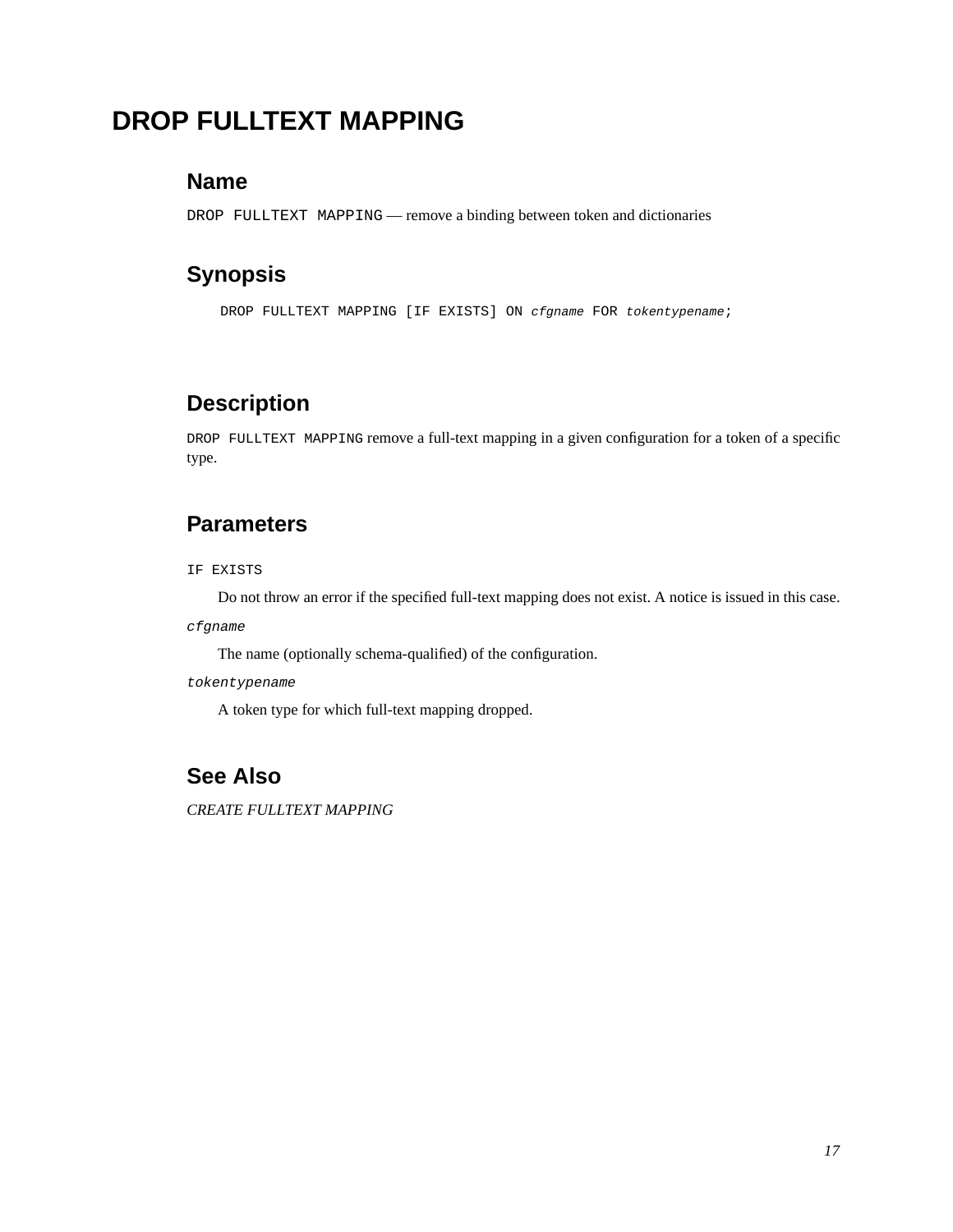# <span id="page-56-0"></span>**CREATE FULLTEXT PARSER**

#### **Name**

CREATE FULLTEXT PARSER — create a parser for full-text search

### **Synopsis**

```
CREATE FULLTEXT PARSER prsname
    START= start_function
    GETTOKEN gettoken_function
   END end_function
   LEXTYPES lextypes_function
    [ HEADLINE headline function ]
;
```
### **Description**

CREATE FULLTEXT PARSER will create a new parser used to break document onto lexemes.

If a schema name is given (for example, CREATE FULLTEXT PARSER myschema.prsname ...) then the parser is created in the specified schema. Otherwise it is created in the current schema.

More information about developing custom parser is available from this [Appendix B.](#page-66-0)

#### **Parameters**

#### prsname

The name (optionally schema-qualified) of the new parser.

START

start\_function is the name of the function, that initialize a parser.

#### GETTOKEN

gettoken\_function, is the name of the function, that returns a token.

END

end\_function, is the name of the function, that called after parsing is finished.

#### LEXTYPES

lextypes\_function, is the name of the function, that returns an array containing the id, alias and the description of the tokens of a parser.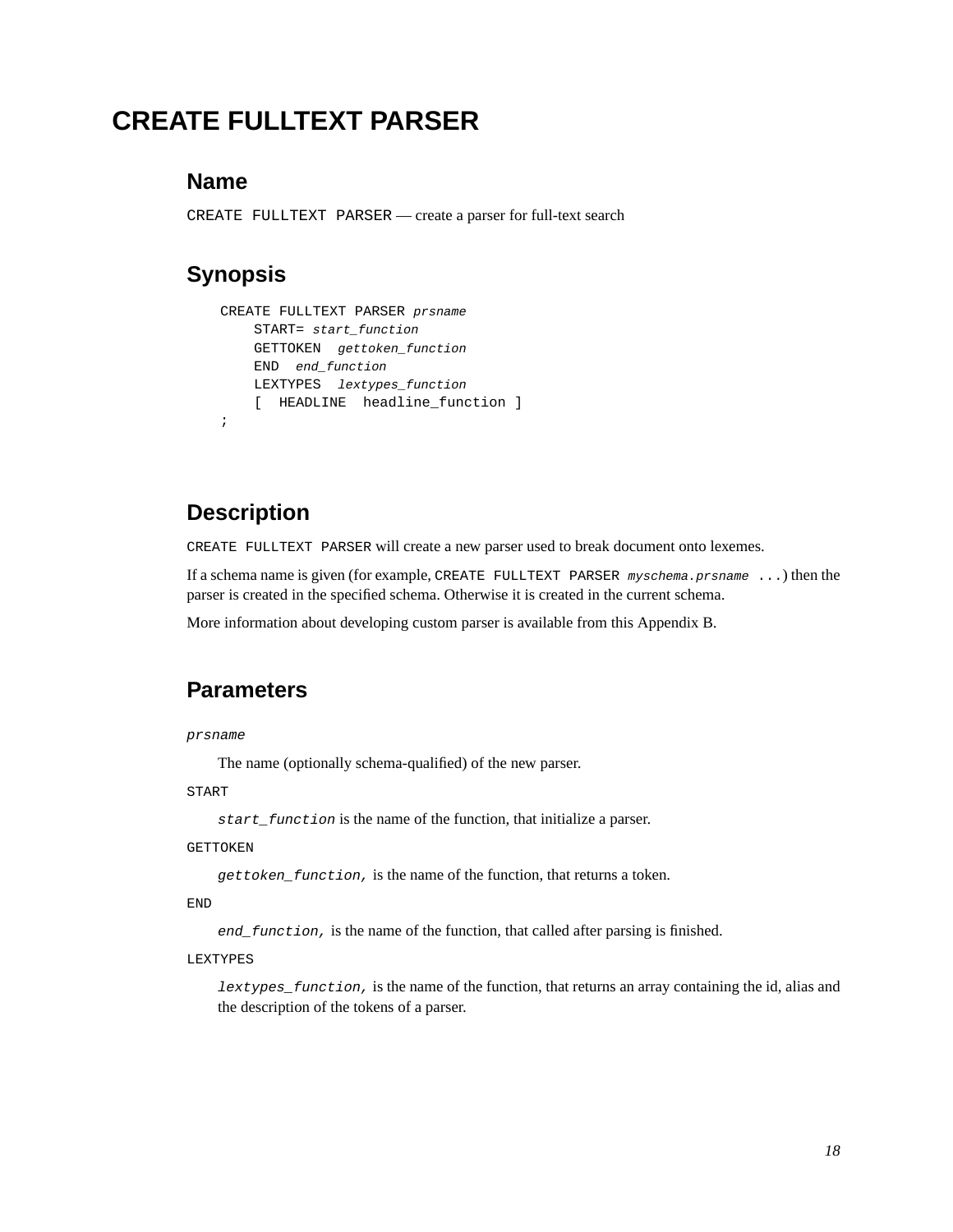HEADLINE

headline\_function, is the name of the function, that returns a representative piece of document.

# **See Also**

*[DROP FULLTEXT PARSER](#page-0-0)*, *[ALTER FULLTEXT PARSER](#page-0-0)*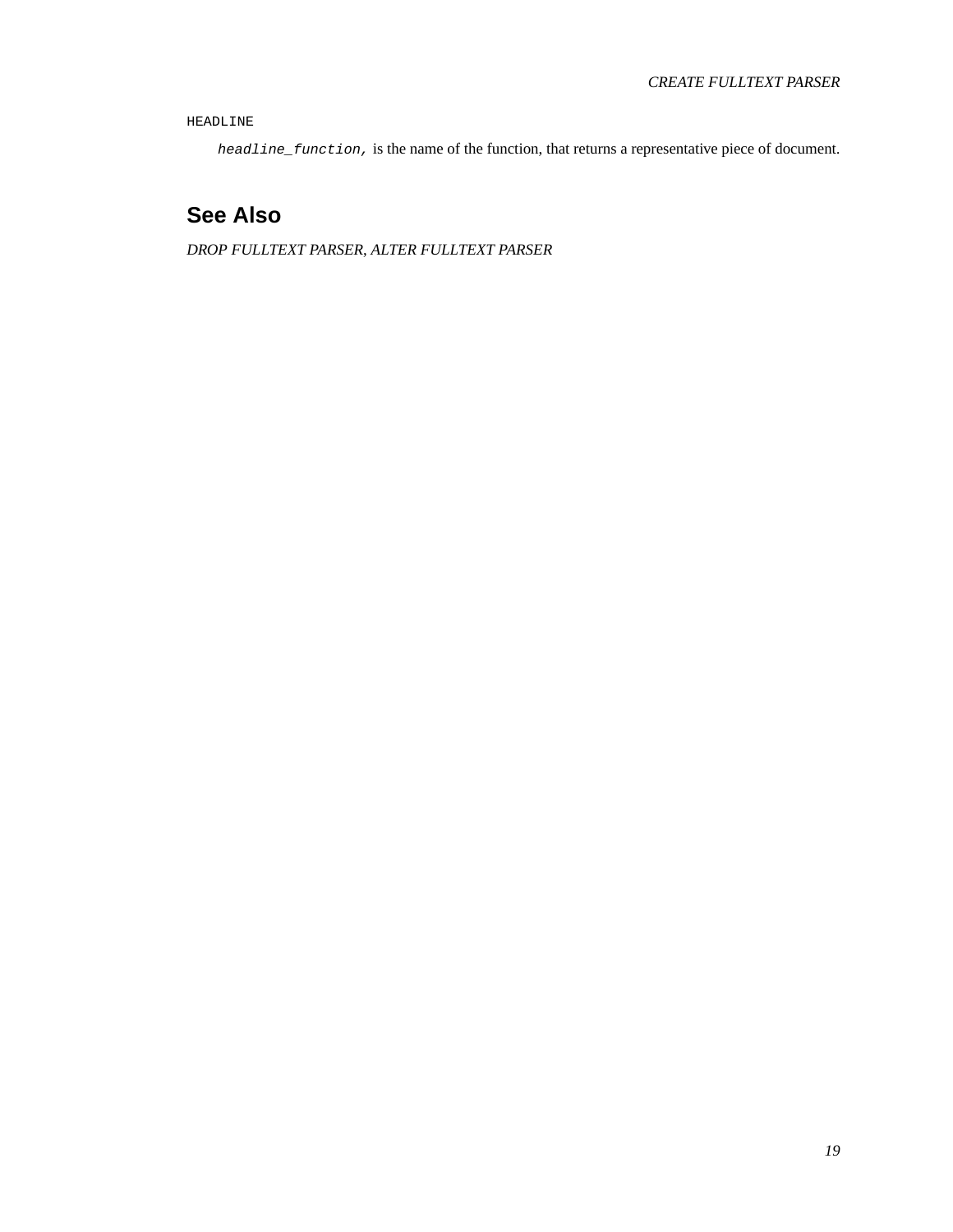# **DROP FULLTEXT PARSER**

#### **Name**

DROP FULLTEXT PARSER — remove a full-text parser

#### **Synopsis**

DROP FULLTEXT PARSER [IF EXISTS] prsname [ CASCADE | RESTRICT ];

#### **Description**

DROP FULLTEXT PARSER removes full-text parser from the database. Only its owner may destroy a parser.

To drop a parser and all FTS objects, which depends on it, CASCADE must be specified.

#### **Parameters**

IF EXISTS

Do not throw an error if the parser does not exist. A notice is issued in this case.

prsname

The name (optionally schema-qualified) of the parser to drop.

CASCADE

Automatically drop FTS objects that depend on the parser.

#### RESTRICT

Refuse to drop the parser if any objects depend on it. This is the default.

#### **See Also**

*[CREATE FULLTEXT PARSER](#page-0-0)*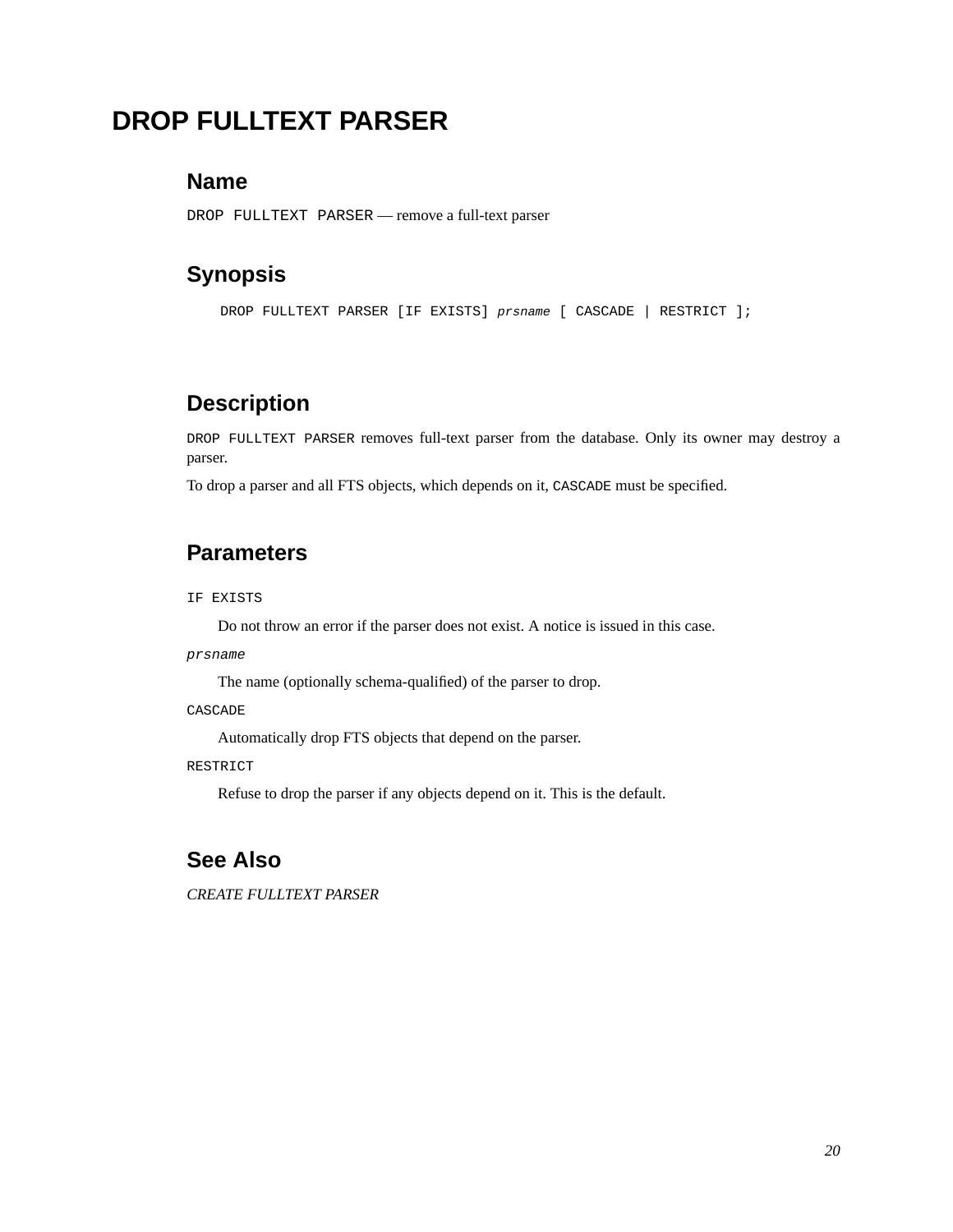# **ALTER FULLTEXT PARSER**

### **Name**

ALTER FULLTEXT PARSER — change a full-text parser

### **Synopsis**

ALTER FULLTEXT PARSER prsname RENAME TO newprsname;

### **Description**

ALTER FULLTEXT PARSER changes an existing full-text parser.

#### **Parameters**

#### prsname

The name (optionally schema-qualified) of the parser to rename.

newprsname

The new name of the parser. Notice, that schema cannot be changed.

## **See Also**

*[CREATE FULLTEXT PARSER](#page-0-0)*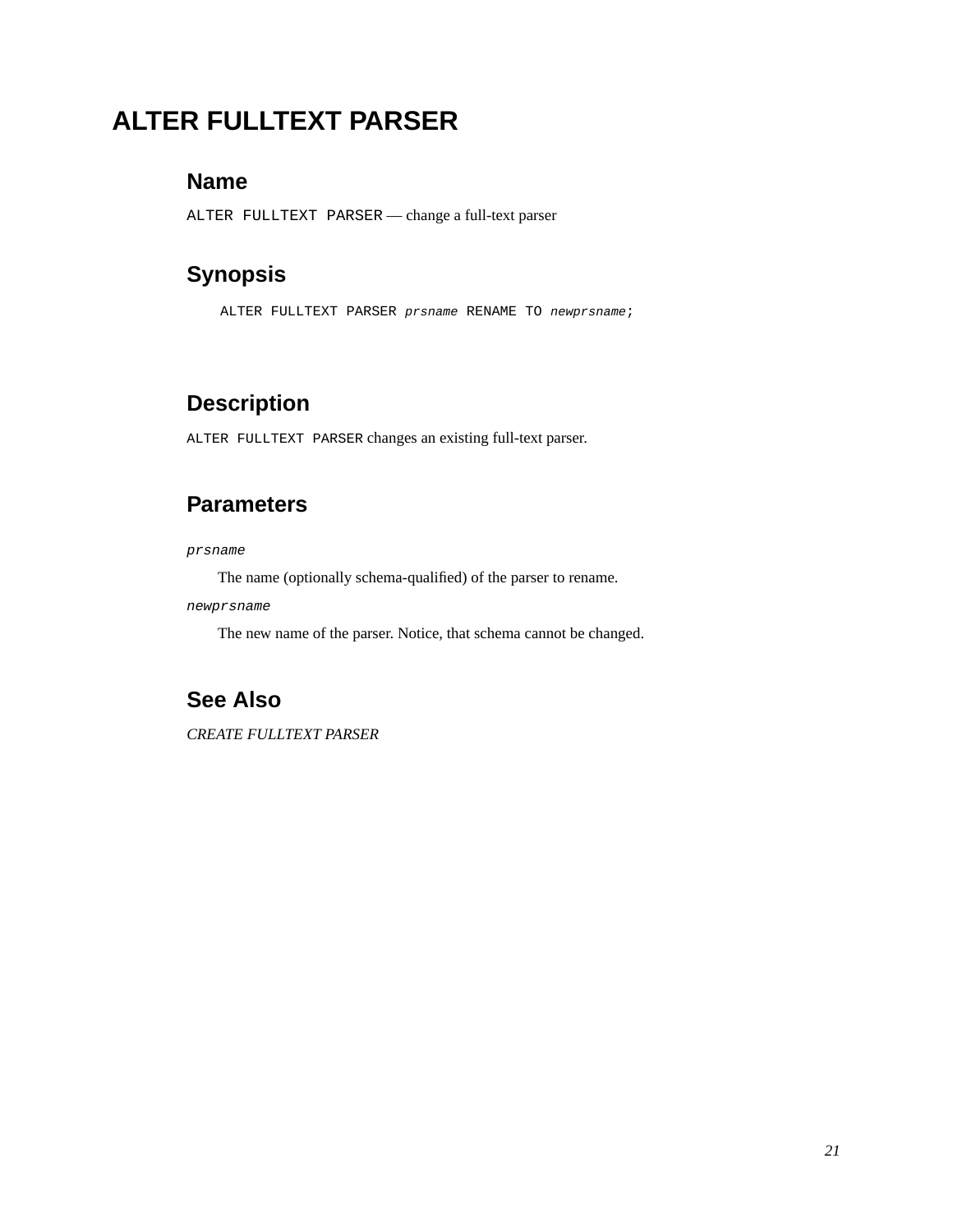# **ALTER FULLTEXT ... OWNER**

#### **Name**

ALTER FULLTEXT ... OWNER — change the owner of a full-text object

#### **Synopsis**

ALTER FULLTEXT { PARSER|DICTIONARY|CONFIGURATION } name OWNER TO newowner;

#### **Description**

ALTER FULLTEXT ... OWNER changes the owner of an existing full-text object.

#### **Parameters**

name

The name (optionally schema-qualified) of the full-text object.

newowner

The new owner of the full-text object.

### **Examples**

In this example we want to create new dictionary in schema test using predefined dictionary from system catalog. Then we change owner of the new dictionary. To demonstrate visibility rule we use the name of the dictionary without schema but setting the proper search\_path. The name of the new dictionary is the same by intent.

```
=# CREATE SCHEMA test;
=# CREATE FULLTEXT DICTIONARY test.synonym LIKE pg_catalog."synonym";
=# SHOW search_path;
 search path
----------------
"$user",public
=# SET search_path TO test,public;
=# ALTER FULLTEXT DICTIONARY synonym OWNER TO megera;
```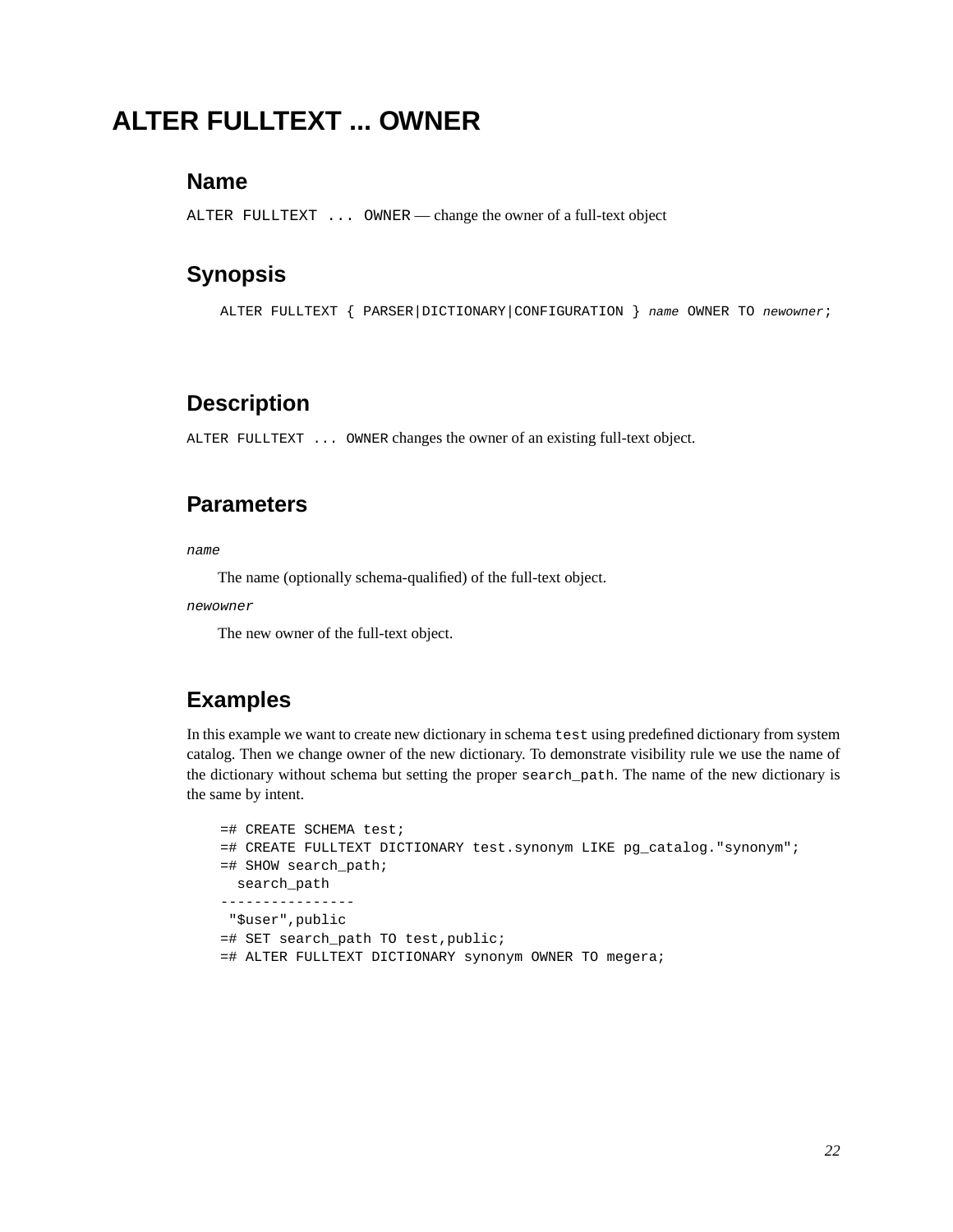# **COMMENT ON FULLTEXT**

#### **Name**

COMMENT ON FULLTEXT — define or change the comment of a full-text object

#### **Synopsis**

COMMENT ON FULLTEXT { CONFIGURATION | DICTIONARY | PARSER } objname IS text;

#### **Description**

COMMENT ON FULLTEXT stores a comment about a full-text object (configuration, dictionary, parser).

To modify a comment, issue a new COMMENT ON FULLTEXT command for the same full-text object. Only one comment string is stored for each object. To remove a comment, write NULL in place of the text string. Comments are automatically dropped when the object is dropped.

#### **Parameters**

#### objname

The name (optionally schema-qualified) of the full-text object.

text

The new comment, written as a string literal; or NULL to drop the comment.

### **Examples**

=# COMMENT ON FULLTEXT DICTIONARY intdict IS 'Dictionary for integers'; =# \dFd+ intdict List of fulltext dictionaries Schema | Name | Init method | Lexize method | Init options | --------+---------+---------------+-----------------+---------------------------+------------------------ public | intdict | dinit\_intdict | dlexize\_intdict | MAXLEN=6,REJECTLONG=false | Dicti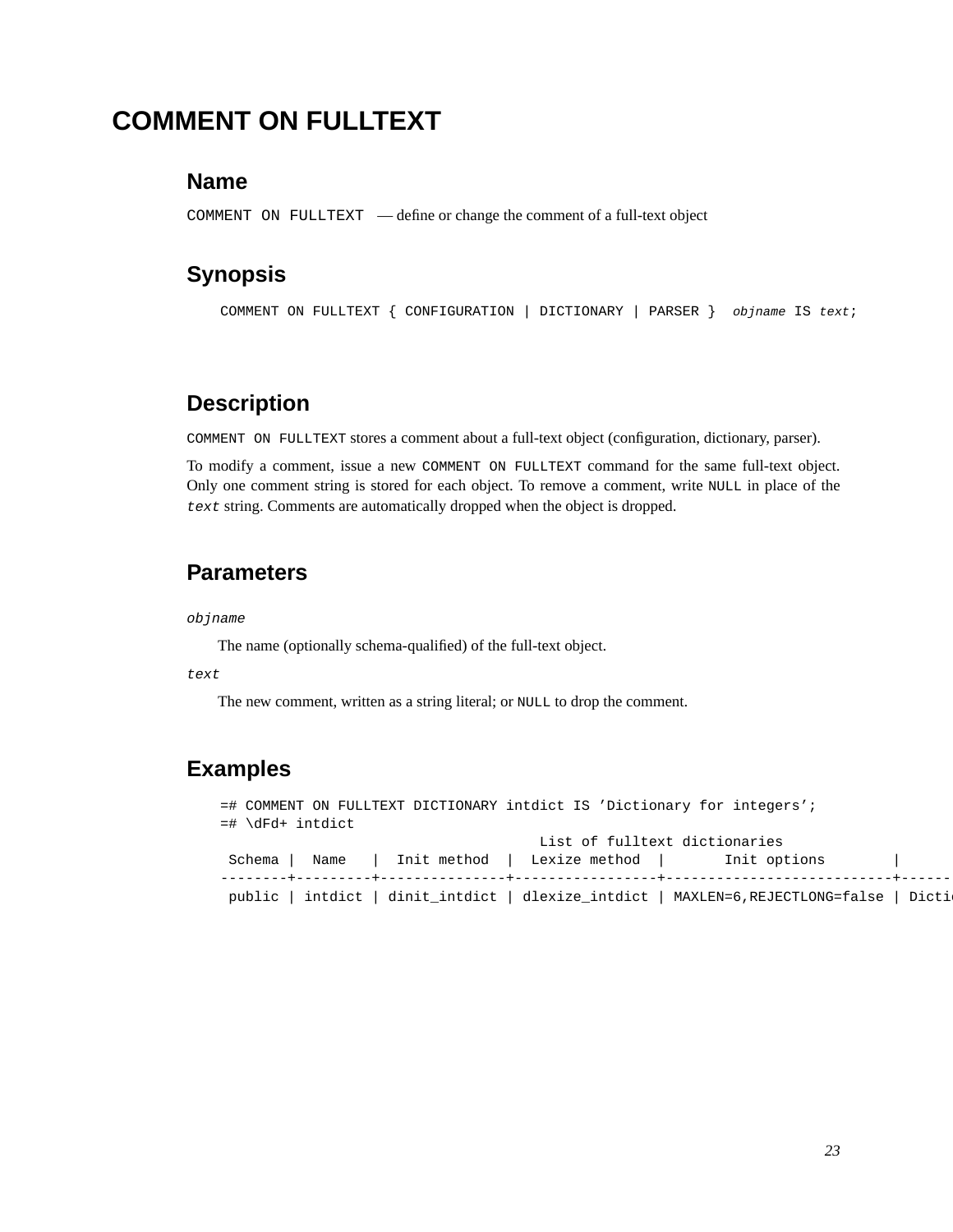**II. Appendixes**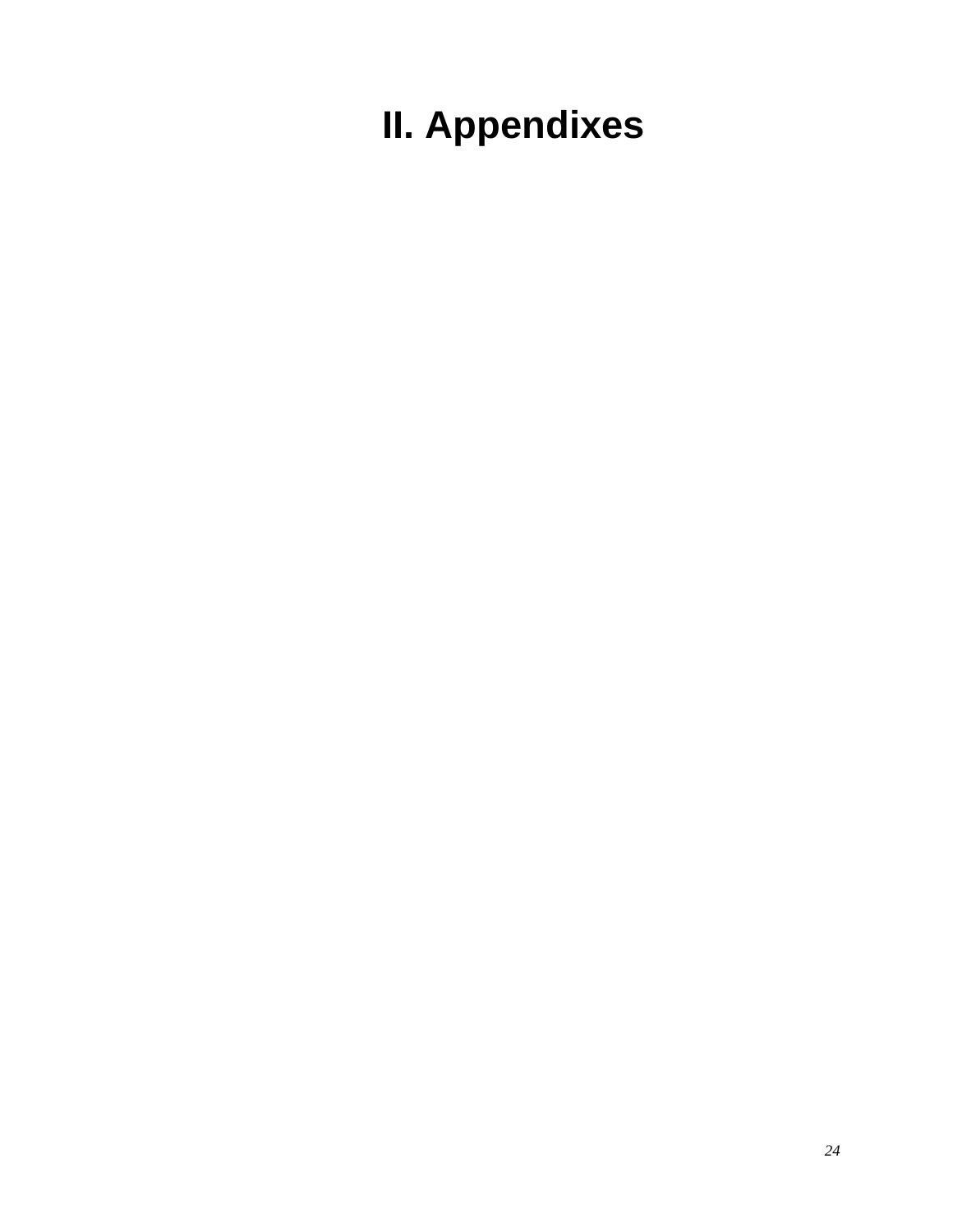# **Appendix A. FTS Complete Tutorial**

This tutorial is about how to setup typical FTS application using PostgreSQL.

We create our configuration  $pq$ , which will be default for locale ru RU.UTF-8. To be safe, we do this in transaction.

begin; CREATE FULLTEXT CONFIGURATION public.pg LOCALE 'ru\_RU.UTF-8' LIKE english WITH MAP AS

We'll use postgresql specific dictionary using synonym template dictionary and store it under PG\_ROOT/share/dicts\_data directory. The dictionary looks like:

postgres pg pgsql pg postgresql pg CREATE FULLTEXT DICTIONARY pg\_dict OPTION 'pg\_dict.txt' LIKE synonym;

Register ispell dictionary en\_ispell using ispell\_template template.

```
CREATE FULLTEXT DICTIONARY en_ispell
OPTION 'DictFile="english-utf8.dict",
        AffFile="english-utf8.aff",
        StopFile="english-utf8.stop"'
LIKE ispell_template;
```
Use the same stop-word list for snowball stemmeren\_stem, which is available on default.

ALTER FULLTEXT DICTIONARY en\_stem SET OPTION 'english-utf8.stop';

Modify mappings for Latin words for configuration 'pg'

ALTER FULLTEXT MAPPING ON pg FOR lword,lhword,lpart\_hword WITH pg\_dict,en\_ispell,en\_stem;

We won't index/search some tokens

DROP FULLTEXT MAPPING ON pg FOR email, url, sfloat, uri, float;

Now, we could test our configuration.

select \* from ts\_debug('public.pg', ' PostgreSQL, the highly scalable, SQL compliant, open source object-relational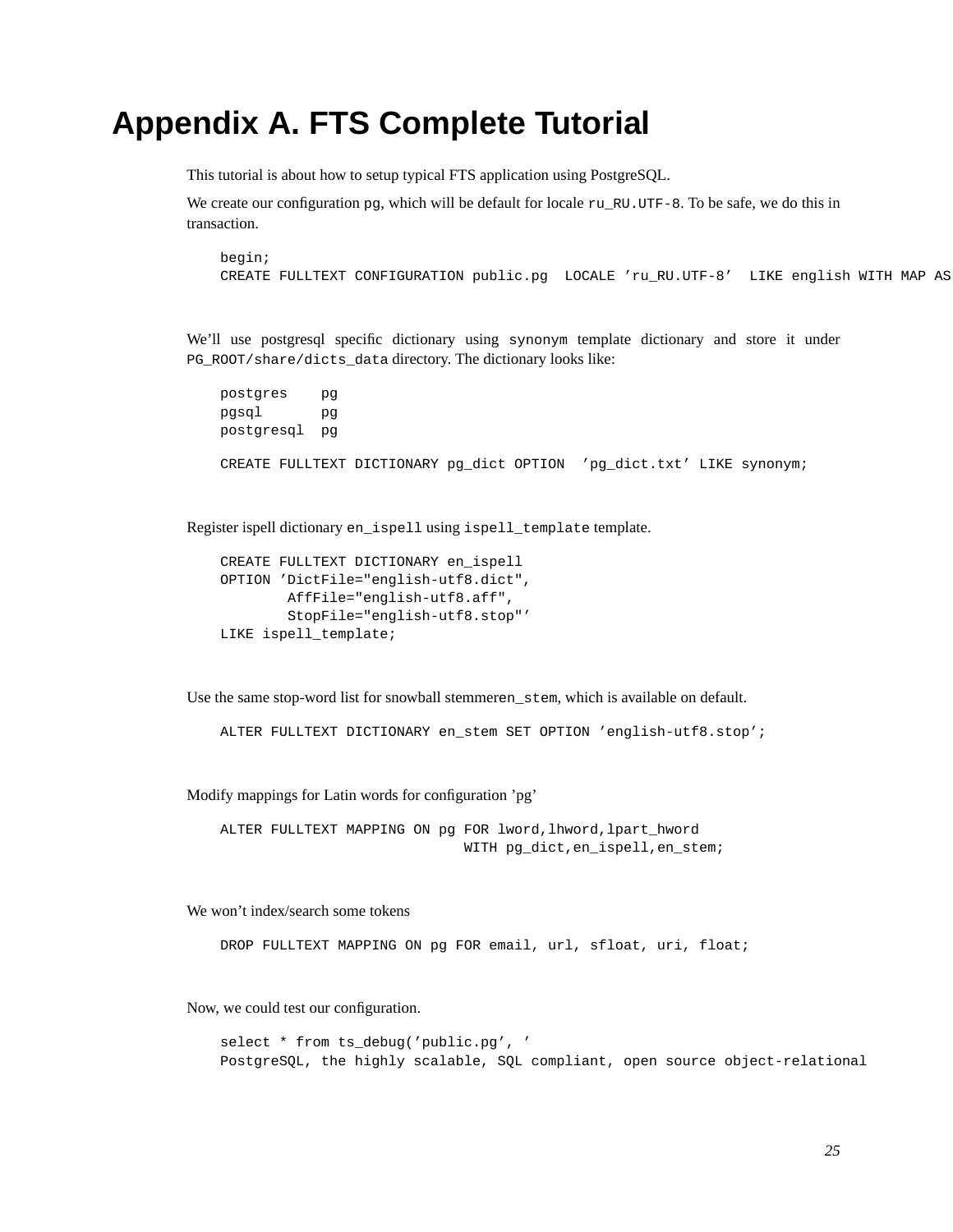```
database management system, is now undergoing beta testing of the next
version of our software: PostgreSQL 8.2.
');
end;
```
We have a table pgweb, which contains 11239 documents from PostgreSQL web site. Only relevant columns are shown.

| $=$ # \d pqweb       |                              |           |  |  |  |  |  |  |  |
|----------------------|------------------------------|-----------|--|--|--|--|--|--|--|
| Table "public.pqweb" |                              |           |  |  |  |  |  |  |  |
| Column               | Type                         | Modifiers |  |  |  |  |  |  |  |
|                      |                              |           |  |  |  |  |  |  |  |
| tid                  | integer                      | not null  |  |  |  |  |  |  |  |
| path                 | character varying   not null |           |  |  |  |  |  |  |  |
| body                 | character varying            |           |  |  |  |  |  |  |  |
| title                | character varying            |           |  |  |  |  |  |  |  |
| dlm                  | integer                      |           |  |  |  |  |  |  |  |

First we should take care about default FTS configuration - we want our public.pg to be default. To do so, we need to redefine search\_path, since we already have predefined default full-text configuration (for ru\_RU.UTF-8 locale) in pg\_catalog.

```
= # \{dFpg_catalog | russian_utf8 | ru_RU.UTF-8 | Y
public | pg | ru_RU.UTF-8 | Y
=# show tsearch_conf_name;
   tsearch_conf_name
-------------------------
pg_catalog.russian_utf8
=# SET search_path=public, pg_catalog;
=# show tsearch_conf_name;
tsearch_conf_name
-------------------
public.pg
```
The very simple full-text search without ranking is already available here. Select top 10 fresh documents (dlm is last-modified date in seconds since 1970), which contains query create table.

```
=# select title from pgweb where textcat(title,body) @@
         plainto_tsquery('create table') order by dlm desc limit 10;
```
We can create index to speedup search.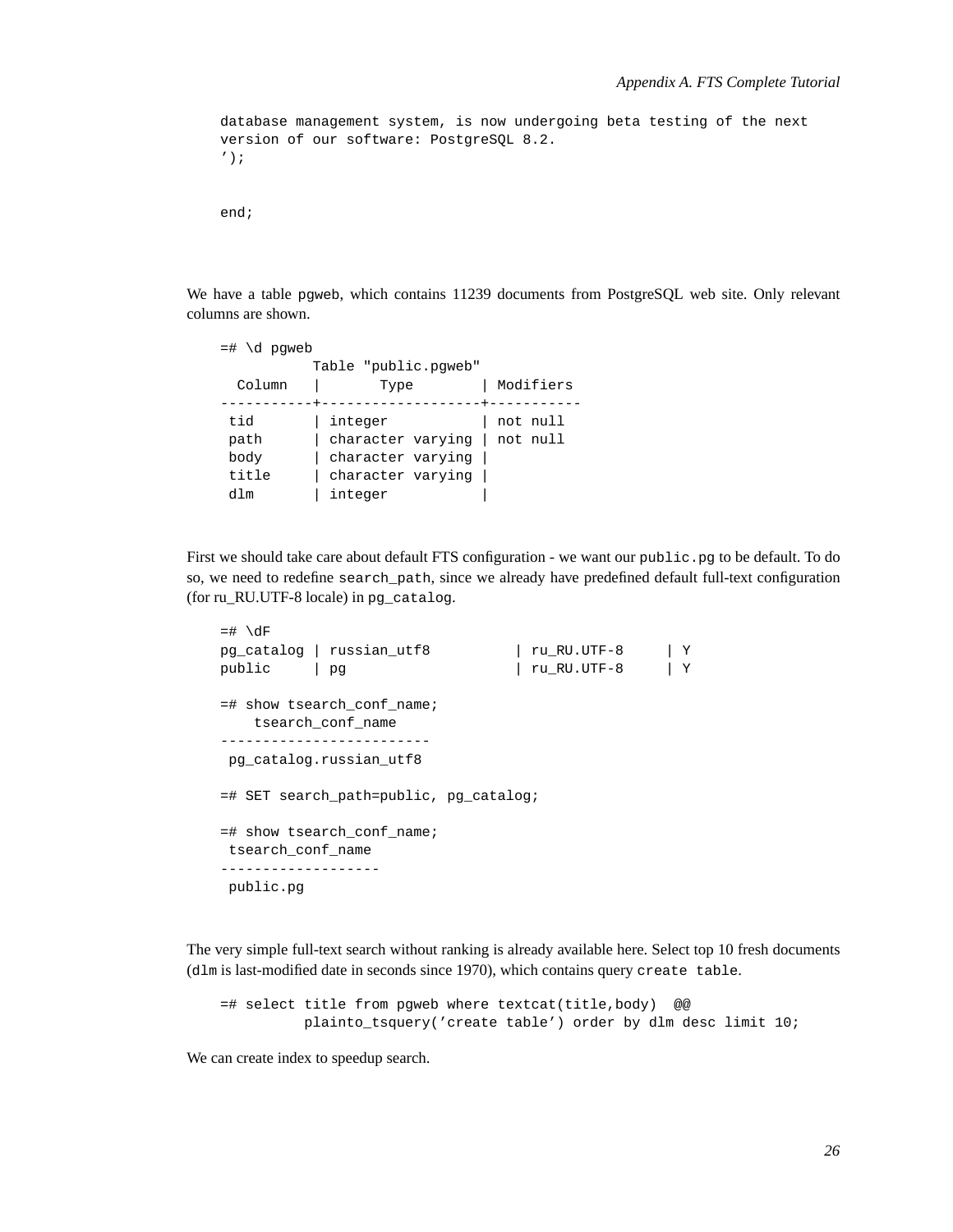=# create index pgweb\_idx on pgweb using gin(textcat(title,body));

For clarity, we omitted here coalesce function to prevent unwanted effect of NULL concatenation.

To implement FTS with ranking support we need tsvector column to store preprocessed document, which is a concatenation of title and body. We assign different labels to them to preserve information about origin of every word.

```
=# alter table pgweb add column fts_index tsvector;
=# update pgweb set fts_index =
   setweight( to_tsvector( coalesce (title,")), 'A' ) || ' ' ||
   setweight( to_tsvector(coalesce (body,")),'D');
```
Then we create GIN index to speedup search.

=# create index fts\_idx on pgweb using gin(fts\_index);

After vacuuming, we are ready to perform full-text search.

```
=# select rank_cd(fts_index, q)as rank, title from pgweb,
  plainto_tsquery('create table') q
  where q @@ fts_index order by rank desc limit 10;
```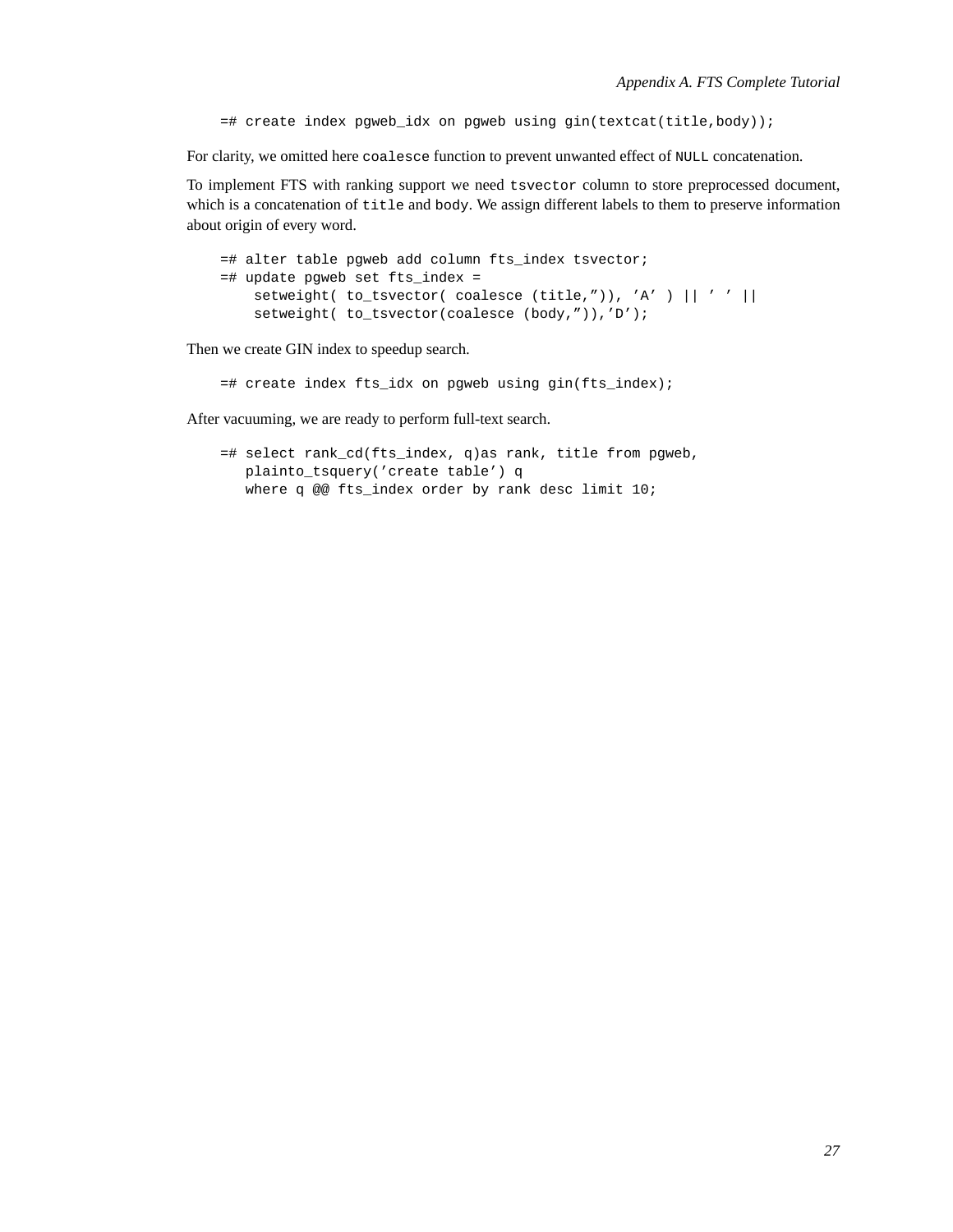# <span id="page-66-0"></span>**Appendix B. FTS Parser Example**

SQL command CREATE FULLTEXT PARSER creates a parser for full-text search. In our example we will implement a simple parser, which recognize space delimited words and has only two types (3, word, Word; 12, blank, Space symbols). Identifiers were chosen to keep compatibility with default headline(), since we won't implement our version.

To implement parser one need to realize minimum four functions ([CREATE FULLTEXT PARSER\)](#page-56-0).

```
START = start_function
```
Initialize the parser. Arguments are a pointer to the parsed text and its length.

Returns a pointer to the internal structure of a parser. Note, it should be malloced or palloced in TopMemoryContext. We name it ParserState.

GETTOKEN = gettoken\_function

Returns the next token. Arguments are (ParserState \*),(char \*\*), (int \*).

This procedure will be called so long as the procedure return token type  $= 0$ .

 $END = end\_function,$ 

Void function, will be called after parsing is finished. We have to free our allocated resources in this procedure (ParserState). Argument is (ParserState \*).

LEXTYPES = lextypes\_function

Returns an array containing the id, alias and the description of the tokens of our parser. See LexDescr in src/include/utils/ts\_public.h

Source code of our test parser, organized as a contrib module, available in the next section.

Testing:

```
=# SELECT * FROM parse('testparser','That"s my first own parser');
tokid | token
-------+--------
    3 | That's
   12 |
    3 | my
   12 |
    3 | first
    12 |
    3 | own
   12 |
    3 | parser
=# SELECT to_tsvector('testcfg','That"s my first own parser');
                  to_tsvector
-------------------------------------------------
'my':2 'own':4 'first':3 'parser':5 'that"s':1
=# SELECT headline('testcfg','Supernovae stars are the brightest phenomena in galaxies'
```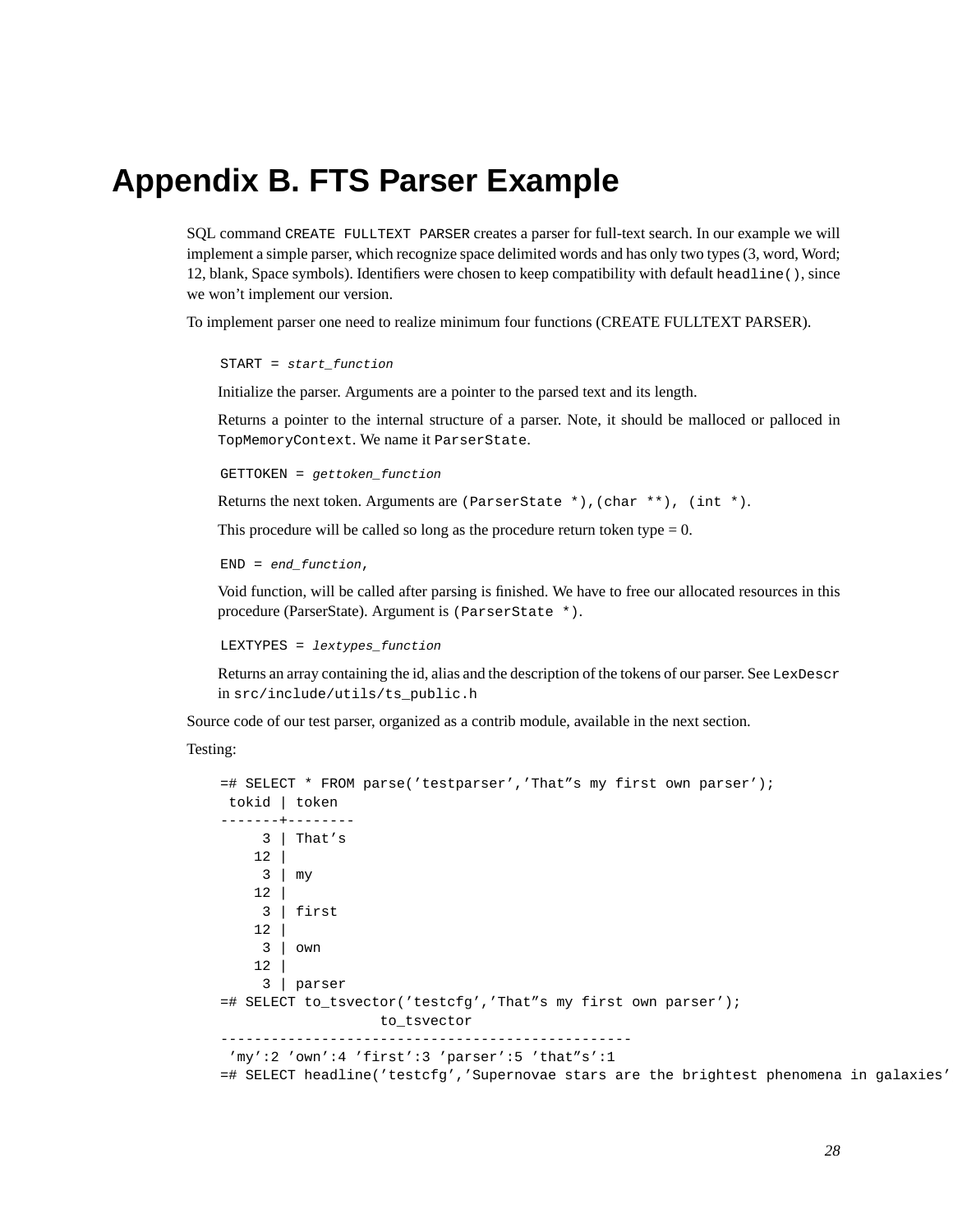headline

----------------------------------------------------------------- Supernovae <b>stars</b> are the brightest phenomena in galaxies

# **B.1. Parser sources**

Parser sources was adapted to 8.3 release from original tutorial by Valli parser  $\rm{HOWTO^{1}}$ .

To compile an example just do

```
make
    make install
   psql regression < test_parser.sql
This is a test_parser.c
    #ifdef PG_MODULE_MAGIC
    PG_MODULE_MAGIC;
    #endif
    /*
    * types
    */
    /* self-defined type */
    typedef struct {
     char * buffer; /* text to parse */
     int len; /* length of the text in buffer */
     int pos; /* position of the parser */
    } ParserState;
    /* copy-paste from wparser.h of tsearch2 */
    typedef struct {
     int lexid;
     char *alias;
     char *descr;
    } LexDescr;
    /*
    * prototypes
    */
    PG_FUNCTION_INFO_V1(testprs_start);
    Datum testprs_start(PG_FUNCTION_ARGS);
    PG_FUNCTION_INFO_V1(testprs_getlexeme);
    Datum testprs_getlexeme(PG_FUNCTION_ARGS);
```
<sup>1.</sup> http://www.sai.msu.su/~megera/postgres/gist/tsearch/V2/docs/HOWTO-parser-tsearch2.html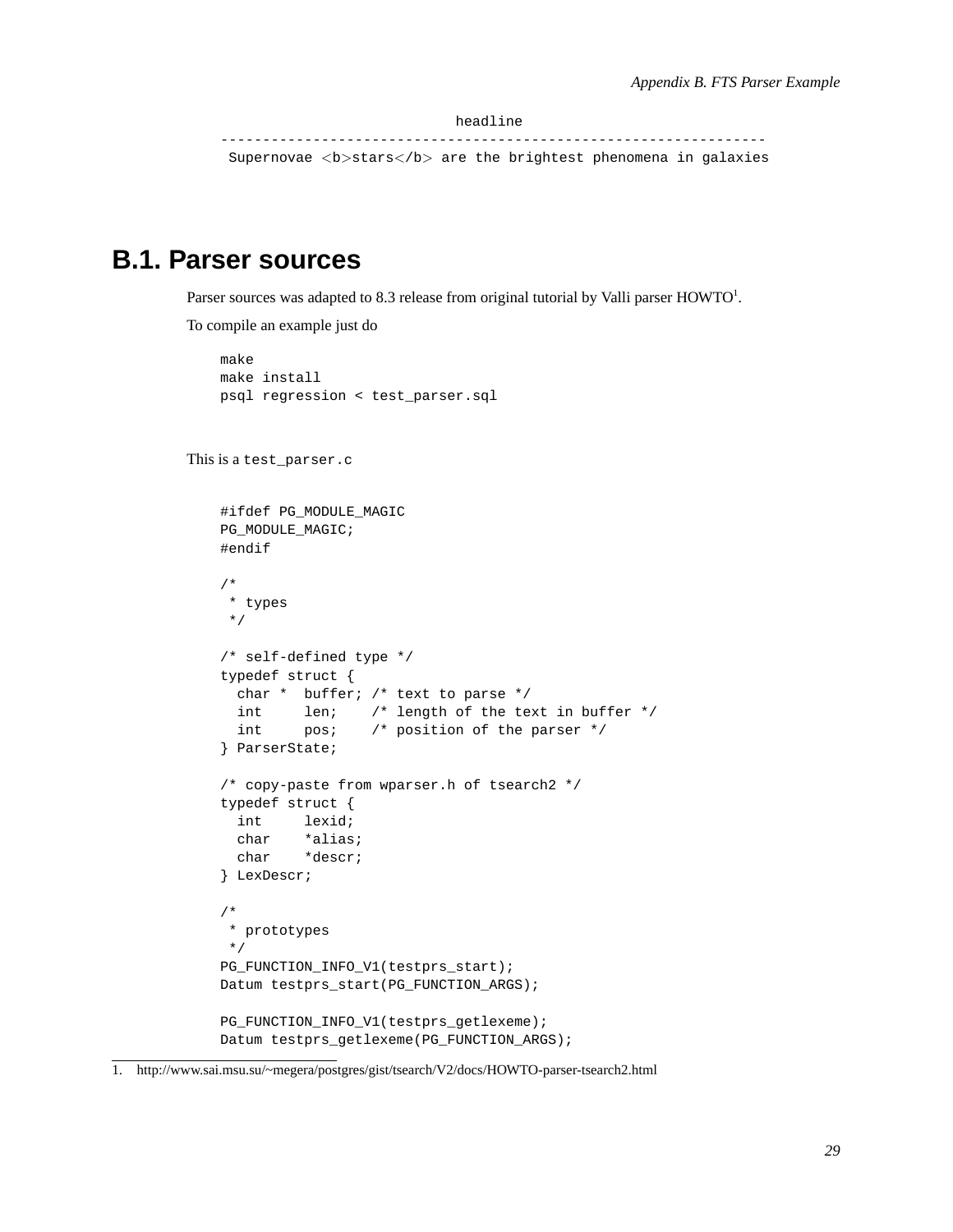```
PG_FUNCTION_INFO_V1(testprs_end);
Datum testprs_end(PG_FUNCTION_ARGS);
PG_FUNCTION_INFO_V1(testprs_lextype);
Datum testprs_lextype(PG_FUNCTION_ARGS);
/*
 * functions
 */
Datum testprs_start(PG_FUNCTION_ARGS)
{
 ParserState *pst = (ParserState *) palloc(sizeof(ParserState));
 pst->buffer = (char *) PG_GETARG_POINTER(0);
 pst->len = PG_GETARG_INT32(1);
 pst\text{-}pos = 0;PG_RETURN_POINTER(pst);
}
Datum testprs_getlexeme(PG_FUNCTION_ARGS)
{
 ParserState *pst = (ParserState * ) PG GETARG_POINTER(0);char ***t = (char **) PG GETARG POINTER(1);int *tlen = (int *) PG_GETARG_POINTER(2);
  int type;
  *tlen = pst->pos;
  *t = pst->buffer + pst->pos;
 if ((pst->buffer)[pst->pos] == ' ')/* blank type */
   type = 12i/* go to the next non-white-space character */
   while (((pst->buffer)[pst->pos] == ' '') && (pst->pos &pst->len))(pst->pos)++;}
  } else {
   /* word type */
   type = 3;
   /* go to the next white-space character */while (((pst->buffer)[pst->pos] != ' '') && (pst->pos < pt->len)) {
     (pst->pos)++;}
  }
  *tlen = pst->pos - *tlen;
  /* we are finished if (*then == 0) */
 if (*then == 0) type=0;PG_RETURN_INT32(type);
}
```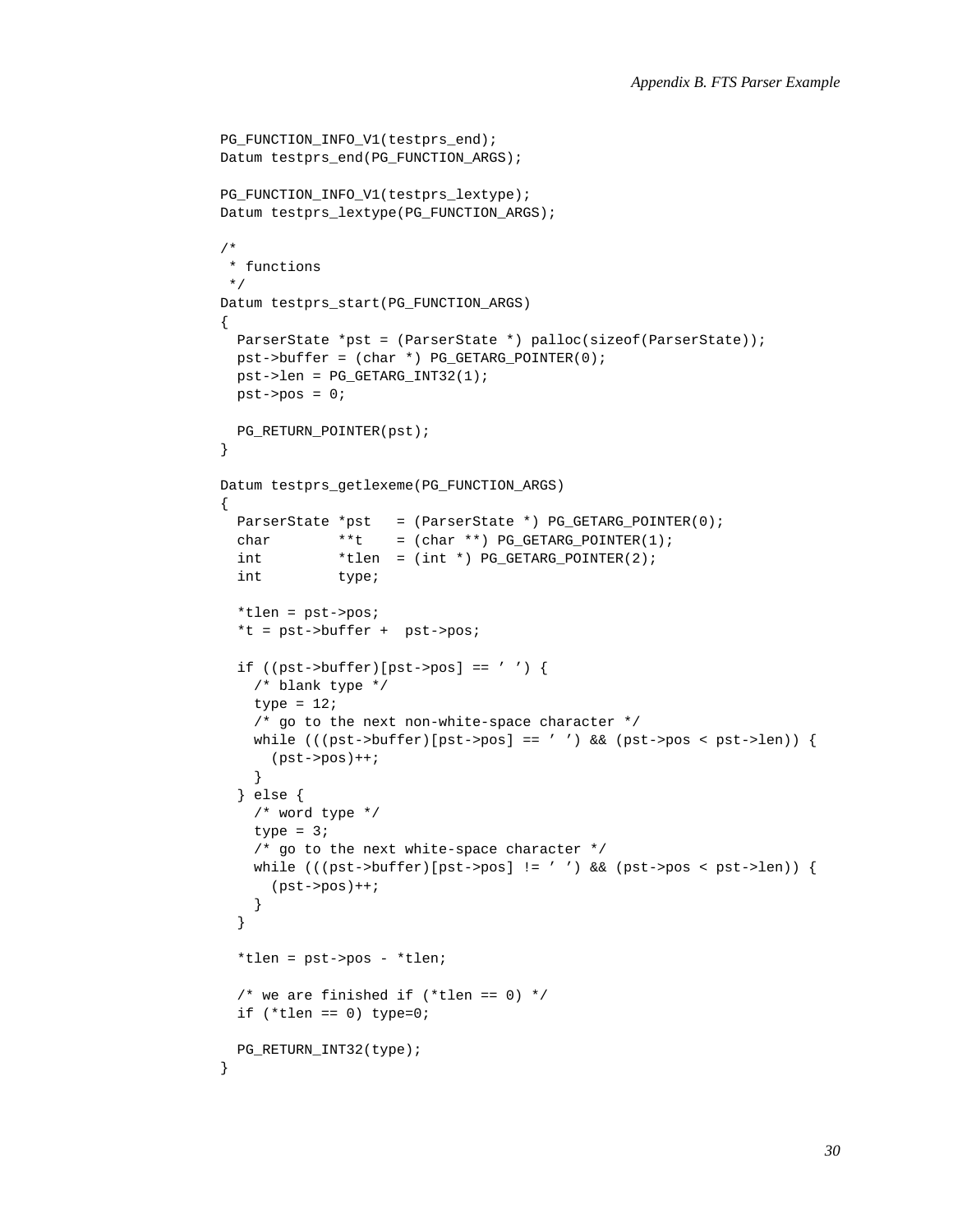```
Datum testprs_end(PG_FUNCTION_ARGS)
    {
     ParserState *pst = (ParserState *) PG_GETARG_POINTER(0);
     pfree(pst);
     PG_RETURN_VOID();
    }
    Datum testprs_lextype(PG_FUNCTION_ARGS)
    {
      /*
        Remarks:
        - we have to return the blanks for headline reason
        - we use the same lexids like Teodor in the default
          word parser; in this way we can reuse the headline
          function of the default word parser.
      */
     LexDescr *descr = (LexDescr *) palloc(sizeof(LexDescr) * (2+1));
      /* there are only two types in this parser */
     descr[0].lexid = 3;descr[0].alias = pstrdup("word");
     descr[0].descr = pstrdup("Word");
     descr[1].lexid = 12;descr[1].alias = pstrdup("blank");descr[1].descr = pstrdup("Space symbols");
     descr[2].lexid = 0;
     PG_RETURN_POINTER(descr);
    }
This is a Makefile
   override CPPFLAGS := -I. $(CPPFLAGS)
   MODULE_big = test_parser
   OBJS = test_parser.o
   DATA_built = test_parser.sql
   DATA =
   DOCS = README.test_parser
   REGRESS = test_parser
   ifdef USE_PGXS
   PGXS := $(shell pg_config --pgxs)
   include $(PGXS)
   else
    subdir = contrib/test_parser
    top\_builddir = ../..include $(top_builddir)/src/Makefile.global
    include $(top_srcdir)/contrib/contrib-global.mk
    endif
```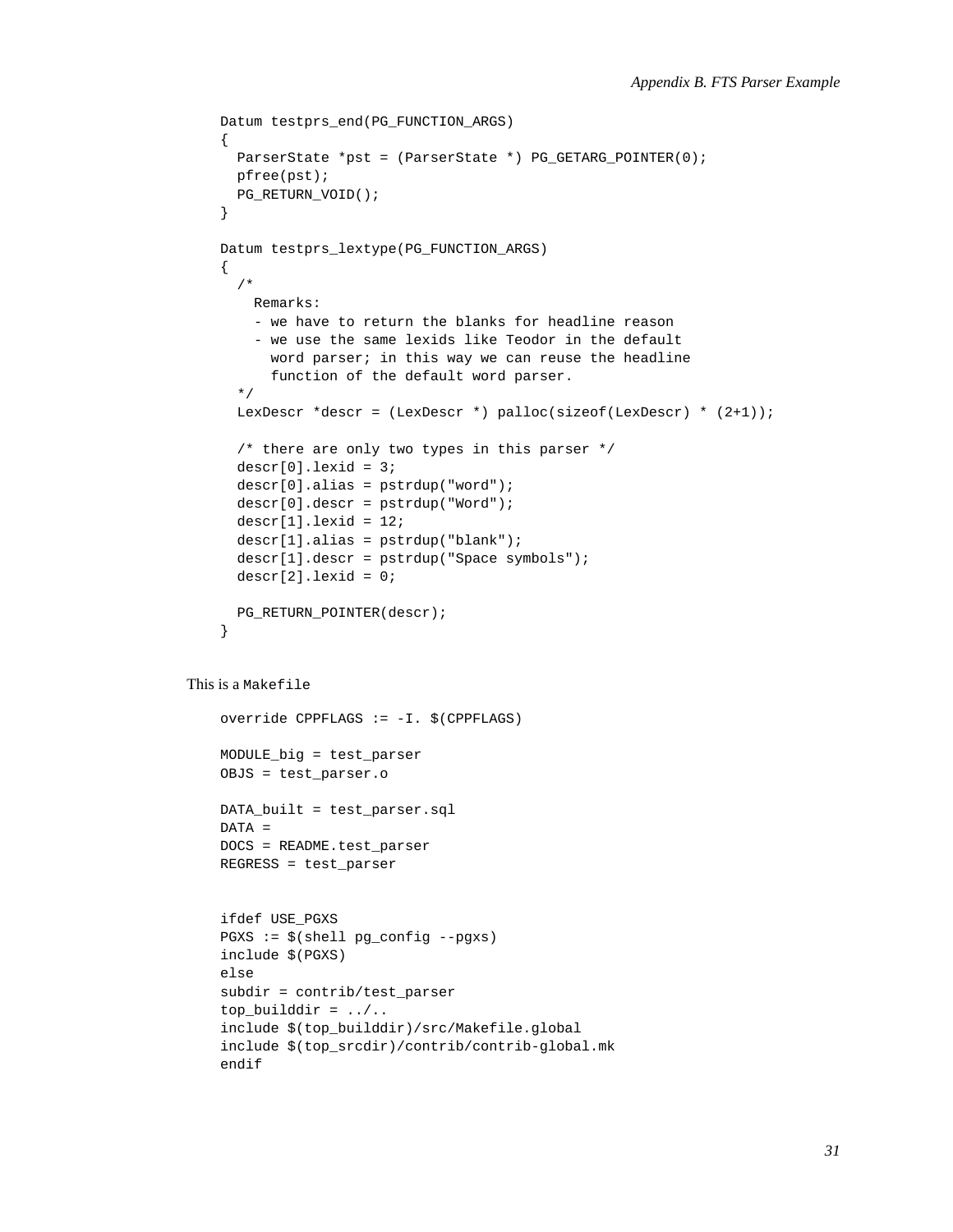```
This is a test_parser.sql.in
    SET search_path = public;
   BEGIN;
   CREATE FUNCTION testprs_start(internal,int4)
   RETURNS internal
   AS 'MODULE_PATHNAME'
   LANGUAGE 'C' with (isstrict);
   CREATE FUNCTION testprs_getlexeme(internal,internal,internal)
   RETURNS internal
   AS 'MODULE_PATHNAME'
   LANGUAGE 'C' with (isstrict);
   CREATE FUNCTION testprs_end(internal)
   RETURNS void
   AS 'MODULE_PATHNAME'
   LANGUAGE 'C' with (isstrict);
   CREATE FUNCTION testprs_lextype(internal)
   RETURNS internal
   AS 'MODULE_PATHNAME'
   LANGUAGE 'C' with (isstrict);
   CREATE FULLTEXT PARSER testparser
           START 'testprs_start'
           GETTOKEN 'testprs_getlexeme'
           END 'testprs end'
           LEXTYPES 'testprs_lextype'
    ;
   CREATE FULLTEXT CONFIGURATION testcfg PARSER 'testparser' LOCALE NULL;
   CREATE FULLTEXT MAPPING ON testcfg FOR word WITH simple;
```
END;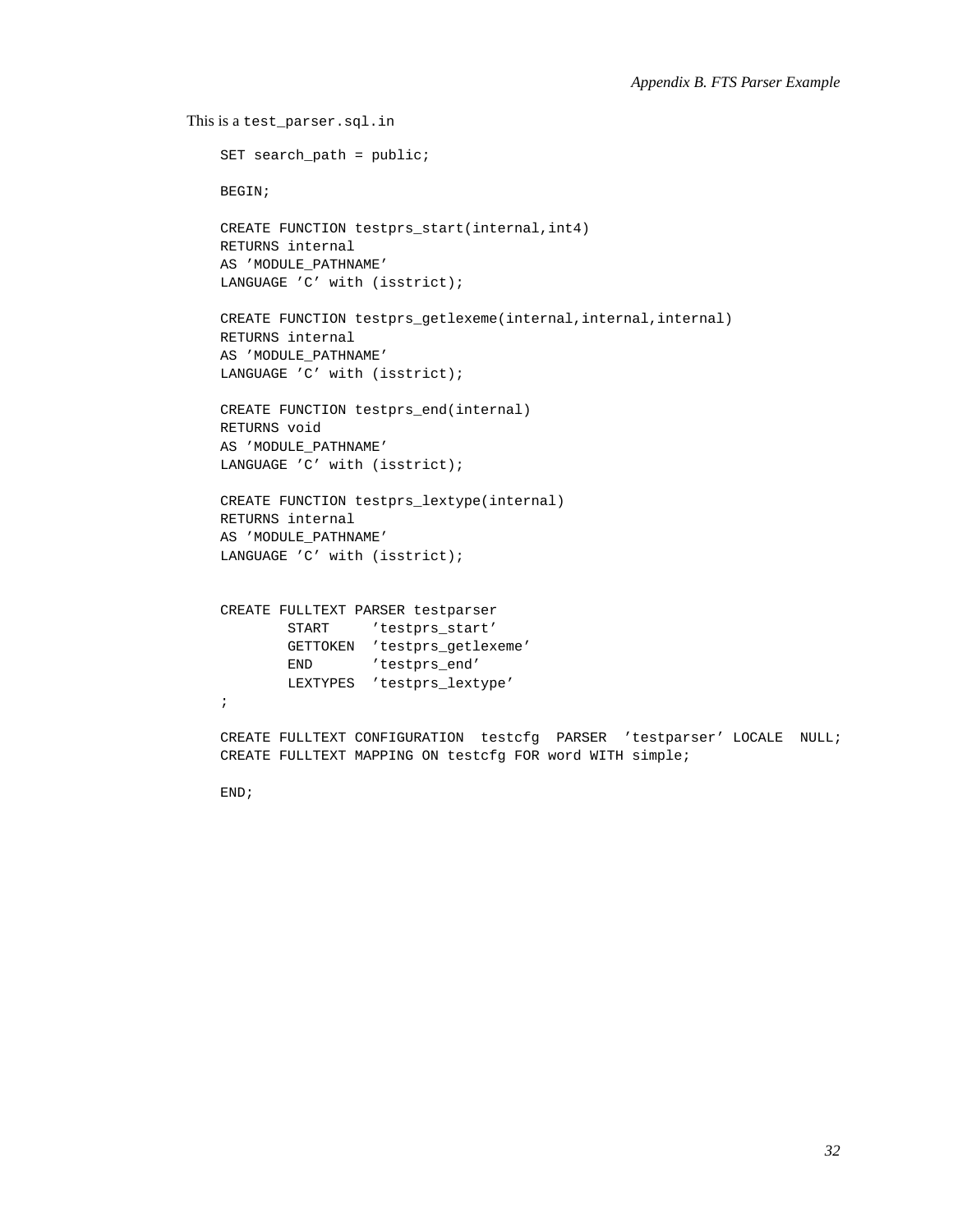# **Appendix C. FTS Dictionary Example**

Motivation for this dictionary is to control indexing of integers (signed and unsigned), and, consequently, to minimize the number of unique words, which, in turn, greatly affects to performance of searching.

Dictionary accepts two init options:

- MAXLEN parameter specifies maximum length of the number considered as a 'good' integer. Default value is 6.
- REJECTLONG parameter specifies if 'long' integer should be indexed or treated as a stop-word. If REJECTLONG=FALSE (default), than dictionary returns prefixed part of integer number with length MAXLEN. If REJECTLONG=TRUE, than dictionary consider integer as a stop word.

Similar idea can be applied to the indexing of decimal numbers, for example, DecDict dictionary. Dictionary accepts two init options: MAXLENFRAC parameter specifies maximum length of the fraction part considered as a 'good' decimal, default value is 3. REJECTLONG parameter specifies if decimal number with 'long' fraction part should be indexed or treated as a stop word. If REJECTLONG=FALSE (default), than dictionary returns decimal number with length of fraction part MAXLEN. If REJECTLONG=TRUE, than dictionary consider number as a stop word. Notice, that REJECTLONG=FALSE allow indexing 'shortened' numbers and search results will contain documents with original 'garbage' numbers.

Examples:

```
=# select lexize('intdict', 11234567890);
 lexize
----------
 {112345}
```
Now, we want to ignore long integers.

```
=# ALTER FULLTEXT DICTIONARY intdict SET OPTION 'MAXLEN=6, REJECTLONG=TRUE';
=# select lexize('intdict', 11234567890);
lexize
--------
 {}
```
Create contrib/dict intdict directory with files dict tmpl.c,Makefile,dict intdict.sql.in, then

```
make && make install
psql DBNAME < dict_intdict.sql
```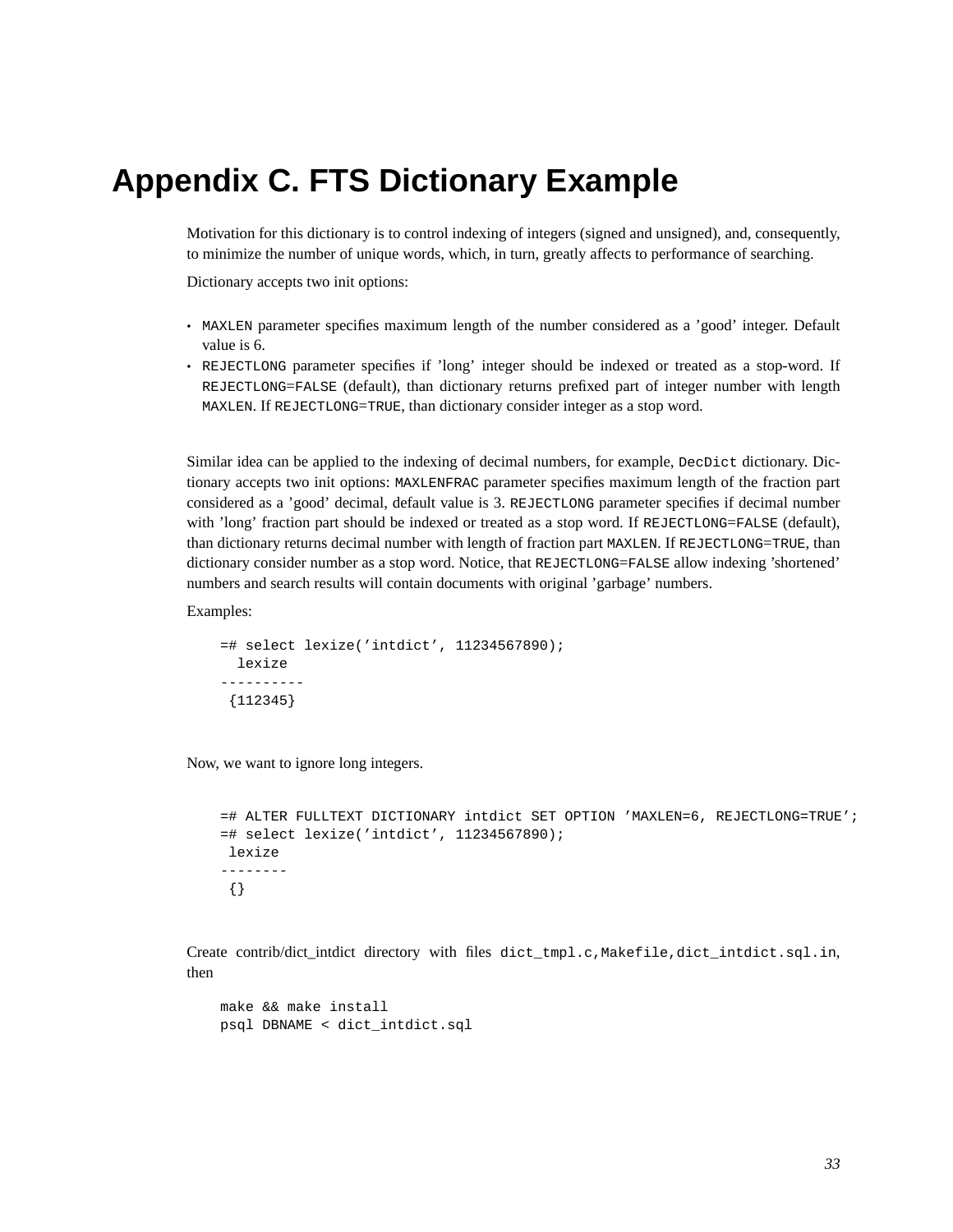```
This is a dict_tmpl.c file.
```

```
#include "postgres.h"
#include "utils/builtins.h"
#include "fmgr.h"
#ifdef PG_MODULE_MAGIC
PG_MODULE_MAGIC;
#endif
#include "utils/ts_locale.h"
#include "utils/ts_public.h"
#include "utils/ts_utils.h"
typedef struct {
        int maxlen;
       bool rejectlong;
} DictInt;
PG_FUNCTION_INFO_V1(dinit_intdict);
Datum dinit intdict(PG_FUNCTION_ARGS);
Datum
dinit_intdict(PG_FUNCTION_ARGS) {
       DictInt *d = (DictInt*)malloc( sizeof(DictInt) );
       Map *cfg, *pcfg;
       text *in;
        if ( !d )
                elog(ERROR, "No memory");
        memset(d,0,sizeof(DictInt));
        /* Your INIT code */
/* defaults */d->maxlen = 6;
       d->rejectlong = false;
if ( PG\_ARGISNULL(0) || PG\_GETARG\_POINTER(0) == NULL ) { /* no options */
        PG_RETURN_POINTER(d);
}
       in = PG\_GETARG_TEXT_P(0);parse_keyvalpairs(in,&cfg);
       PG_FREE_IF_COPY(in, 0);
       pcfg=cfg;
        while (pcfg->key) {
                if ( strcasecmp("MAXLEN", pcf pcfg->key) == 0 ) {
                        d->maxlen=atoi(pcfg->value);
                } else if ( strcasecmp("REJECTLONG", pcfg->key) == 0 ) {
                        if ( strcasecmp("true", pcfg->value) == 0 ) {
                                d->rejectlong=true;
                        \} else if ( strcasecmp("false", pcfg->value) == 0 ) {
```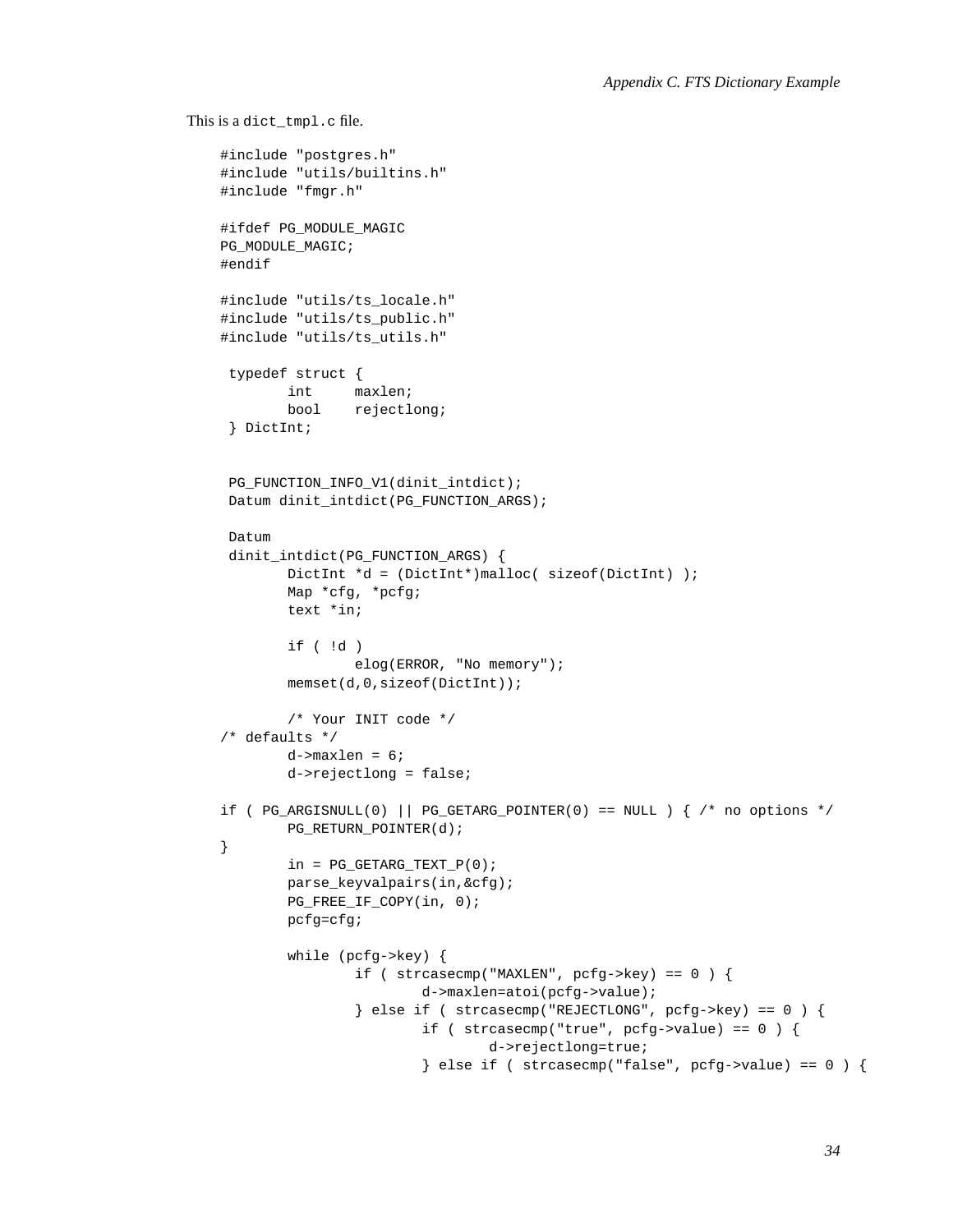```
d->rejectlong=false;
                        } else {
                               elog(ERROR,"Unknown value: %s => %s", pcfg->key,
pcfg->value);
                        }
               } else {
                       elog(ERROR,"Unknown option: %s => %s", pcfg->key, pcfg->
value);
                }
               pfree(pcfg->key);
               pfree(pcfg->value);
               pcfg++;
        }
       pfree(cfg);
       PG_RETURN_POINTER(d);
}
PG_FUNCTION_INFO_V1(dlexize_intdict);
Datum dlexize_intdict(PG_FUNCTION_ARGS);
Datum
dlexize_intdict(PG_FUNCTION_ARGS) {
       DictInt *d = (DictInt*)PG_GETARG_POINTER(0);
       char *in = (char*)PG GETARG POINTER(1);
       char *txt = pnstrdup(in, PG\_GETARG_INT32(2));TSLexeme *res=palloc(sizeof(TSLexeme)*2);
       /* Your INIT dictionary code */
       res[1].lexeme = NULL;
       if ( PG\_GETARG\_INT32(2) > d->maxlen ) {
               if ( d->rejectlong ) { /* stop, return void array */
                       pfree(txt);
                       res[0].lexeme = NULL;
                } else { /* cut integer */
                        txt[d-\text{maxlen}] = ' \0';
                      res[0].lexeme = txti;}
        } else {
               res[0].lexeme = txt;
        }
       PG_RETURN_POINTER(res);
}
```
This is a Makefile:

```
subdir = contrib/dict_intdict
top\_builddir = ../..include $(top_builddir)/src/Makefile.global
MODULE_big = dict_intdict
OBJS = dict_tmpl.o
DATA_built = dict_intdict.sql
```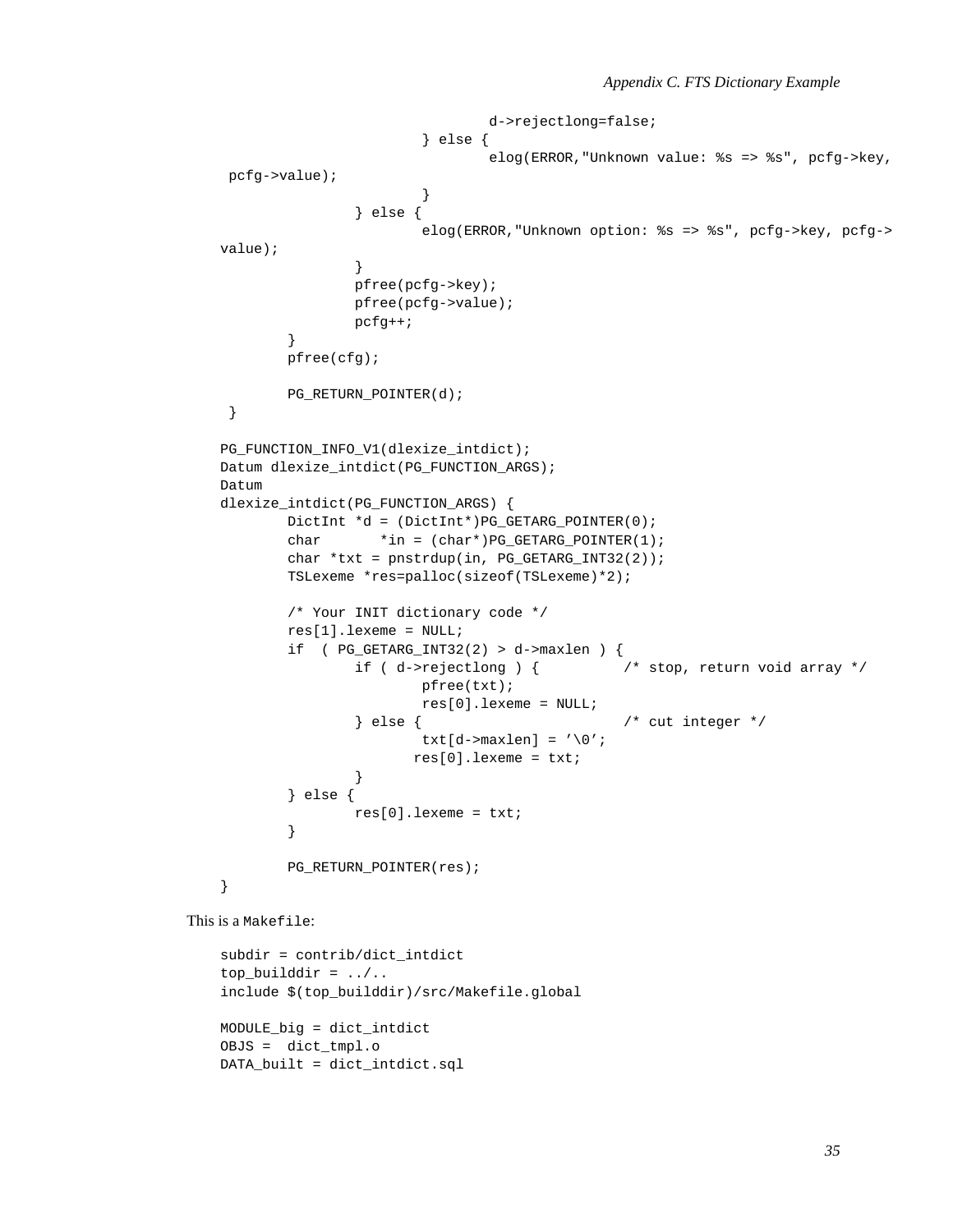```
DOCS =include $(top_srcdir)/contrib/contrib-global.mk
This is a dict_intdict.sql.in:
   SET search_path = public;
   BEGIN;
   CREATE OR REPLACE FUNCTION dinit_intdict(internal)
            returns internal
            as 'MODULE_PATHNAME'
            language 'C';
   CREATE OR REPLACE FUNCTION dlexize_intdict(internal,internal,internal,internal)
           returns internal
           as 'MODULE_PATHNAME'
           language 'C'
           with (isstrict);
   CREATE FULLTEXT DICTIONARY intdict
           LEXIZE 'dlexize_intdict' INIT 'dinit_intdict'
           OPTION 'MAXLEN=6,REJECTLONG=false'
    ;
   COMMENT ON FULLTEXT DICTIONARY intdict IS 'Dictionary for Integers';
   END;
```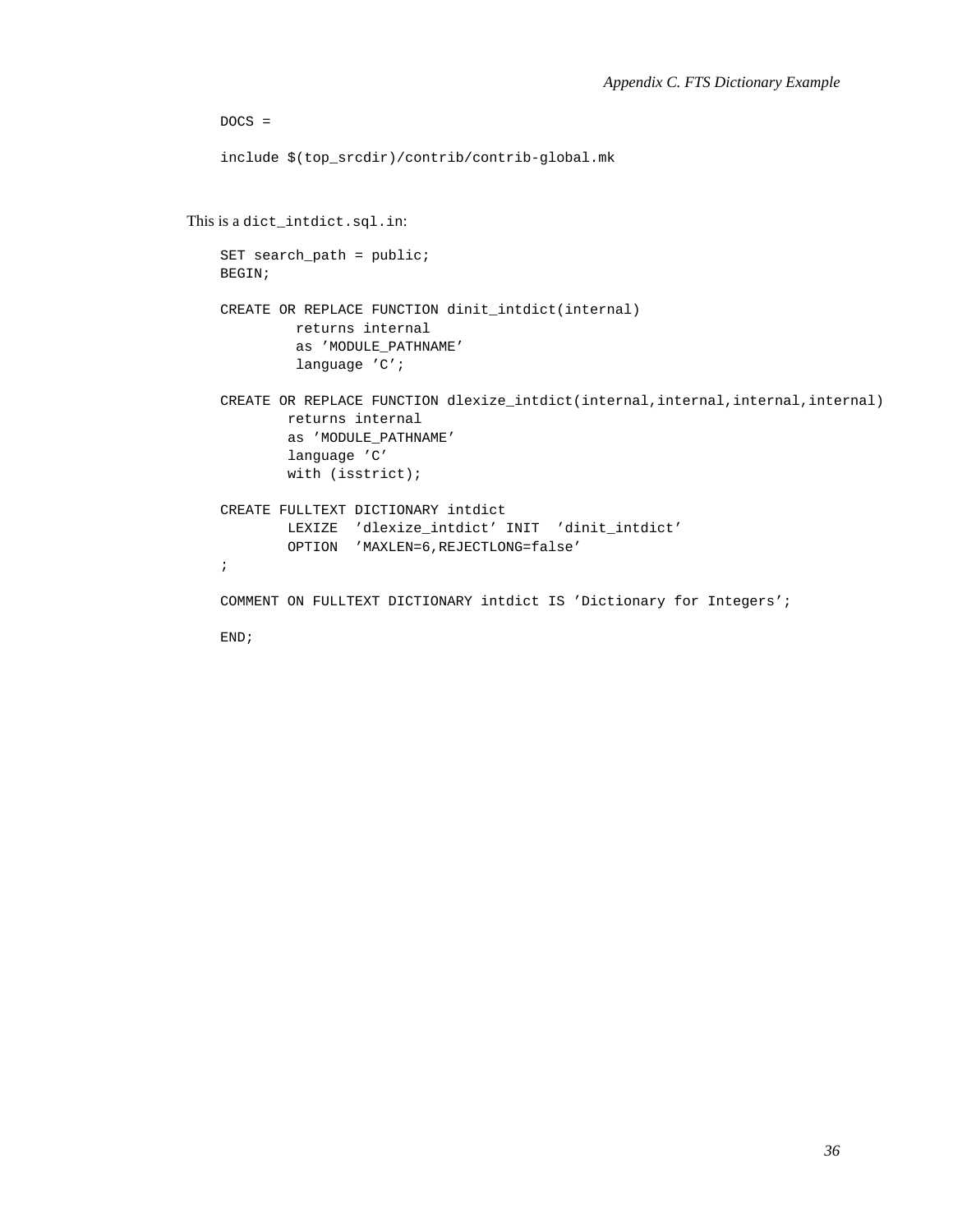# **Index**

## **Symbols**

!! TSQUERY, ?

### **A**

ALTER FULLTEXT ... OWNER, ? ALTER FULLTEXT CONFIGURATION, ? ALTER FULLTEXT DICTIONARY, ? ALTER FULLTEXT MAPPING, ? ALTER FULLTEXT PARSER, ?

### **B**

Btree operations for TSQUERY, ? Btree operations for tsvector, ?

## **C**

COMMENT ON FULLTEXT, ? CREATE FULLTEXT CONFIGURATION, ? CREATE FULLTEXT DICTIONARY, ? CREATE FULLTEXT MAPPING, ? CREATE FULLTEXT PARSER, ?

## **D**

document, ? DROP FULLTEXT CONFIGURATION, ? DROP FULLTEXT DICTIONARY, ? DROP FULLTEXT MAPPING, ? DROP FULLTEXT PARSER, ?

### **F**

FTS. ? full-text index GIN, ?

#### **H**

headline, ?

GIST, ?

# **I**

index full-text, ?

### **L**

length(tsvector), ? lexize, ?

### **N**

numnode, ?

### **P**

parse, ? plainto\_tsquery, ?

### **Q**

querytree, ?

### **R**

rank, ? rank\_cd, ? rewrite - 1, ? rewrite - 2, ? rewrite - 3, ?